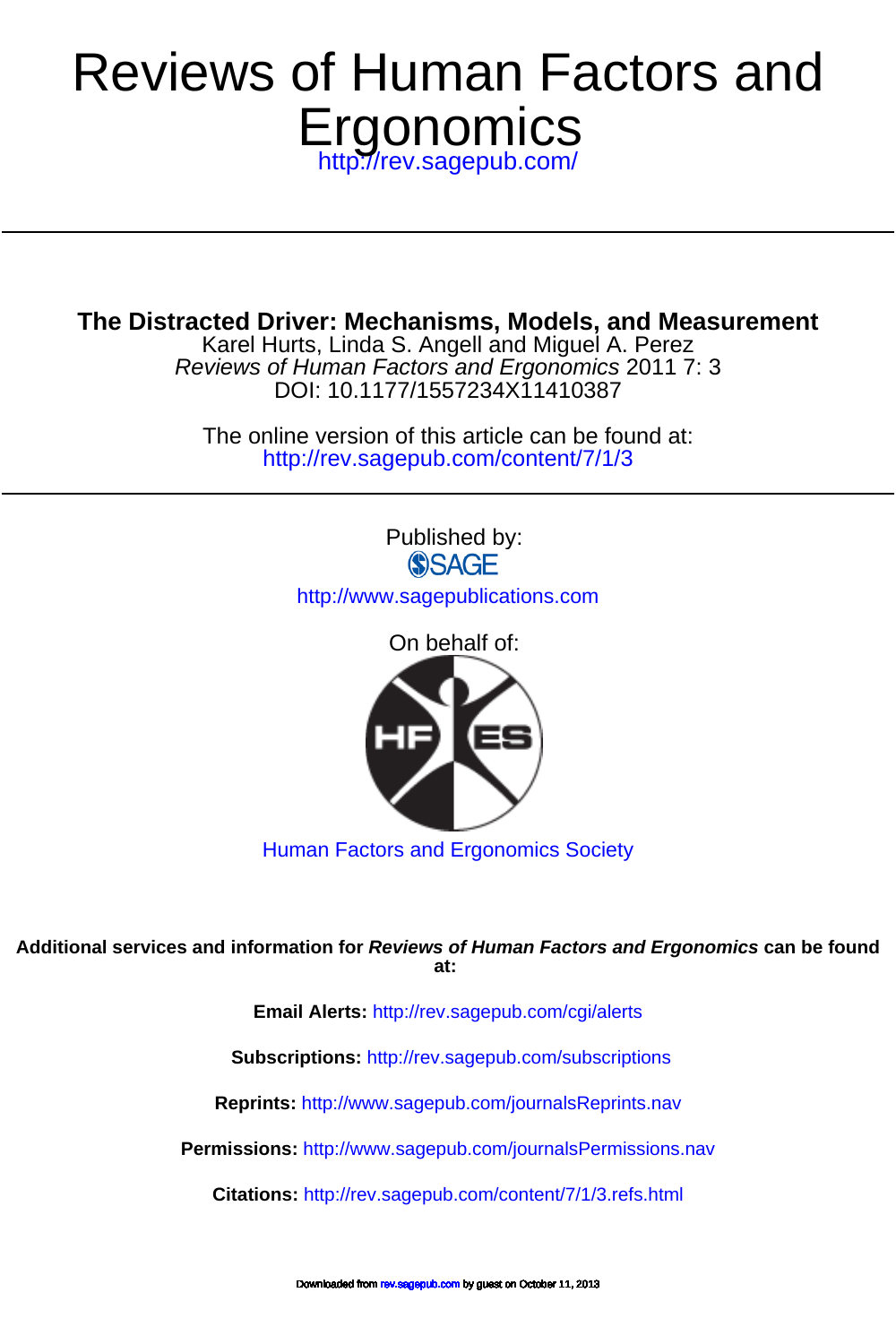>> [Version of Record -](http://rev.sagepub.com/content/7/1/3.full.pdf) Aug 25, 2011

[What is This?](http://online.sagepub.com/site/sphelp/vorhelp.xhtml)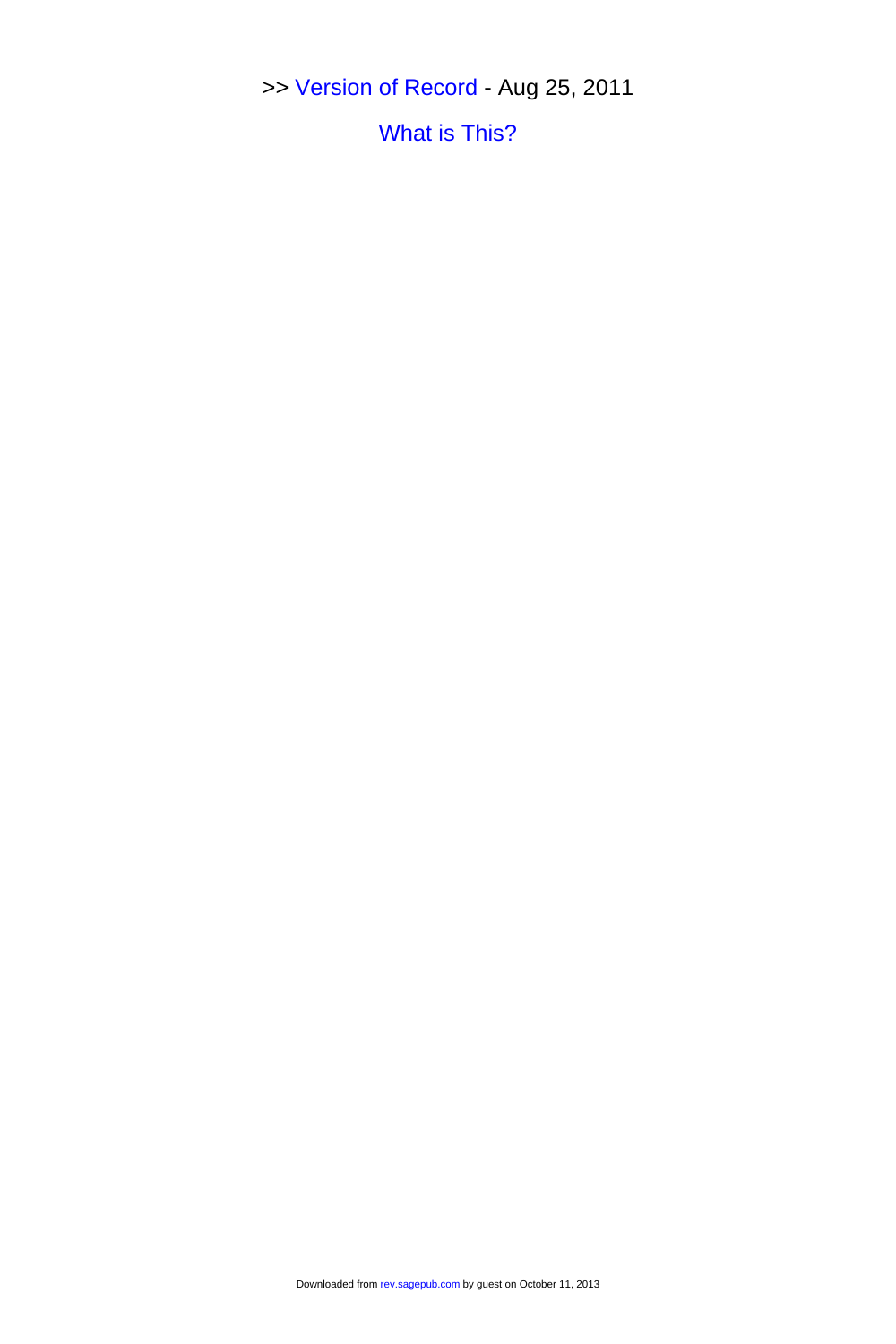# **The Distracted Driver: Mechanisms, Models, and Measurement**

## **Karel Hurts, Linda S. Angell, & Miguel A. Perez**

This chapter investigates driver distraction, a pressing road safety issue. First, research findings regarding the demands placed on drivers by the primary driving tasks and various non-driving-related secondary tasks are reviewed. Second, promising theories and models are reviewed for characterizing how driver distraction is caused and how it affects the driving task. Third, a review is provided of current investigation and measurement methods used in distraction research, guidelines, standards, antidistraction devices, and antidistraction legislation. Fourth, the most important implications from this review are summarized for the various stakeholders in the driver distraction debate. And finally, some important issues for future research into driver distraction are discussed, as is the importance of considering driver distraction in the context of an integrated safety vision.

**Human factors research in the field of driver distraction has greatly evolved in the** past decade. This research has provided new insights on how distracted driving occurs, its potential consequences, and how its prevalence can be reduced. Research on driver distraction, however, continues, mainly for three reasons:

- 1. Driving a vehicle is a multitasking skill requiring, at times, more of the driver's limited mental resources than is possible.
- 2. Occasional overtaxing of the driver's limited mental capacity may result in dangerous driving behaviors and perception or action failures.
- 3. These dangerous behaviors and perception failures result in increased traffic collisions.

To provide some context to these general observations, it may be instructive to briefly look at the following example of driver distraction, as recently described in a report of the National Safety Council (2010):

In January 2004, at 4:00 p.m., in Grand Rapids, Michigan, a 20-year-old woman ran a red light while talking on a cell phone. The driver's vehicle slammed into another vehicle crossing

**Keywords:** driver distraction, driving safety, multitasking performance, attentional demands, attentional resources, task interruption and resumption, multiple-resource model, visual scanning models, antidistraction technology, antidistraction standards and guidelines, distraction measurement methods

*Reviews of Human Factors and Ergonomics,* Vol. 7, 2011, pp. 3–57. DOI 10.1177/1557234X11410387. Copyright 2011 by Human Factors and Ergonomics Society. All rights reserved.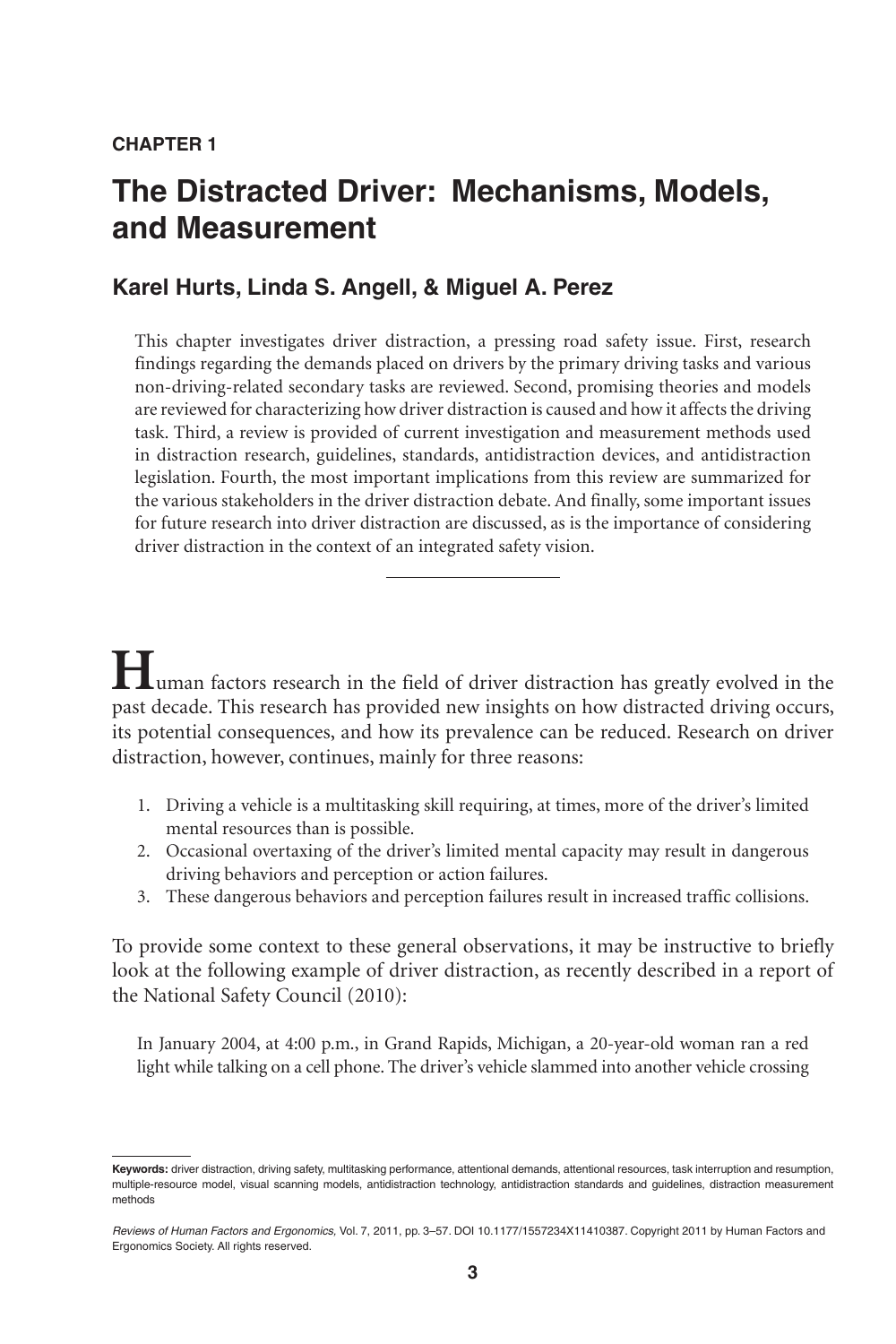with the green light directly in front of her. The vehicle she hit was not the first car through the intersection, it was the third or fourth. The police investigation determined the driver never touched her brakes and was traveling 48 mph when she hit the other vehicle. The crash cost the life of a 12-year-old boy. Witnesses told investigators that the driver was not looking down, not dialing the phone, or texting. She was observed looking straight out the windshield talking on her cell phone as she sped past four cars and a school bus stopped in the other south bound lane of traffic. Researchers have called this crash a classic case of inattention blindness caused by the cognitive distraction of a cell phone conversation. (p. 2)

This example illustrates the scope and complexity of driver distraction. Specifically, it shows the problems the individual driver experiences regarding the proper distribution of attention across two simultaneously performed tasks (i.e., driving and talking on a cell phone) that both require attention. In this example, distraction appears to be a result of driver choice, because this driver used a cell phone while driving. However, the diversion of attention away from the primary driving task may result from other causes and may not always be avoidable. Moreover, the origin of distraction may be understood as the "looked-but-did-not-see" phenomenon (Simons & Chabris, 1999).

#### **Definitions**

Because the research field is still relatively young, various definitions can be encountered in the literature, depending on the focus of the researcher or practitioner and depending on the most recent research insights (Hanowski, Perez, & Dingus, 2005; Regan, Lee, & Young, 2009). On the basis of the most common elements and recent research insights, driver distraction is defined as follows by the present authors.

Driver distraction is the occurrence of any event or object (either inside or outside the vehicle) or driver activity, driving related or not, physical or mental, that claims part or all of the driver's attentional resources, voluntarily or not, and diverts the driver from what is needed to maintain the safety of the driver or other road users. By attentional resources, we mean cognitive, perceptual, or motor resources that are related to human attentional processes.

This definition does not preclude that some cases of driving-related cognitive overload are classified as examples of driver distraction, namely, when the psychological result of overload is that attention is drawn away from the intended (i.e., primary driving) task. Moreover, driver distraction cannot always be avoided by the driver. Finally, this definition implies that all cases of driver inattention (i.e., when the driver is paying insufficient attention to the driving task) can be classified as examples of driver distraction.

Unresolved definitional problems form an important first obstacle to better understanding and preventing driver distraction. For example, accurate coding of crashes becomes difficult when it is not known precisely how a distraction-based accident should be defined or is caused, especially so when the distraction is cognitive. How much distraction was present? How much distraction would have been acceptable while a crash was still prevented? These questions need to be answered for accident analysis, accident reporting, and enforcement of antidistraction laws to be effective. Therefore, in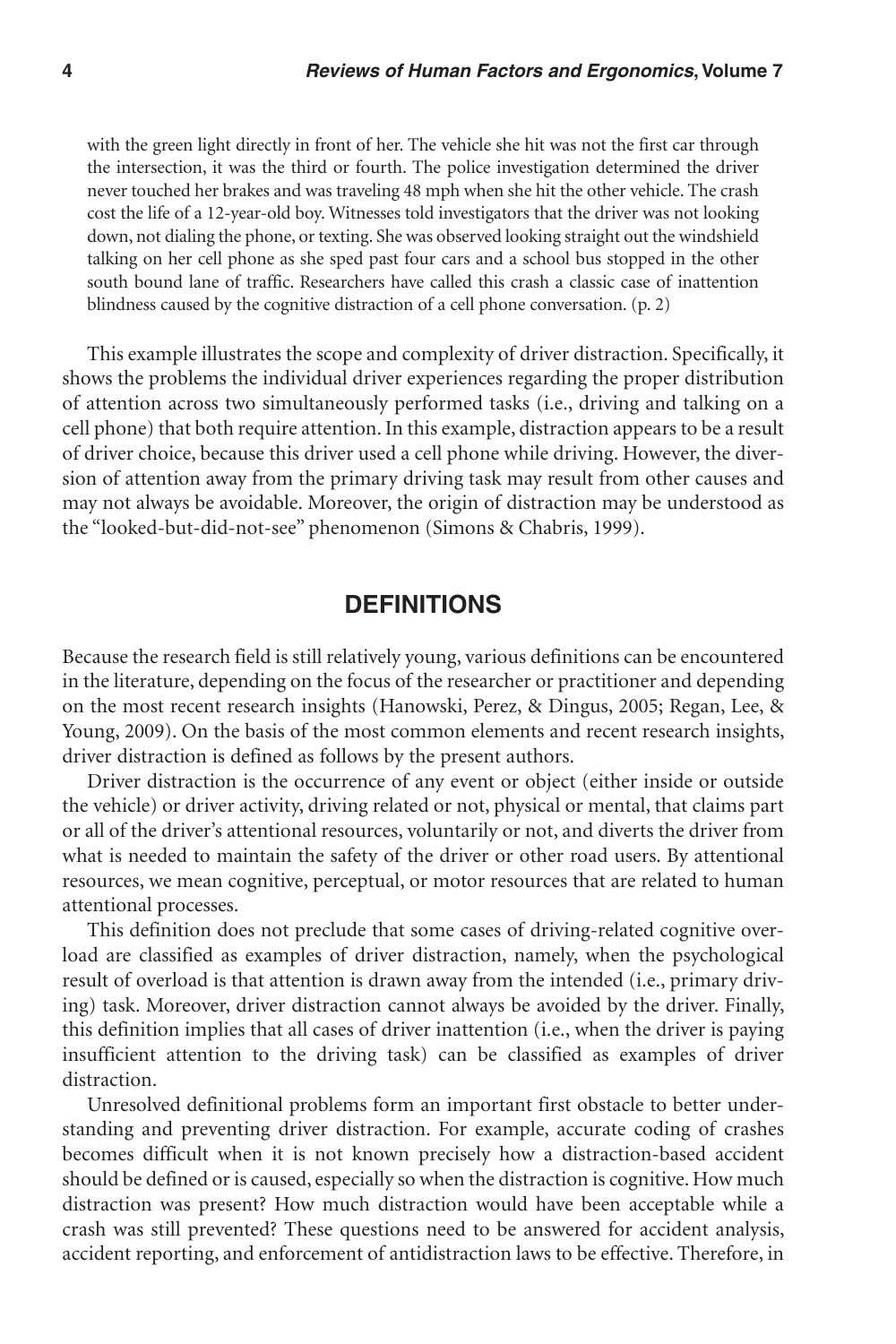the next two sections, important terms are scientifically defined and practical examples provided that help describe and classify driver distraction.

## **The Importance of Human Factors Research and Applications Related to Driver Distraction**

An increasing number of automobile accidents are attributed to distracted driving, varying from 5% to more than 25%, depending on the type of study and the definition used. Traditional crash studies have attributed 10% to 12% of all automobile crashes to driver distraction (Gordon, 2009). However, these figures are underestimates of the true percentage attributable to methodological problems inherent in these studies.

Unlike traditional crash studies, naturalistic studies, such as the 100-Car study (Neale, Dingus, Klauer, Sudweeks, & Goodman, 2005), do not depend on eyewitness accounts or driver recall. They assess crash occurrence in the context of exposure to the distracting task (i.e., how often a distracting task occurs with no measurable consequence). These studies provide prevalence rate estimates as high as 23% for distraction as a causal factor in crashes and are based on the performance of non-driving-related secondary activities, such as personal grooming and reaching for an object in the car a few moments before the crash. This percentage may be even higher if inattention-based crashes are included (e.g., paying insufficient attention to the forward roadway for internal or unknown reasons).

*Developments in society, legislation, and industry.* In the past 10 years, driving has become more complex because of increased traffic density; the increased use of embedded, car-based information technologies; and the increased connectivity of vehicles to other vehicles on the road and, more generally, to the road infrastructure. Although this connectivity may also benefit the driver (e.g., increased traffic throughput from offloading of busy highways; increased driver ability to avoid dangerous traffic situations), these developments have also caused concerns among applied researchers, policy makers, and legislators about the extent to which the design of these technologies is "safe" and about the ability of the average driver to use these technologies responsibly and safely.

As a result, there is increased legislation banning the use of handheld phones and prohibiting "texting" while driving. Also, private- and public-sector initiatives have included new guidelines, test procedures, and development processes to help ensure safe and usable systems for drivers (Green, 2008). Some of these developments are discussed in the section Measurement, Mitigation, and Management.

*Shifts in the study of driving behavior.* The changed nature of driving has influenced research into, and theoretical models about, driver behavior. For example, the confluence of all kinds of electronic equipment in the car has encouraged the development of multitasking models of driving behavior. Increased connectivity may also give rise to models and research efforts aimed at understanding the social factors underlying driver behavior. Much of this research has its origin in human factors engineering (AAA Foundation for Traffic Safety, 2006).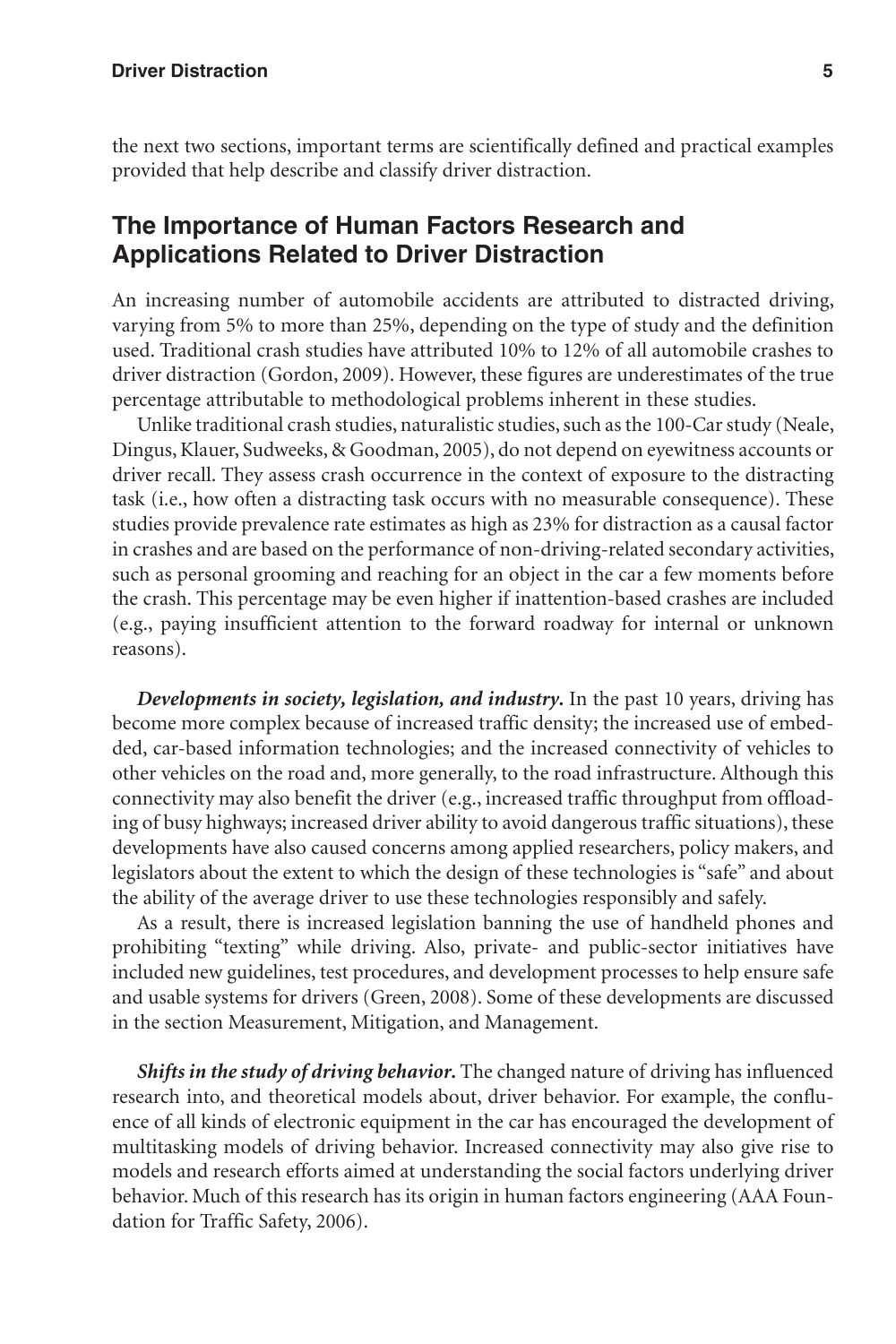## **Chapter Organization**

The breadth and depth of research into driver distraction in the past decade is astonishing. The goal of this chapter is to summarize the most relevant results of this research. The latest driver distraction research findings have been organized into several key areas.

First, in the section Sources of Driver Distraction and Demand, an overview of sources of demand on drivers is offered that is based on the empirical accident and distraction literature. When available, supporting evidence linking the sources of demand to measurable decrements in driving safety is provided.

Second, in the section Psychological Mechanisms Underlying Driver Distraction: Promising Theories and Models, promising theories and driver models are covered that attempt to characterize how distraction is caused and how it affects driving. Validated theories and models may help the human factors practitioner make early contributions to product design.

Third, in the section Measurement, Mitigation, and Management, a review is provided of distraction-related analysis and measurement methods, guidelines, standards, antidistraction devices, and antidistraction legislation.

Finally, the chapter concludes with the section Lessons Learned and Unresolved Issues, consisting of two parts. First, the most important implications are summarized for three types of stakeholder in the driver distraction debate: designers, legislators, and individual drivers. Second, based on current trends and our current findings, the most important future issues related to driver distraction, especially in the context of an integrated safety vision, are briefly discussed.

## **Sources of Driver Distraction and Demand**

#### **Introduction**

The focus of this section is sources of attentional demand on the driver and the effects of those demands on the processes required for "safe" driver performance and behavior. The section sets the stage for the subsequent review of theories and models of driver distraction in the section Psychological Mechanisms Underlying Driver Distraction: Promising Theories and Models.

Figure 1.1 is a useful framework for making distinctions among sources of attentional demand on the driver. Effects from these demands (depending on their type, magnitude, and frequency) may degrade driving performance, which, in turn, may influence the probability of a near crash or crash.

Box 2 in this diagram depicts the demands imposed on a driver. Two main sources of demands are illustrated by the two arrows entering Box 2. The arrow coming from Box 0 represents the demands imposed by the primary task(s) of driving in a particular set of vehicle-, weather-, traffic-, and road-related conditions. The arrow coming from Box 1 represents the demands imposed by secondary activities that a driver might undertake. These activities are mostly executed at will by the driver and involve objects or events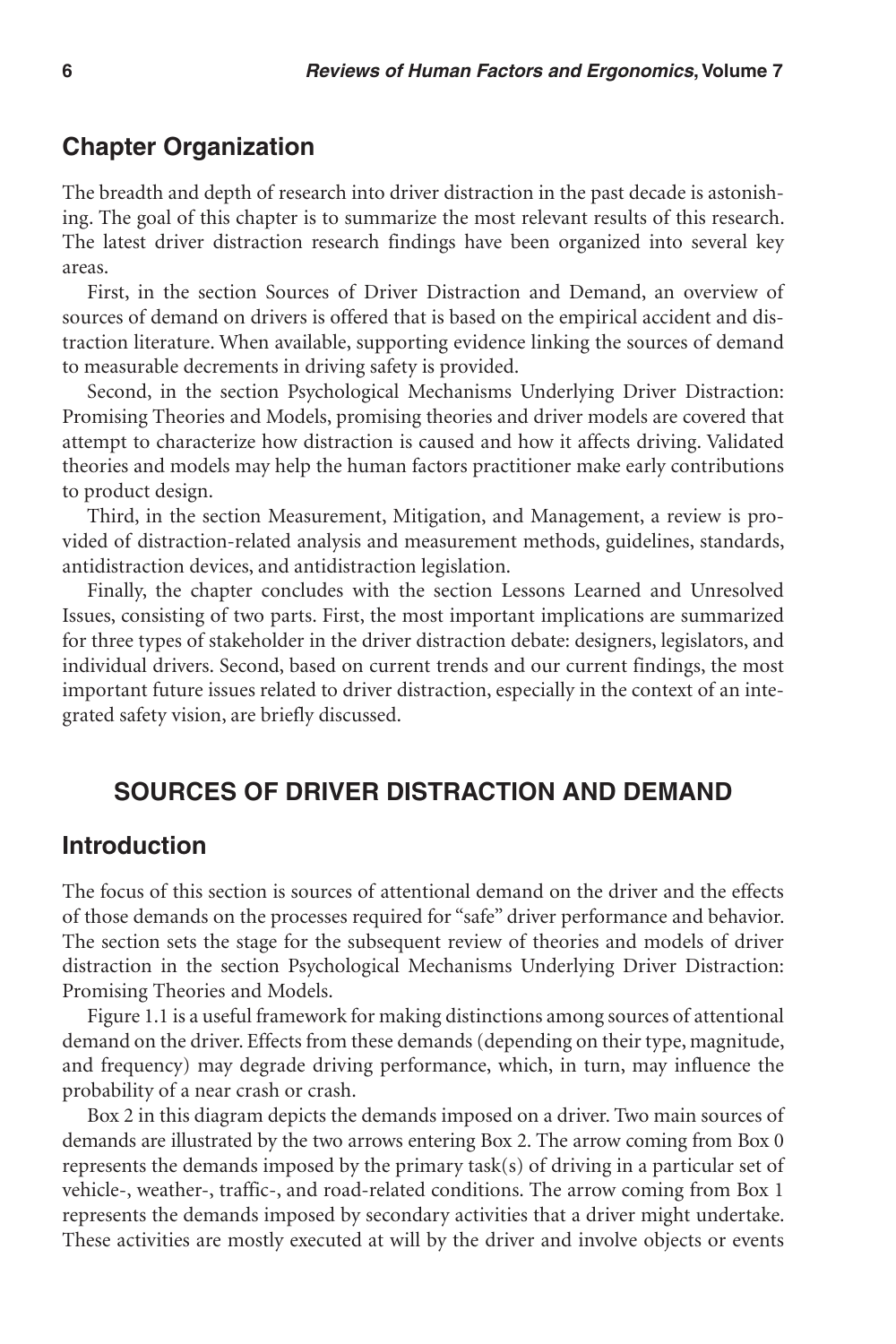

*Figure 1.1. Diagram of sources of demand on the driver and their safety relevance. Adapted and modified from the CAMP Driver Workload Metrics final report (Angell et al., 2006). WM = working memory; S = stimulus; R = responses; LTM = long-term memory*

inside the car. Note that some of these activities are performed while using embedded (in-vehicle) devices (those in Box 1.5), which are called out to emphasize that in-vehicle device use represents only a small portion of secondary activities. Many of the Box 1 activities are performed while using portable devices (e.g., cell phones or navigation systems). Still others in Box 1 are performed without the use of particular vehicular or electronic devices and instead involve objects such as wrappers, cups, and utensils.

The demands on the driver, placed by the tasks or actions that he or she undertakes, may produce degradation of, or interference with, driving performance (depicted in Box 3), depending on certain driver characteristics (Box 6). *Driver characteristics* refers to stable personal characteristics that can influence the effects of distractors on driving behavior and safety, such as age, experience, accumulated knowledge and skills, and cognitive ability. They also include fatigue, boredom, and the general emotional state.

The degradation of, or interference with, driving performance may give rise to crashes or near-crashes (shown in Box 5) if it occurs in the presence of one or more contextual factors (Box 4). Contextual factors are conditions related to the specific context of the primary and secondary tasks, such as (a) the natural occurrence of traffic-related hazards, objects, and events on the road that may require (or attract) a driver's attention; (b) the (transient) behavioral factors underlying secondary task use; and (c) the presence of distraction-countering technologies and the degree to which the vehicle and/or road determines the bandwidth of "normal" driving behavior.

A key point from Figure 1.1 is that crashes often depend on the occurrence of excessively high demands at a point in time when a hazard or event on the road also occurs that requires attention and a response from the driver. It is this co-occurrence that disrupts the driver's capacity for multitasking performance.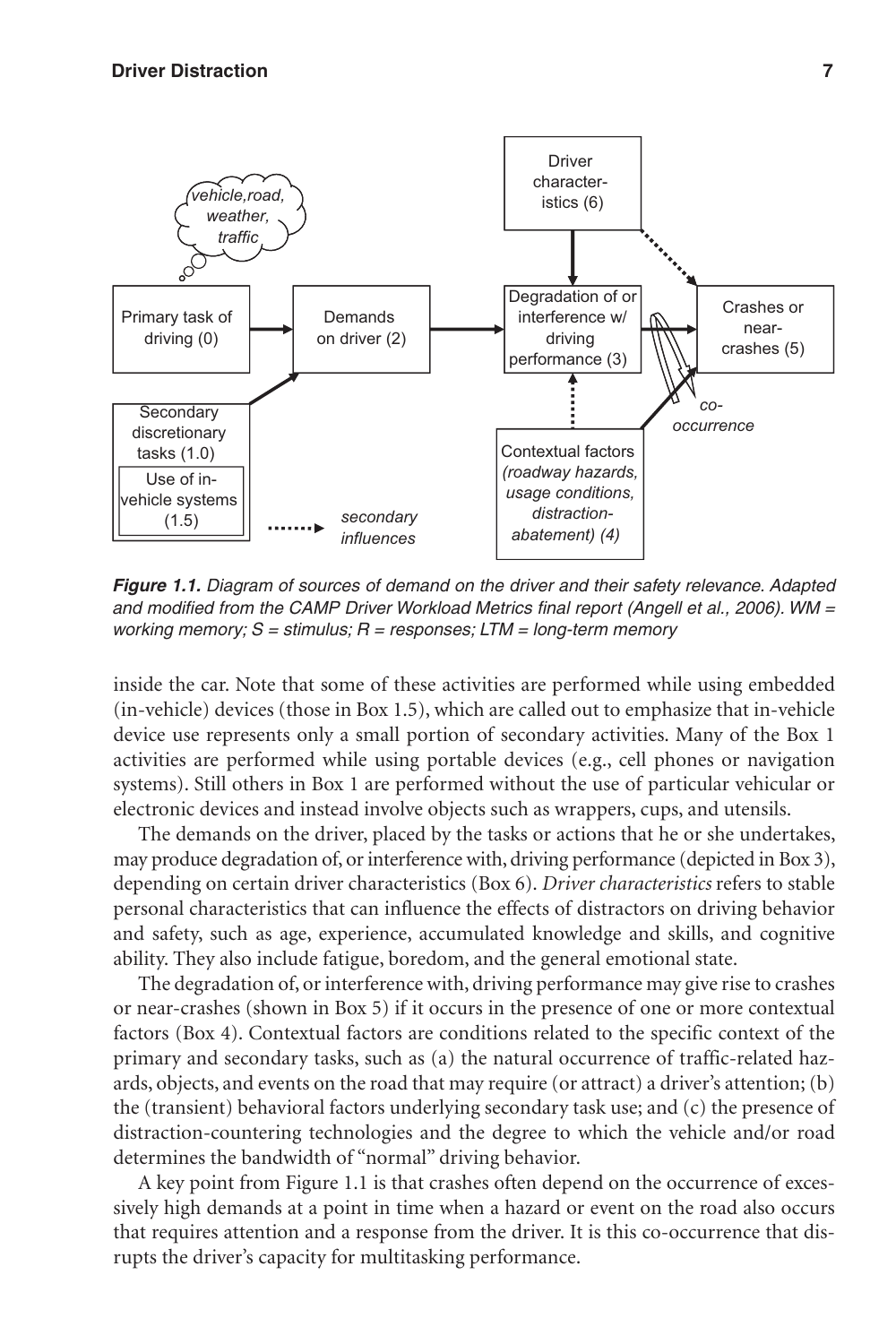Given the interconnected nature of the different constructs in Figure 1.1, it is difficult to isolate specific research focused on each. Therefore, the discussion roughly follows the flow of Figure 1.1 from left to right, in terms of clusters of boxes, starting with Box 0 and ending with Box 5.

## **Demands From Primary Driving (Figure 1.1, Box 0)**

*Categories.* A useful description of the primary tasks of the driver was offered by Michon (1971, 1979, 1985) and by Janssen (1979) (see Table 1.1). The framework describes the primary tasks of the driver in terms of three levels of control that differ with respect to the time horizon within which control must be exercised: operational control (short-term horizon), tactical control (midterm horizon), and strategic control (long-term horizon). These levels of control give rise to various control tasks (illustrated in the second column of Table 1.1) that must ordinarily be coordinated simultaneously and that collectively compose the "primary driving task." Each of these levels of control imposes a variety of demands on the driver. Notice the heavy loading of the visual input channel and the manual response channels for the primary task of driving. Some of the variations in technology affecting primary tasks are described in the fifth column of the table.

When considering distraction, the demands of these primary driving tasks are important from the point of view of tapping the driver's resources (visual resources, manual resources, and/or working memory [WM] resources, including central executive attention) and the needs of secondary tasks. The section Psychological Mechanisms Underlying Driver Distraction: Promising Theories and Models will elaborate on the psychological mechanisms underlying resource use and its relation to driver distraction.

With higher degrees of automation, more electronic devices may be present (embedded or not) in the vehicle. Although aimed at supporting the driver (i.e., lowering the demands imposed on the driver), these devices may also be distracting. For the sake of convenience, in this chapter, the use of embedded, standard driving-related instruments, such as a speedometer, will be classified as a secondary activity (as will the use of other in-vehicle device-based distractors).

*Empirical evidence related to the demands imposed by primary driving tasks (Figure 1.1, Boxes 0, 2, and 3).* The demands of primary driving tasks, reflected in Box 0 of Figure 1.1, vary as a function of maneuver (e.g., steering), road (e.g., straight, curved), traffic (e.g., motorway, rural), and environmental variables. In Europe, researchers at TNO (Netherlands Organization for Applied Scientific Research; Martens & van Winsum, 2000) and at project IN-ARTE (Integration of Navigation and Anti-collision for Rural Traffic Environment; Harms & Patten, 2003) have used the "peripheral detection task" (PDT) methodology (now being called the "detection response task" methodology) to examine variations and peaks in workload during driving situations, both in the simulator (e.g., Martens & van Winsum, 2000; van Winsum, Martens, & Herland, 1999) and on the road (e.g., Hoedemaeker, Hogema, & Pauwulussen, 2006). These studies have found that primary driving tasks in the context of complex driving situations may result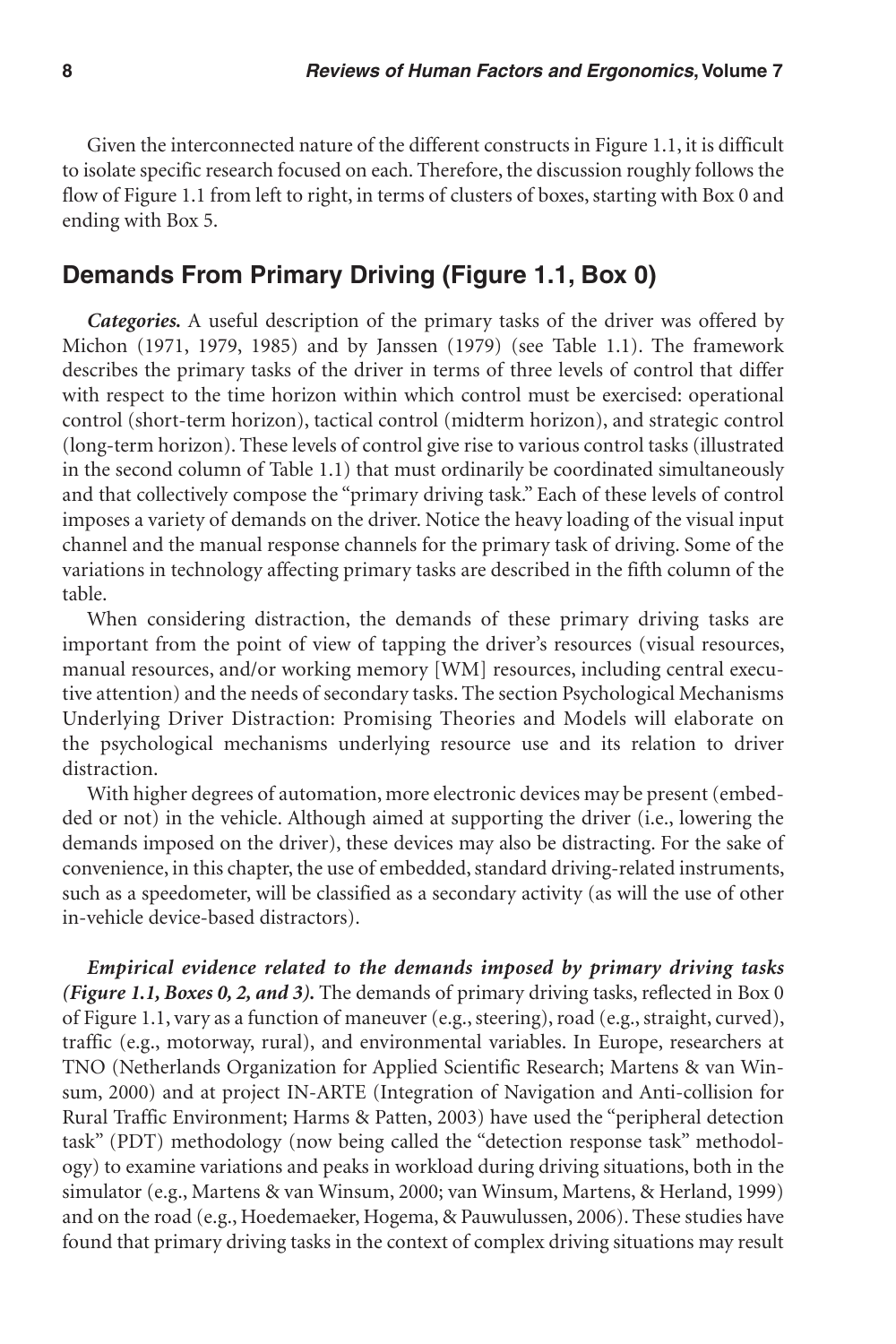| Level of<br>Control | <b>Type of Control</b>  | Characteristic<br><b>Description</b>                                                                                                                   | (Illustrative) Key Demands on<br>Driver                                                                                                                                                                                                                                                                                    | Technology Available in Typical<br>Vehicles (Examples)                                                                                                                                                                                                                                                           |
|---------------------|-------------------------|--------------------------------------------------------------------------------------------------------------------------------------------------------|----------------------------------------------------------------------------------------------------------------------------------------------------------------------------------------------------------------------------------------------------------------------------------------------------------------------------|------------------------------------------------------------------------------------------------------------------------------------------------------------------------------------------------------------------------------------------------------------------------------------------------------------------|
| Operational         | control<br>Lateral      | Lane keeping                                                                                                                                           | providing feedback on lane position<br>Visual (viewing position of lane and<br>Manual (steering)<br>and heading)                                                                                                                                                                                                           | Steering systems available in all vehicles;<br>provide by-wire capability; some newly<br>provide lane departure warning, lane<br>emerging safety-enhancing systems<br>some provide power assist; some<br>keeping, and lane centering                                                                             |
|                     | Longitudinal<br>control | (acceleration,<br>deceleration<br>Speed control<br>braking)                                                                                            | feedback on results of acceleration<br>Manual (acceleration, deceleration,<br>Visual (optical flow, providing<br>braking)<br>inputs)                                                                                                                                                                                       | some new and emerging systems include<br>in all vehicles at basic level; some provide<br>and by-wire; some provide cruise control;<br>Throttle control, braking control supported<br>power assist; some are fully electronic<br>collision alerts; some provide levels of<br>adaptive cruise control with forward |
|                     |                         | Following behavior<br>and headway<br>maintenance                                                                                                       | <b>Visual</b> (tau = visual subtended angle<br>position change, time and distance<br>Manual (acceleration, deceleration,<br>of an object divided by its rate of<br>headway, providing feedback on<br>results of acceleration inputs)<br>braking)                                                                           | technologies include adaptive cruise<br>Generally in driver's control in today's<br>autonomous braking intervention<br>with forward collision alerts (or<br>vehicles, although emerging<br>variations)                                                                                                           |
| Tactical            | <b>Maneuvers</b>        | determining how<br>determining how<br>overtaking, gap<br>to approach an<br>sudden detour<br>to deal with a<br>acceptance,<br>intersection,<br>Turning, | (coordination and projection of next<br>coordinated steering, acceleration,<br>Working memory (maintenance of<br>Visual (forward and side views of<br>Central executive attention<br>Manual (properly timed and<br>road, traffic, environment)<br>situation awareness [SA])<br>and braking control)<br>state of situation) | provide stabilization in event of overly<br>aggressive maneuvers (electronic<br>in today's vehicles; new systems<br>Maneuvers are in driver's control<br>stability control)                                                                                                                                      |

Table 1.1. Types of Demand From Primary Driving Tasks **Table 1.1. Types of Demand From Primary Driving Tasks** (continued) *(continued)*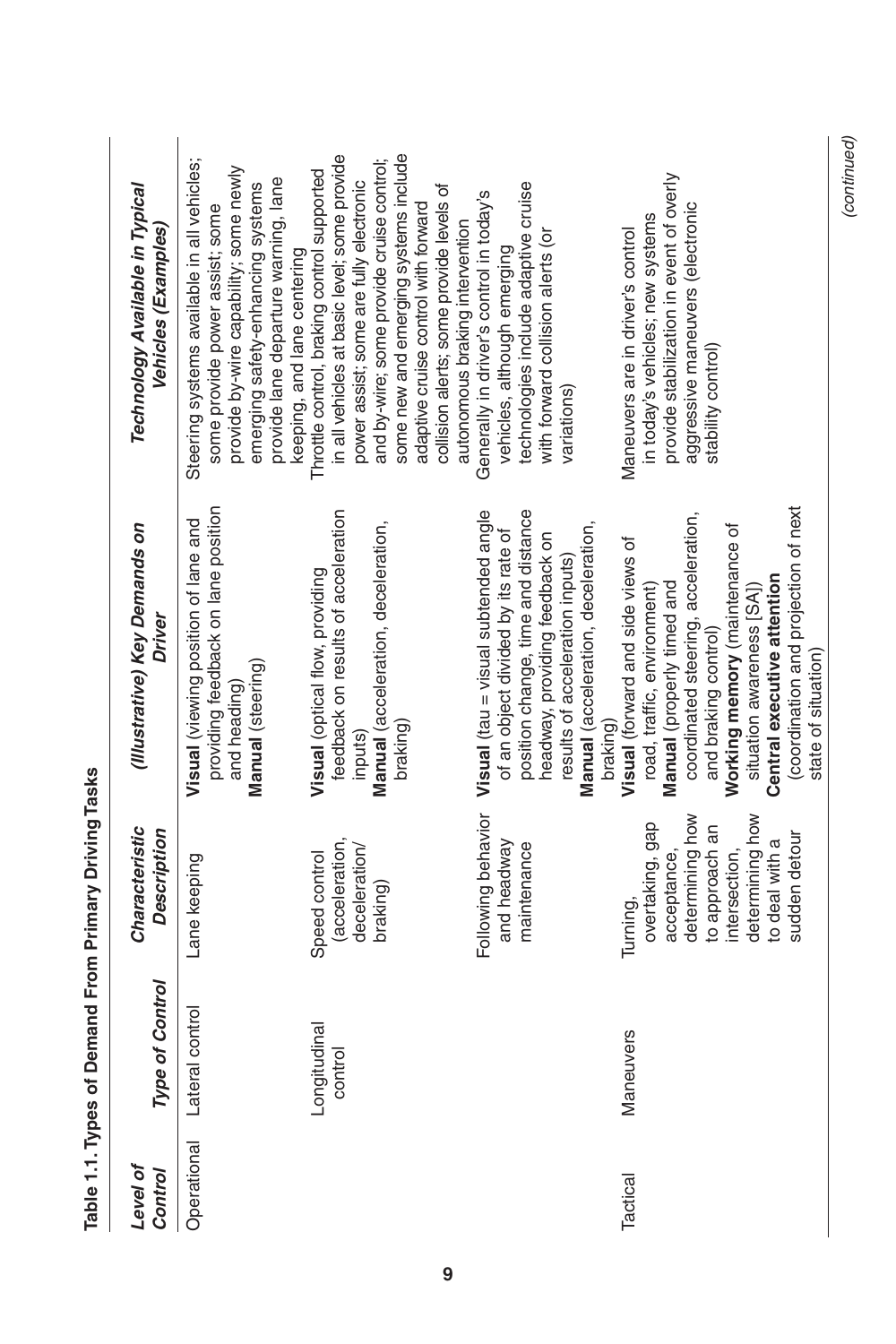| Table 1.1. (continued) |                                           |                                                                                                                            |                                                                                                                                                                                                                                                                                                                                                                                                                                                        |                                                                                                                                                                                                                                                                                                                                                                                         |
|------------------------|-------------------------------------------|----------------------------------------------------------------------------------------------------------------------------|--------------------------------------------------------------------------------------------------------------------------------------------------------------------------------------------------------------------------------------------------------------------------------------------------------------------------------------------------------------------------------------------------------------------------------------------------------|-----------------------------------------------------------------------------------------------------------------------------------------------------------------------------------------------------------------------------------------------------------------------------------------------------------------------------------------------------------------------------------------|
| Level of<br>Control    | <b>Type of Control</b>                    | Characteristic<br>Description                                                                                              | (Illustrative) Key Demands on<br>Driver                                                                                                                                                                                                                                                                                                                                                                                                                | Technology Available in Typical<br>/ehicles (Examples)                                                                                                                                                                                                                                                                                                                                  |
|                        | nonitoring<br>esponse<br>and r<br>Event r | vehicle braking<br>crossing, lead<br>motion cues,<br>Looming cues,<br>pedestrians<br>responding<br>adaptively<br>suddenly, | (selection of response, coordination<br>of execution, and projection of next<br>state of situation, updating of SA)<br>Visual (monitoring and detection of<br>Working memory (use of situation<br>model in awareness to interpret<br>Central executive attention<br>events and hazards)<br>events/hazards)                                                                                                                                             | are in development to assist with driver<br>conditions (e.g., night vision systems)<br>enhance driver ability to see in some<br>areas (e.g., backup cameras); some<br>advanced technologies are in early<br>or to augment vision in obstructed<br>development to assist with some<br>Generally in driver's control; some<br>elements; some are intended to<br>vigilance to forward road |
| Strategic              | Planning                                  | Route planning<br>during a trip)<br>(before or                                                                             | where to turn, coordination of route<br>instructions or sometimes entrance<br>projection of next state of situation<br>instructions at appropriate points,<br>(monitoring for and execution of<br>Working memory (remembering<br>i.e., task interruption/switching,<br>instructions with forward view)<br>of destination or operation of<br>Visual (viewing of map, route,<br>Central executive attention<br>and updating of SA)<br>navigation system) | Some vehicles/carried-in systems can do<br>this for the driver                                                                                                                                                                                                                                                                                                                          |
|                        |                                           | Goal identification<br>during a trip)<br>(before or                                                                        | (selection of response, coordination<br>of execution, and projection of next<br>state of situation, updating of SA)<br>Working memory (use of situation<br>model in awareness to interpret<br>Central executive attention<br>events/hazards)                                                                                                                                                                                                           | require driver to manage across goals<br>newly emerging or carried-in systems<br>support for goal attainment but likely<br>may provide widely varying types of<br>In driver's control in today's vehicles;                                                                                                                                                                              |

**10**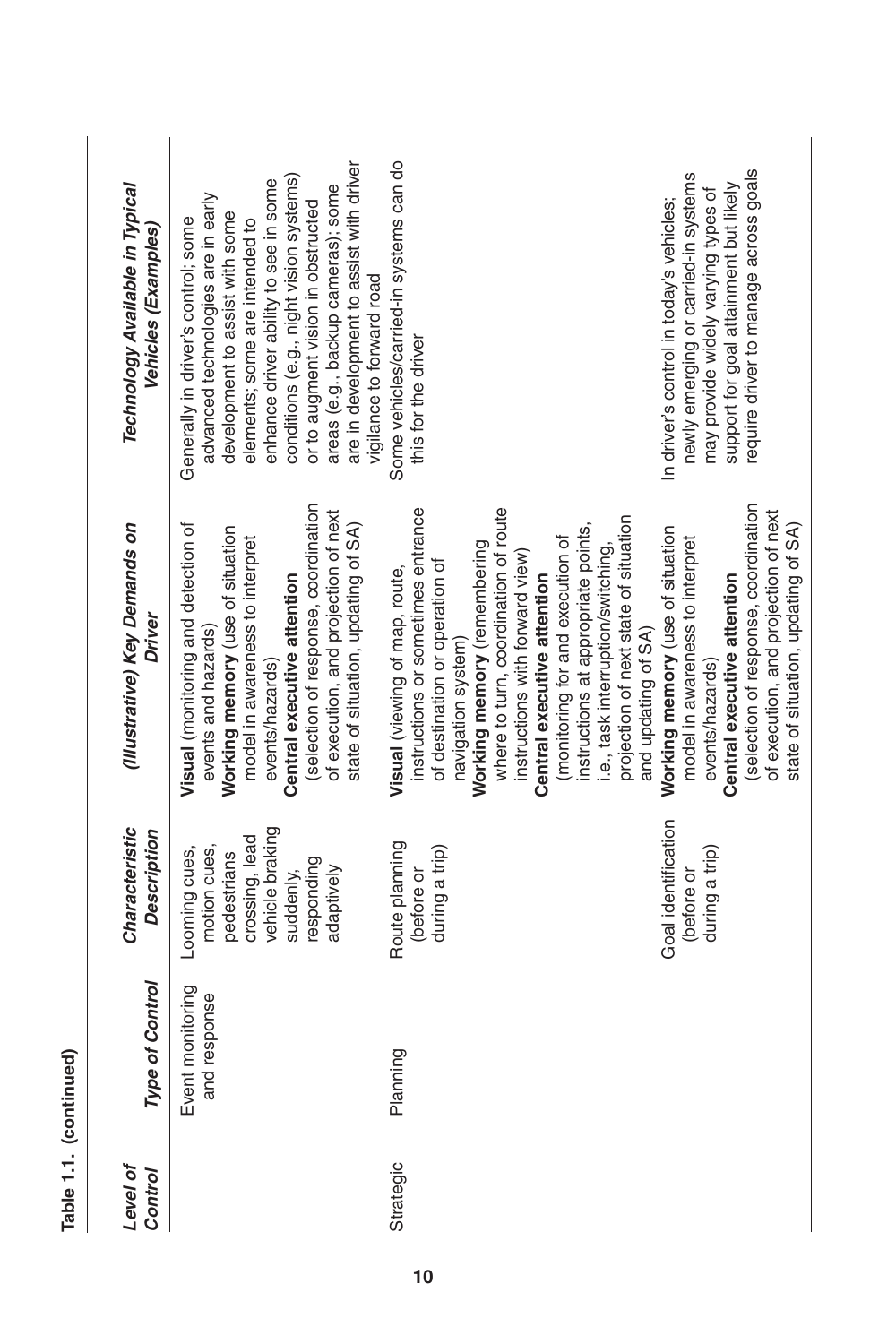#### **Driver Distraction 11**

in higher proportions of missed signals on the PDT and longer response times (indicating a higher workload on the driver).

For example, maneuvers in which drivers suddenly had to respond to a stop sign, overtake a lead vehicle, or brake in response to a lead vehicle or a package that fell off a truck all led to more missed signals and longer response times than straight road driving, mild to moderately curved road driving, or driving at the moderate rate of 50 km/h. In responding to a lead vehicle that braked suddenly, the proportion of missed signals on PDT was 5 times as high as a comparison scenario (of driving on an 80 km/h road; van der Horst & Martens, 2010). In addition, research findings have shown that the extent of secondary task interference with driving depends on type and level of the primary driving maneuver that is underway.

In summary, the total set of demands on the driver from primary tasks is an important consideration before one entertains any additional demands that secondary activities may introduce.

## **Additional (Secondary) Sources of Demand on the Driver's Attention (Figure 1.1, Box 1)**

Additional sources of demand may vie for the driver's attention as a result of his or her engaging in one or more secondary activities. These demands arise from two main sources: the use of in-vehicle devices (Box 1.5), such as an embedded navigation system, and activities in the rest of Box 1 (those that do not involve interacting with devices). The latter include such activities as eating food, drinking beverages, interacting with items the driver has elected to bring into the vehicle (e.g., cell phone, portable GPS unit, MP3 player), reaching for objects in a briefcase or purse, talking with a passenger, and interacting with a pet, among many others.

The impact of secondary tasks on driver distraction can also be considered from a control-theoretic point of view. Specifically, the distinction among levels of control that was mentioned earlier also applies to the performance of secondary tasks (Lee, Regan, & Young, 2009). Distraction may arise at any level and can be seen as a disturbance of "normal" control performance. These disturbances are typically caused by combinations of various predictable and unpredictable events, both driving related and not driving related.

The control-theoretic framework shows that driver distraction does not always occur involuntarily but may also be under the control of the driver. Moreover, it shows that distraction at one level of control may cascade upward or downward to another level of control and thereby cause additional distraction. This principle can be used in driver training or education programs (Donmez, Boyle, & Lee, 2009).

*Categories: The use of in-vehicle devices (Figure 1.1, Box 1.5).* In Table 1.2, major types of common in-vehicle device sources are identified, including illustrative examples, characteristic functionality, types of driver demand, and current availability. It provides a quick view of secondary device demands on driver attention. Although visual-manual channels are focused on primary tasks, many in-vehicle devices are also taxing. Regan, Young, Lee, and Gordon (2009) offer an in-depth classification of sources,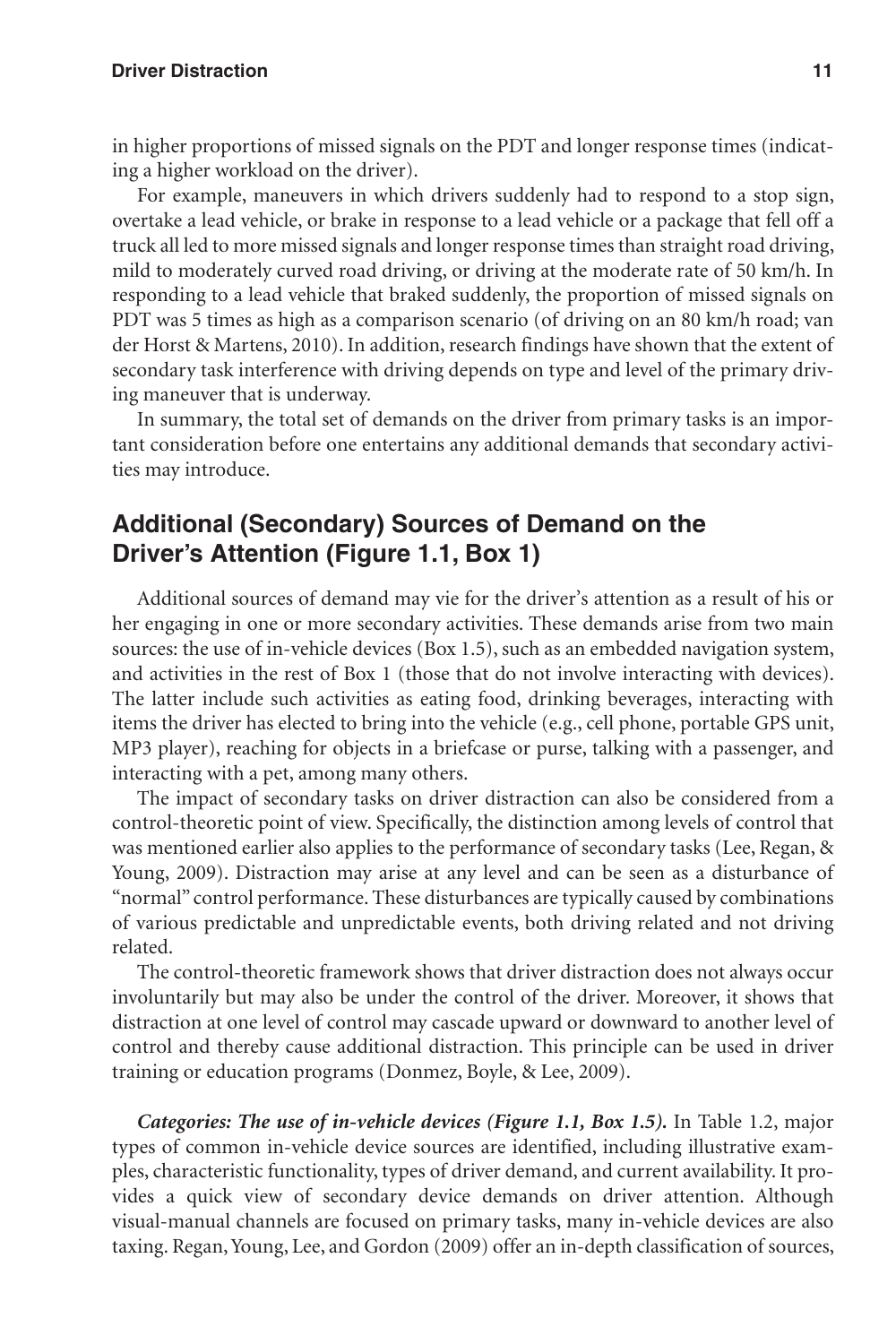tasks, actions, demands, and types of resources needed for various secondary activities. Designers can also benefit from analytic techniques employed by Sarno and Wickens (1995).

Most of the devices listed in Table 1.2 are optional in present-day vehicles, and the activities performed by drivers involving these devices can, therefore, be considered "discretionary" and not driving related. An exception is vehicle instruments and controls, which usually complement the primary driving task.

Among embedded electronic devices, perhaps the best-known examples are electronic navigation systems. The various implementations impose different loads on input and output modalities and can have an impact on the distraction potential of these systems (Perez, Kiefer, Haskins, & Hankey, 2009; Srinivasan & Jovanis, 1997; Tsimhoni, Smith, & Green, 2004).

*Catagories: Nondevice activities (undertaken by drivers in the vehicle).* Table 1.3 identifies other activities in which drivers may engage. Stutts, Reinfurt, Staplin, and Rodgman (2001) indicated that drivers spent at most 4% to 5% of the total driving time engaging in nondevice activities. A recent online survey conducted among 1,800 drivers from three continents ("Drive Responsibly," n.d.) suggests, however, that non-drivingrelated activities could be broader in scope and more common.

Nondevice activities also include paying attention to non-driving-related objects and events outside the vehicle, such as (electronic) billboards along the highway and things happening on the other side of the highway divider (e.g., slowing down to watch a crash on the other side of the freeway).

In this context, it is relevant to mention the importance of *secondary task design* for predictions of the degree to which secondary tasks cause distraction. For example, *task interruptability* is a design condition in which an activity can be broken down by its performer into chunks, which can be stopped and resumed as required by demands of the environment in which the activity is completed. Research shows that easy-to-interrupt secondary tasks interfere less with primary driving tasks than do not-so-easy-to-interrupt secondary tasks (Rauch, Gradenegger, & Kruger, 2009).

*Empirical evidence for the distracting effects of secondary activities (Figure 1.1, Boxes 1*  to 3). There is a vast literature on empirical work measuring the demands of secondary tasks and the degree to which they interfere with driving. The literature contains a mix of studies done in laboratory, simulator, test track, and road settings. Since these studies differ in methodology, it goes without saying that they have yielded a range of results. Nonetheless, some findings are robust across these differences. These findings are summarized in the following bullets and serve to summarize key findings from this body of work. Each key finding is illustrated by one study but with a range of additional citations identified. To span the amount of work done on secondary task effects, the focus is on visual, manual, and cognitive sources of task demand that have been studied.

• Many research findings have shown that the extent of secondary task interference with driving depends on the type of primary driving maneuver that is underway (Duncan, Williams, Nimmo-Smith & Brown, 1992; Groeger, 2000; Shinar, Meir, & Ben-Shoham, 1998; Verwey, 1991). Specifically, what is critical for the amount of interference between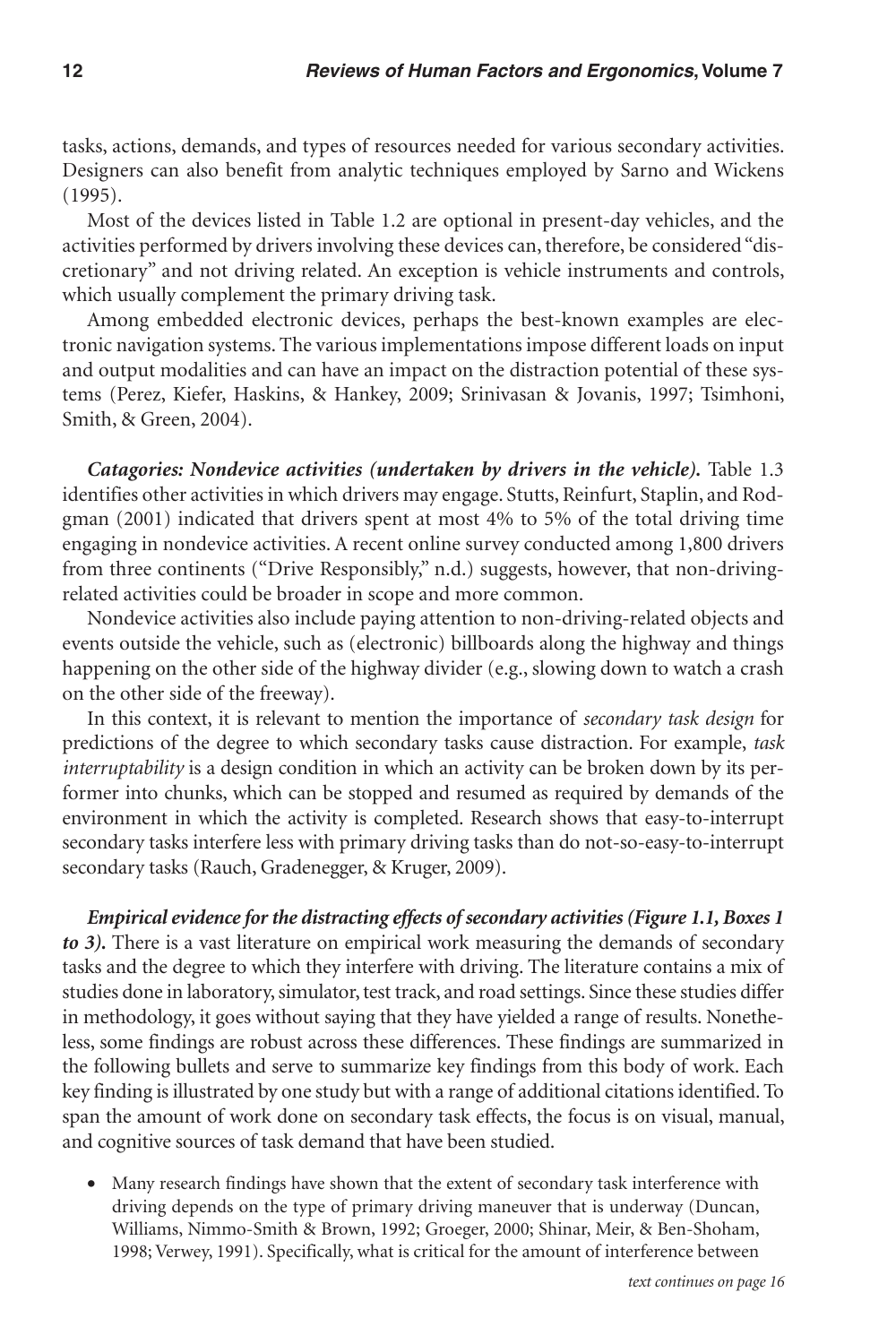|            | Availability in typical vehicles | to support primary driving tasks<br>Standard equipment, often used |                                                           | others are optional features<br>Some features are standard;         |                     | Optional equipment; 1.2 million | sold (out of ~16 million new | cars) per year, a 7%-8% take | rate—and fewer than 1% per | year of all cars registered in the | <b>United States</b> | Optional equipment; usually | bundled with navigation |                        |                     |                      |                                |                                                            |
|------------|----------------------------------|--------------------------------------------------------------------|-----------------------------------------------------------|---------------------------------------------------------------------|---------------------|---------------------------------|------------------------------|------------------------------|----------------------------|------------------------------------|----------------------|-----------------------------|-------------------------|------------------------|---------------------|----------------------|--------------------------------|------------------------------------------------------------|
| Demands on | driver                           | Visual-manual                                                      |                                                           | Visual-manual                                                       |                     | Some are visual-                | manual; some                 | are auditory-                | vocal; some                | offer both                         | modalities           | Some are visual-            | manual; some            | are auditory-          | vocal; some         | offer both           | modalities                     |                                                            |
|            | Characteristic functionality     | including telltale notifications<br>Cluster and gauge functions,   | Control forward visibility<br>Windshield clearing         | circulation control, and source<br>Temperature, humidity,<br>of air | Seating adjustments | Destination entry               | Route-following assistance   | Points-of-interest and other | features                   | Route replanning                   |                      |                             |                         |                        |                     |                      |                                | download/upload (in parking<br>Music: Search, play, store, |
|            | Examples                         | Speedometer, gauges,<br>telltales <sup>a</sup>                     | Windshield defrost and<br>Headlighting controls<br>wipers | Heating, vents, and air<br>conditioning                             | Seat adjustments    | Built-in navigation systems     |                              |                              |                            |                                    |                      | Built-in advanced           | entertainment and       | "infotainment" systems | (including embedded | MP3 players)-usually | requiring navigation<br>screen | Music: Search, play, store                                 |
|            | Source                           | instruments and<br>controls<br>Vehicle                             |                                                           | Comfort and<br>convenience<br>features                              |                     | Embedded<br>infotainment        |                              | and telematics<br>devices    |                            |                                    |                      |                             |                         |                        |                     |                      |                                |                                                            |

(continued) *(continued)*

Table 1.2. Types of Demands From In-Vehicle Devices **Table 1.2. Types of Demands From In-Vehicle Devices**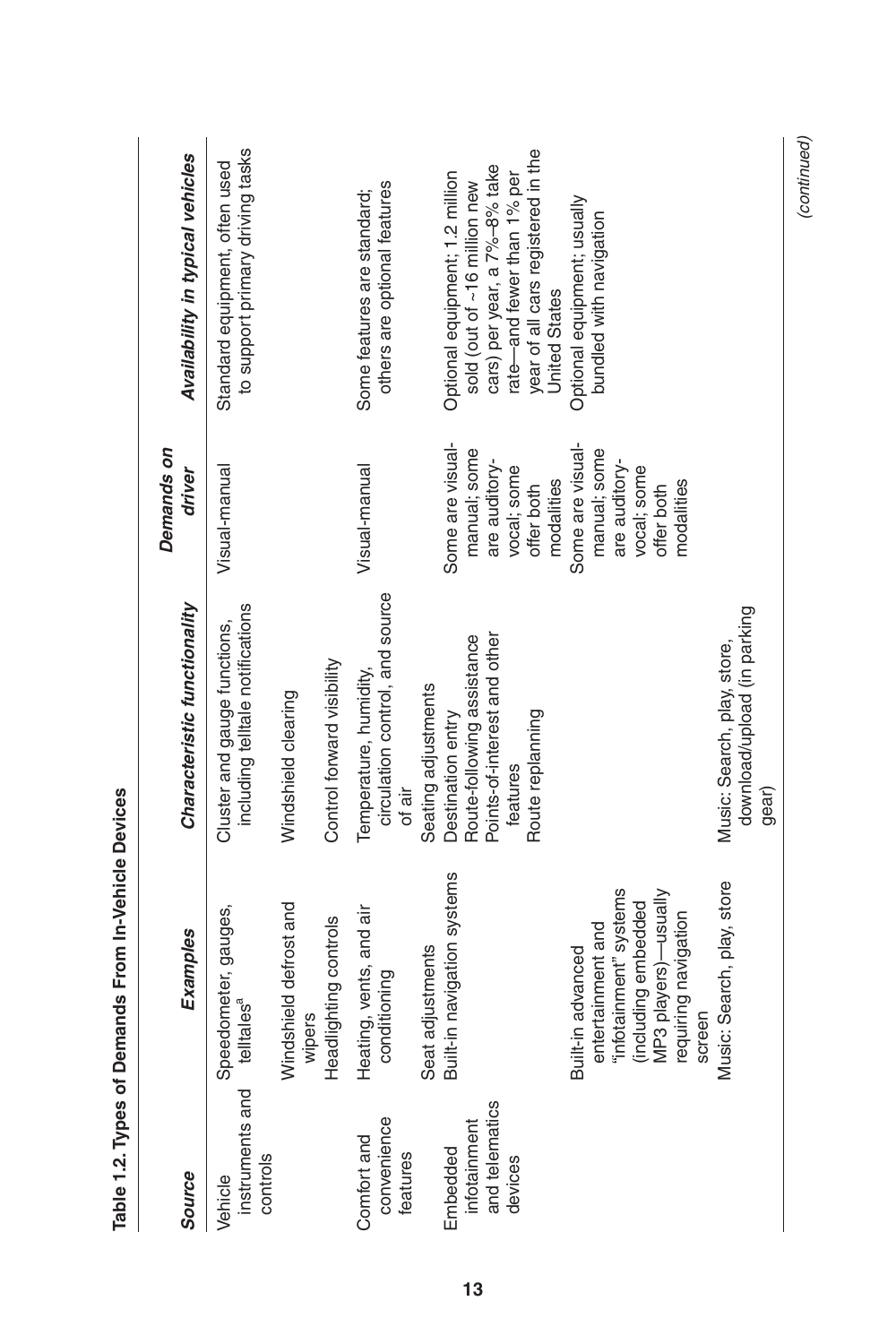| ¢ |
|---|
|   |
|   |
|   |
|   |

| <b>Source</b>   | <b>Examples</b>                                            | Characteristic functionality                                                                                                                                                                                        | Demands on<br>driver                                                                         | Availability in typical vehicles                                                                                                                                                                                      |
|-----------------|------------------------------------------------------------|---------------------------------------------------------------------------------------------------------------------------------------------------------------------------------------------------------------------|----------------------------------------------------------------------------------------------|-----------------------------------------------------------------------------------------------------------------------------------------------------------------------------------------------------------------------|
|                 | Images: Moving/still                                       | Not in front seat                                                                                                                                                                                                   | not meet visual<br>manufacturers<br>demand limits<br>if images do<br>Locked out<br>by some   |                                                                                                                                                                                                                       |
|                 | Embedded communication<br>(phoning, messaging)             | (emergency, navigation, etc.)<br>Management of calls (initiating,<br>answering, deferring calls)<br>information, emergency<br>Notifications (e.g., storm<br>Calls for assistance<br>Incoming calls<br>instructions) | some; auditory-<br>Visual-manual in<br>vocal in others                                       | Optional equipment; estimated at<br>30% of new vehicles sold each<br>year (or ~4.8 million per year,<br>accumulating across years;<br>Juliussen, 2009)                                                                |
|                 | Interactive information (e.g.,<br>Internet connectivity    | Headlines, advertising, address<br>financial services, directory,<br>Real-time traffic advisory (on<br>horoscopes, stock quotes<br>book, database search,<br>request)                                               | some; auditory-<br>vocal access to<br>Visual-manual in<br>information in<br>others           | If available as an option integrated<br>functionality and is bundled with<br>in the vehicle, it is optional<br>navigation                                                                                             |
| Nomadic devices | Portable navigation systems                                | Points-of-interest and other<br>Route following assistance<br>Route replanning<br>Destination entry<br>teatures                                                                                                     | Some are visual-<br>manual; some<br>are auditory-<br>vocal; some<br>modalities<br>offer both | devices (Navteq Global Study,<br>navigational-devices-doubled-<br>44% of U.S. respondents report<br>consumer-experience-with-<br>2010, at www.gizmag.com/<br>use of portable navigation<br>in-last-three-years/13895) |
|                 | Entertainment systems<br>(iPods and their<br>counterparts) |                                                                                                                                                                                                                     | Visual-manual                                                                                | 220 million total sales of iPods by<br>2008                                                                                                                                                                           |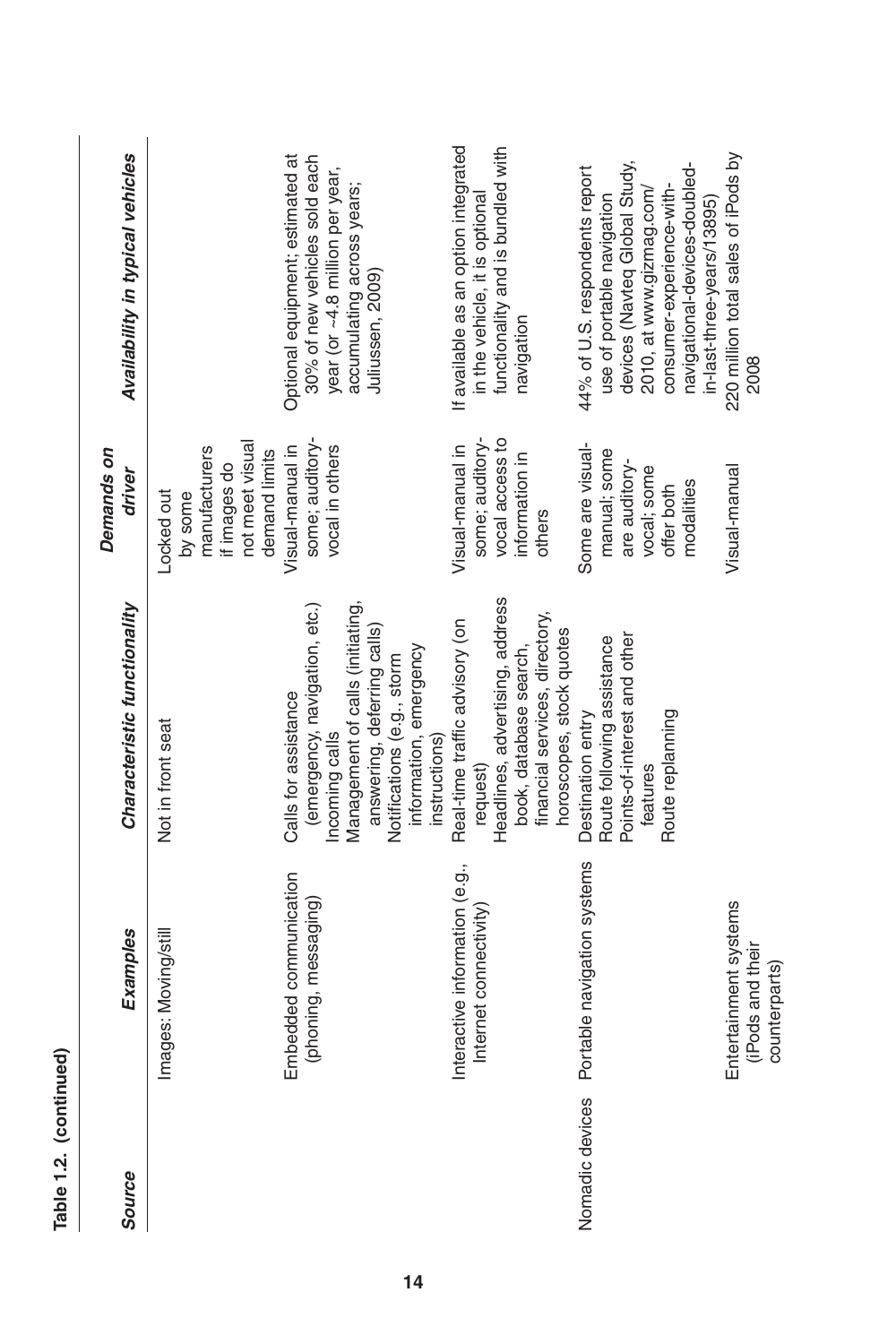| Source | <b>Examples</b>                                                                   | Characteristic functionality                                                                                                              | Demands on<br>driver                                             | Availability in typical vehicles                                                                                                 |
|--------|-----------------------------------------------------------------------------------|-------------------------------------------------------------------------------------------------------------------------------------------|------------------------------------------------------------------|----------------------------------------------------------------------------------------------------------------------------------|
|        | usic: Search, play, store                                                         | download (when stopped)<br>Music: Search, play, store,                                                                                    |                                                                  | trucks, buses); iPods have 90%<br>(relative to 247 million registered<br>vehicles on the road -cars,<br>of portable MP3 market   |
|        | ages: Moving/still<br>Ĕ                                                           | photos, video games, movies,<br>Images on portable devices:<br>Moving/still—including<br>TV, etc.                                         |                                                                  |                                                                                                                                  |
|        | Communication (phoning,<br>smartphones, phones,<br>messaging); also<br>Pads, PDAs | Management of calls (initiating,<br>answering, deferring calls)<br><b>Outgoing calls</b><br>Incoming calls<br>Voice mail                  | may provide for<br>though some<br>voice dialing<br>Visual-manual | buses registered in the United<br>vehicles-cars, trucks, and<br>(compared with 247 million<br>250 million subscribers<br>States) |
|        | Internet connectivity via<br>eractive information<br>phone, PDA, etc.)<br>Ĕ       | Headlines, advertising, address<br>services, directory, stock<br>book, database search,<br>e-commerce, financial<br>quotes, personal info | Visual-manual                                                    | Internet; exact percentage<br>More cell phones than PCs<br>currently connect to the<br>could not be found                        |

a. A telltale is an indicator on or near the dashboard of a vehicle (usually in the instrument cluster) that informs the driver about whether key systems a. A telltale is an indicator on or near the dashboard of a vehicle (usually in the instrument cluster) that informs the driver about whether key systems within the vehicle are operating properly. within the vehicle are operating properly.

**Table 1.2. (continued)**

Table 1.2. (continued)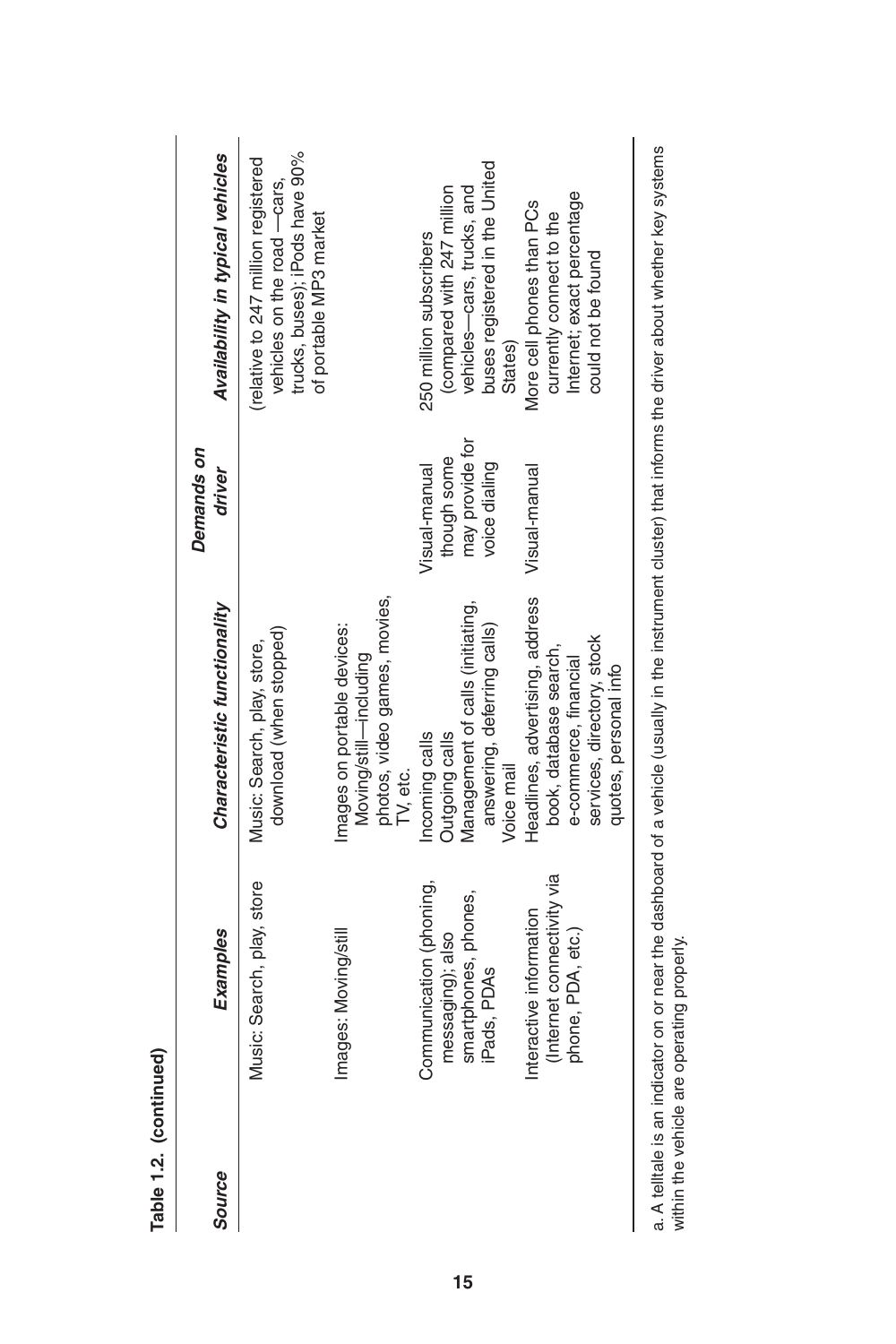| <b>Activity/Source</b>                                                      | <b>Types of Interaction</b> |
|-----------------------------------------------------------------------------|-----------------------------|
| In-vehicle interactions with passengers and pets                            | Vocal and nonvocal/physical |
| Looking at things outside the vehicle (buildings,<br>accidents, billboards) | Visual/cognitive            |
| Eating and drinking                                                         | Visual/manual               |
| Grooming                                                                    | Visual/manual               |
| Storing/retrieving items                                                    | Visual/manual               |
| Reading                                                                     | Visual/manual               |
| Writing                                                                     | Visual/manual               |
| Opening/closing packaged items                                              | Visual/manual               |

#### **Table 1.3. Types of Demand From Nondevice Activities**

tasks is the presence of structural overlaps between the resources demanded by the tasks that the driver is attempting to coordinate. This is a central tenet of the multiple-resource model (Wickens, 2002). For example, simultaneous loadings of the primary driving task and a secondary task on the visual-manual channel are an example of such structural overlap. As a related finding, it has been found that sudden violations of expectations in the primary task may amplify the effect of secondary-task-based distraction, probably caused by the sudden co-occurrence of demands placed on the executive attention component of WM (DeLucia & Tharanthan, 2009). For more details on the multipleresource model and other theoretical models, see the section Psychological Mechanisms Underlying Driver Distraction: Promising Theories and Models.

- *Visual-manual interactions produce different profiles of interference with driving than auditory-vocal interactions*, and the magnitude of interference by visual-manual tasks is greater. Manual tasks tend to require more eyes-off-road time and interfere more with detection of events occurring on or near the road than do auditory-vocal tasks, even when the total task times for auditory-vocal tasks are longer (Angell et al., 2006; Dingus & Klauer, 2008). For more confirming evidence, see Bowyer et al. (2009); Hsieh et al. (2009); Shutko, Mayer, Laansoo, and Tijerina (2009); and Young et al. (2005). In the Shutko et al. study, it was found that reading a text message on a handheld phone could take the driver's eyes off the road for 11 s, compared with about 2 s for listening to the text message with text-to-speech output. These findings are also consistent with results from naturalistic driving showing that talking or listening on a phone while driving was no riskier than normal driving, whereas manually dialing a handheld device (which requires looking away from the road) was almost 2.8 times riskier than normal driving. Texting, a very intensive visual-manual task, poses the highest risk measured to date (increasing risk by 2,300% compared with just driving; Hanowski, Olson, & Bocanegra, 2009); however, other multistep tasks also increase risk significantly compared with just driving (to 3.1 times as high for complex tasks; Klauer, Dingus, Neale, Sudweeks, & Ramsey, 2006; Klauer, Sudweeks, Hickmanm, & Neale, 2006).
- Looking away from the road increases crash risk. It also forms the single largest contributing factor to crashes when an unexpected road event or condition occurs just prior to the crash (Dingus & Klauer, 2008). For example, in 93% of rear-end crashes observed during the 100-Car study, the driver glanced away from the forward roadway within 3 s of the crash-precipitating event (Dingus & Klauer, 2008). Finally, the 100-Car study showed that when the eyes were off the road for 2 s or more within 6 s of a conflict's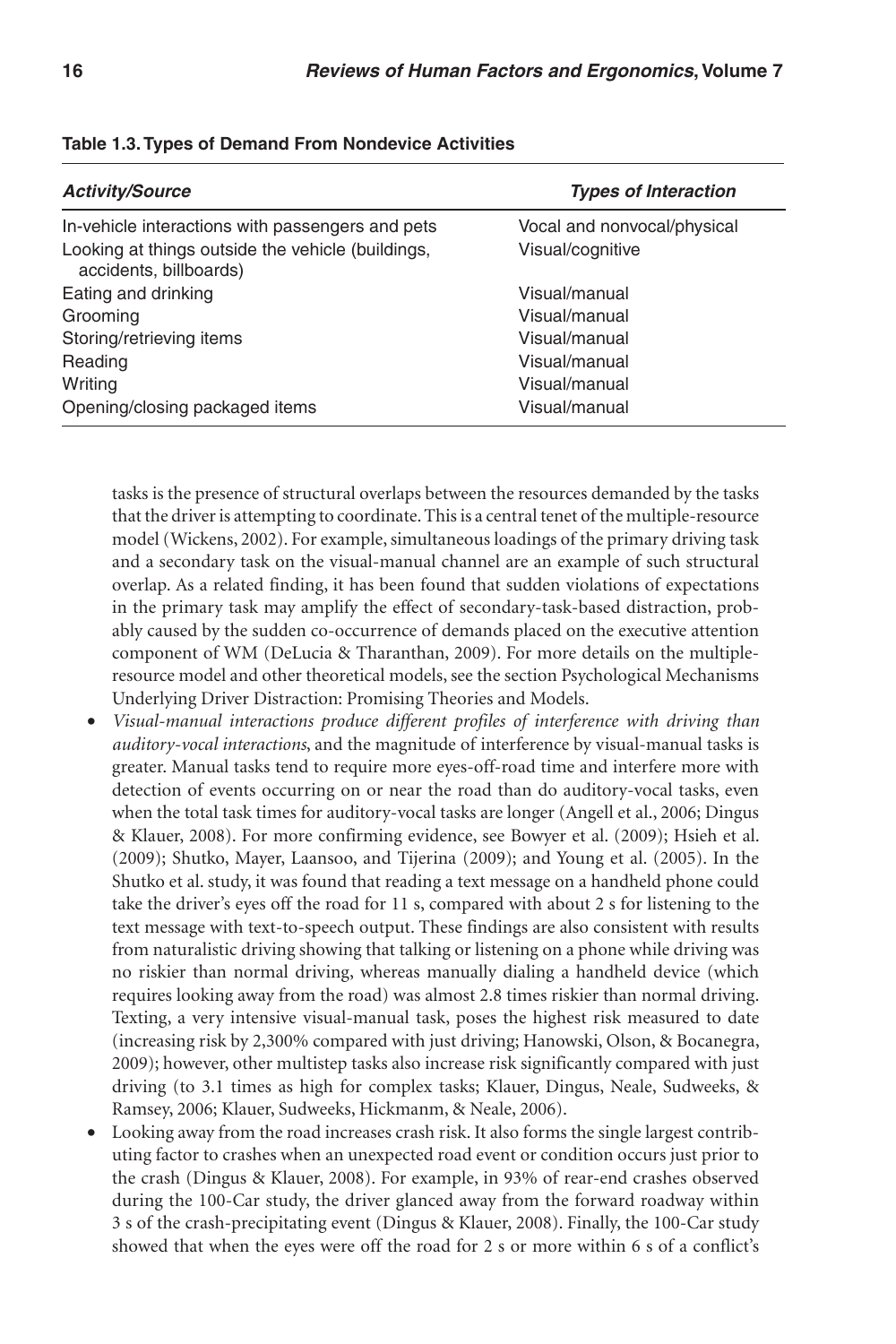#### **Driver Distraction 17**

onset, the risk of a crash or near-crash was elevated by more than 2 times (Klauer, Guo, Sudweeks, & Dingus, 2010; Lee et al., in press).

- *Effects of cognitive load and auditory-vocal loads (when separated from other demands and their effects) are measurable.* In particular, the effects of cognitive tasks turn out to be smaller (producing less interference with driving tasks) than those of visual-manual tasks in many conditions (Angell et al., 2006; Engström, Johansson, & Ostlund, 2005; Mattes, Föhl, & Schindhelm, 2007; Victor, 2005; Victor, Engström, & Harbluk, 2009; Victor, Harbluk, & Engström, 2005). Note, however, that device interactions of a cognitive nature often are initiated by input through some sensory modality (visual, auditory, or tactile) and thus occur in combination with other types of loading.
- Billboards and other highly salient, non-driving-related objects outside the vehicle may interfere with driving performance and driving safety, depending on their type and location. Despite the scarcity of systematic research into this topic, one naturalistic study demonstrates that some types of billboard (especially dynamic types) may receive driver glances lasting as long as 0.75 s (Beijer, Smiley, & Eizenman, 2004). Furthermore, Wallace (2003) reports evidence that the presence of billboards is related to elevated crash risk in two circumstances: when billboards are located near intersections and when they are located on long, monotonous roads, where the driver may be surprised by the sudden appearance of a billboard. Finally, Crundall, Van Loon, and Underwood (2006) found that signs that were located in the driver's zone for potential hazards (i.e., at street level instead of at raised level) were fixated more frequently but were remembered more poorly than when the signs were located outside this zone. Apparently, attentional capture by a salient sign is no guarantee that the attended sign will be recognized later on.

*Findings on distraction caused by cell phones and cell phone–enabled tasks.* Given the enormous number of studies in the literature that have focused specifically on cell phone use (or tasks put forward as representing cell phone tasks), it is most instructive to review this literature in terms of two meta-analyses that have identified overarching findings that are robust across individual studies. The two meta-analyses are those of Caird, Willness, Steel, and Scialfa (2008) and the one by Horrey and Wickens (2006). These meta-analyses include the studies of Strayer and colleagues (Strayer, Drews, & Crouch, 2003; Strayer & Johnston, 2001).

Caird et al. (2008) reviewed 106 studies in the literature that had been published during the period from 1969 to 2007. From these, a set of 33 performance studies was selected for a meta-analysis of cell phone use in two categories: (a) response times to critical events and (b) variability in vehicle control (lane position, headway, and speed). Caird et al. (2008) also examined phone type (handheld or hands-free), type of research venue (laboratory, simulator, and on road), conversation target (passenger or nonpassenger), and conversation type (information processing, experimental task, or naturalistic conversation).

Horrey and Wickens (2006) examined 23 studies (some with multiple conditions) that were conducted across a range of venues: simulators varying in fidelity and some road or track settings. Studies varied in the types of "cell phone conversation tasks" they used and in whether the conversations were remote (over the phone) or in vehicle with a passenger.

Both studies agree that slowed response times to events (on the order of 130 ms to 250 ms) during conversations are associated with *all* types of conversations: those held with passengers in the vehicle as well as those held via technology, both hands-free and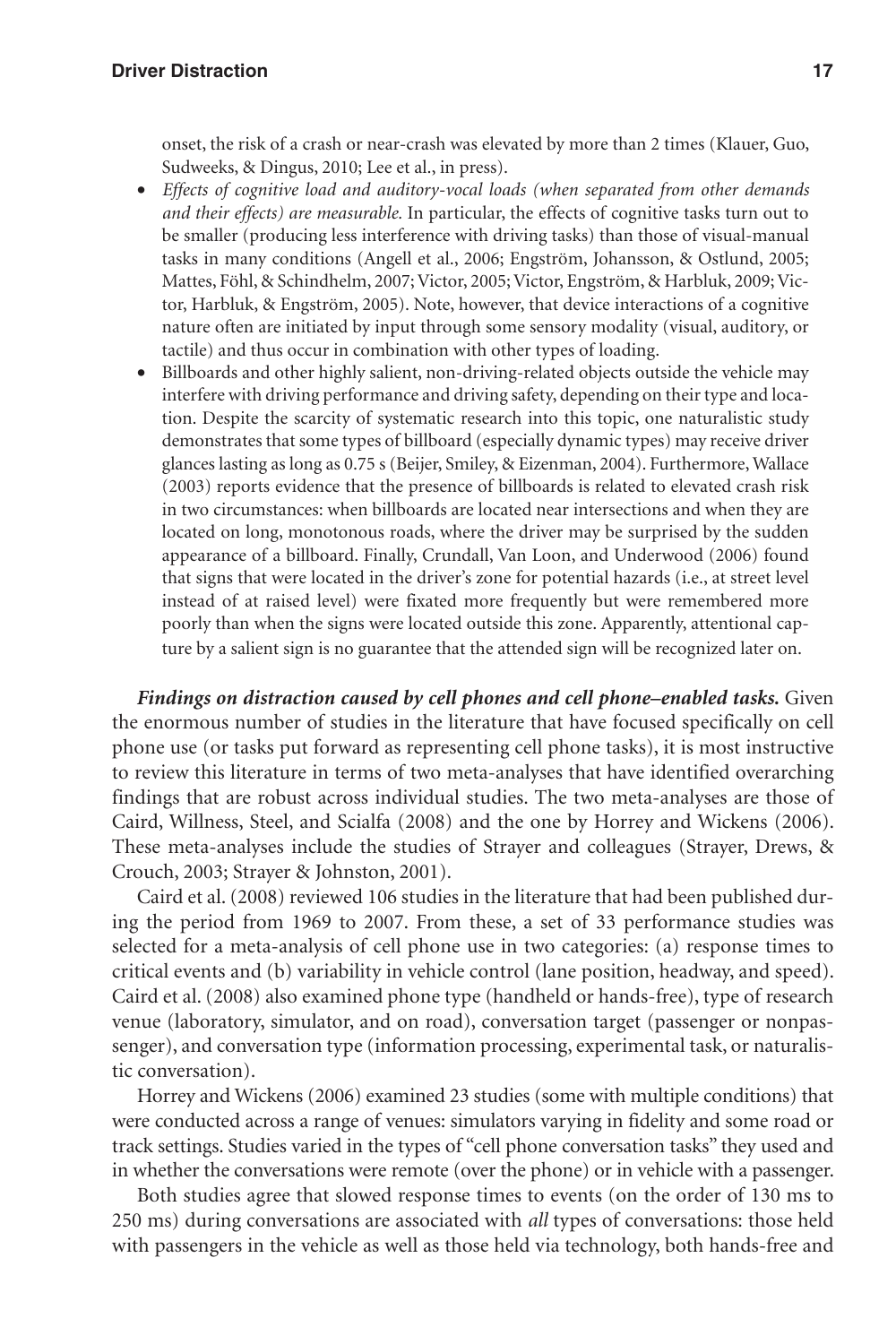handheld. The effect of conversation is similar: Talking to a passenger had the same effect as talking on a cell phone of either type. Both studies also concluded that conversation tasks had the largest interfering effects on time to respond to critical stimuli; had smaller, nonsignificant effects on lane keeping and vehicle control variables; and had a small effect on driving speed (in which speed slowed slightly during cell phone use). Interestingly, Horrey and Wickens (2006) commented that engagement may play a larger role for conversation tasks than for other types of task and hypothesized that the costs of engagement may be more pronounced for intense conversation (those that are emotionally loaded or heated).

In interpreting and integrating the literature on cell phone effects with the rest of the literature on distraction, a few observations are important:

- 1. Magnitude of response time delays during conversation: The slowing of responses to events during conversations (on the order of 130 ms to 250 ms) is quite consistent with effects on response times measured for other tasks. This range of response time delays places conversation at the upper end of the auditory-vocal tasks and the lower end of the range for visual-manual tasks that have been measured in studies such as the CAMP Driver Workload Metrics Study (Angell et al., 2006). This is perhaps not surprising, since the studies represent a mixture of handheld (visual-manual) and hands-free (auditory-vocal) interface types. Caird et al. (2008), however, did find that effects of conversation were more pronounced in older than in younger drivers (460 ms vs. 190 ms to respond to events).
- 2. Events detected or missed: Neither meta-analysis reported percentage of events missed (or not detected) during conversation, although this measurement is another critically important element of responsiveness to events. Some research has, however, been done to address effects of conversations on event detection (Hsieh et al., 2009), and these effects lie roughly within the range of other auditory-vocal-cognitive tasks.
- 3. Tasks used and usage conditions: Many phone-related tasks that have been studied did not involve real participant-initiated conversations, or conversation at all, but instead involved artificial tasks of various types done in an auditory-vocal modality. Moreover, in these studies, driver behavior was investigated in specific (experimenter-set) conditions with respect to traffic density and driving task. Thus, caution must be exercised in generalizing from the findings of cell phone studies. Caird et al. (2008) found that use of an artificial cognitive task to approximate conversation resulted in greater slowing of response times to events than did naturalistic conversation (330 ms vs. 140 ms).

# **Driver Characteristics (Figure 1.1, Box 6)**

Driver characteristics are sources of mental, physical, or behavioral variation distinguishing individuals from each other. They can interact with the demands imposed by tasks in affecting driving performance. To a lesser extent, they may also affect the likelihood of a crash or a near-crash, given a certain level of driving performance (e.g., some drivers are better able to recuperate from their distracted driving performance than are others, thereby reducing crash risk). Generally speaking, driver characteristics refer to three sources of variation: age-based differences, gender-based differences, and experience-based or learning-based differences (including effects of training and feedback). Some other sources have been grouped under the heading of "other differences"; these include differences in cognitive ability and general emotional state.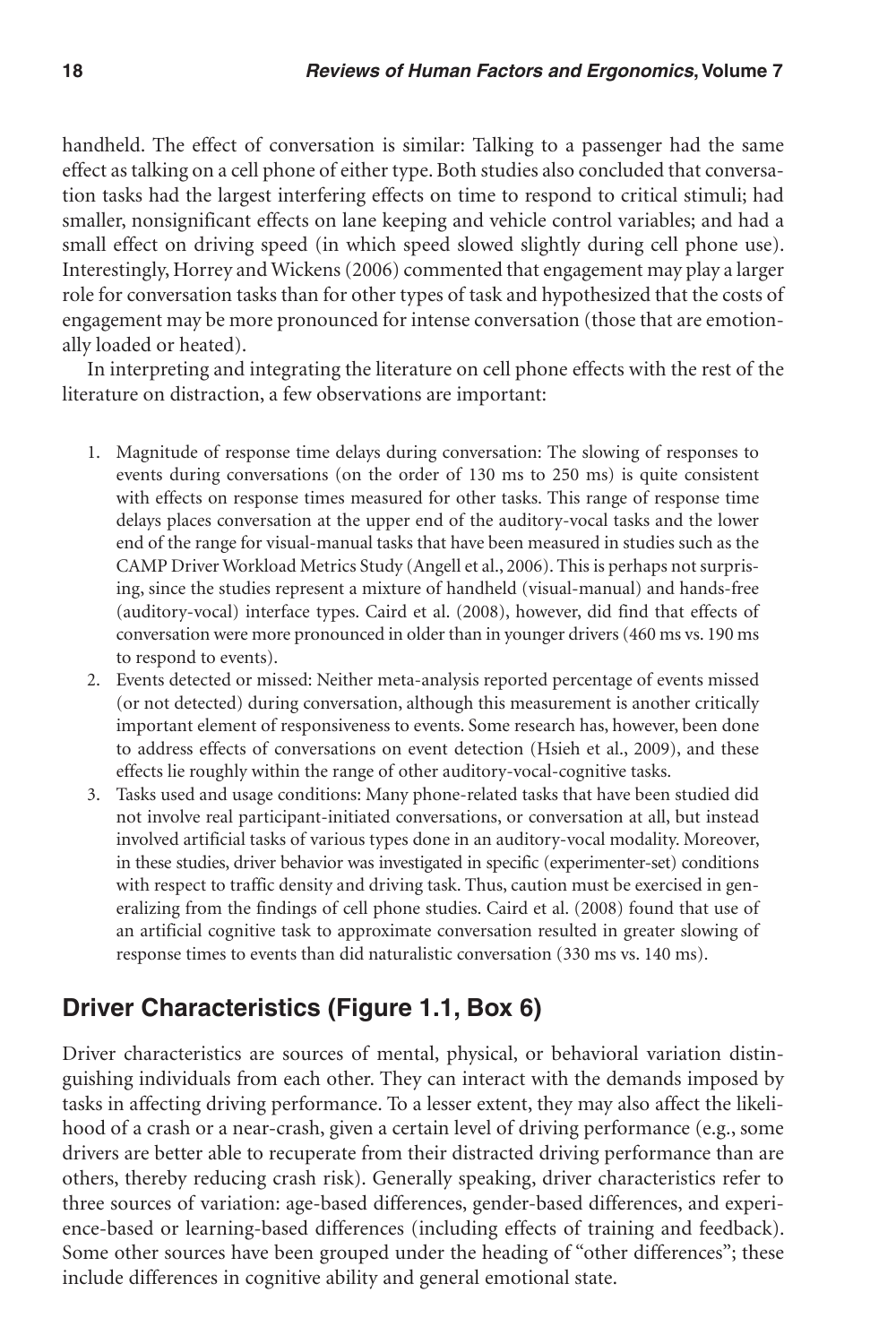#### **Driver Distraction 19**

The empirical evidence with respect to the relationships between driver characteristics, on one hand, and driver distraction, on the other, is still incomplete in most cases. Therefore, only the most relevant empirical findings are briefly summarized.

*Age-based differences.* Older individuals experience a decline in sensory, motor, and cognitive functions, and this decline may be part of the reason they are more vulnerable to driver distraction. For example, older drivers have been shown to be poorer at multitasking performance and in the ability to discard irrelevant information (e.g., Koppel, Charlton, & Fildes, 2009).

DeLucia and Mather (2006) showed that older drivers extrapolate motion more slowly than younger drivers. When distracted by a secondary activity, their projections about the movements of surrounding traffic during that time are likely to be incorrect, leading to an incorrect assumption of lower risk, since surrounding traffic will have advanced farther than they will expect.

However, at the same time, many older drivers are known to compensate for their declining abilities, when they are aware of them. For example, they may avoid the use of secondary devices while driving, use them less often (Angell et al., 2006), drive at slower speeds, drive on familiar routes only, or drive in lower-risk conditions (e.g., when traffic density is low).

Younger drivers (especially teenagers) also experience problems with distraction. However, for them, distraction is caused not by declines in vision or cognition but, rather, by the lack of driving experience (Fisher & Pollatsek, 2007; McGehee, Raby, Carney, Lee, & Reyes, 2007) and by an elevated willingness to take risks (Compton & Ellison-Potter, 2008). In addition, other social factors have been found to exacerbate distraction for younger drivers when they are present, such as showing off, talking excessively to peers while driving, and being willing to take risks while driving (Covey, 2009; Lee, 2007; Lerner & Boyd, 2005; U.S. Department of Transportation, 2009).

A major methodological problem inherent in many studies that address age effects is that the effects of age (if any) may be confounded with those of driving experience. Such confounding effects can sometimes be removed through statistical means (Young, Regan, & Lee, 2009).

*Gender-based differences.* The evidence with respect to gender-based differences in driver distraction is mixed. For example, older females have been reported to be more vulnerable to distraction while driving than their male counterparts (Hancock, Lesch, & Simmons, 2003). To the extent that such differences are observed, these effects seem to be attributable to experience factors and to social factors rather than to biological differences in multitasking or time-sharing ability (K. L. Young et al., 2009).

*Experience-based or learning-based differences.* There is evidence that multitasking and attention-related performance is (partly) a skill (or set of skills) that is trainable. Although it is not always easy to define these skills precisely or to determine precisely for what driving tasks they are important, there is evidence that the following types of multitasking skill are, at least partly, trainable: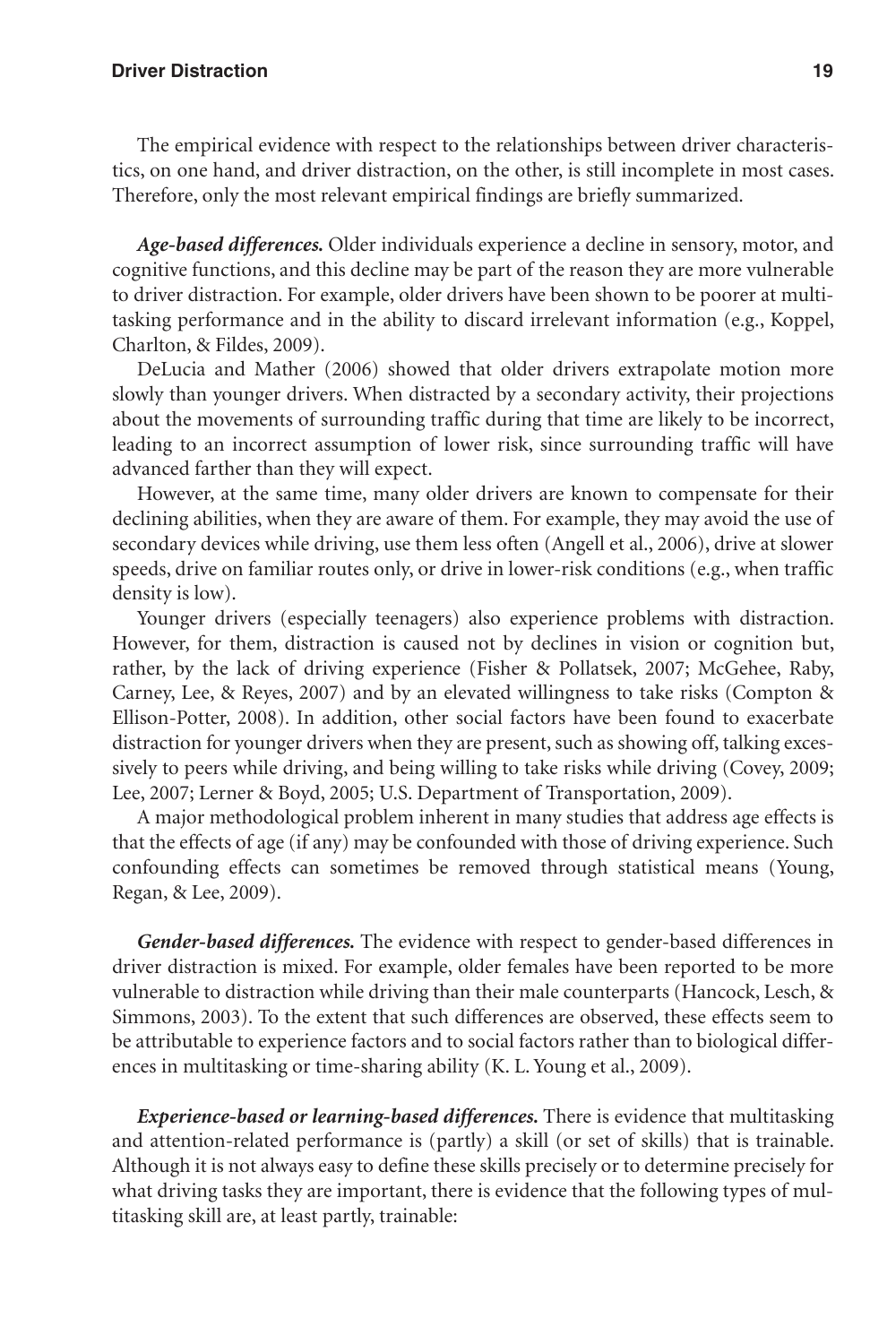- 1. *Visual scanning strategy:* for example, visually scanning sources of potential danger outside the vehicle in an adequate way (Fisher & Pollatsek, 2007; Fisher, Pollatsek, & Pradhan, 2006; Horrey, Lesch, Kramer, & Melton, 2009).
- 2. *Task management strategy:* the efficiency of interruption management or resource allocation strategy (Cades, Trafton, & Boehm-Davis, 2006; Gopher, 2007; Gopher, Weil, & Siegel, 1989). An example of the importance of task management strategy was provided earlier: Older drivers may change their driving style in dense traffic conditions.
- 3. *Size of the visual lobe* (also called *functional field of view* or *useful field of view* [UFOV]; Ball & Owsley, 1993): the skill of detecting events in the periphery of the visual field (Ball, Roenker, & Bruni, 1990; Pringle, Irwin, Kramer, & Atchley, 2001). A test developed for measuring this skill, called the UFOV, has been used to relate visual lobe differences to driving performance (Owsley et al., 1998). However, it is not yet clear if and by how much the UFOV is related to the amount of distraction caused by particular secondary tasks (Hurts & Sjardin, 2009).

*Other differences.* In this final subcategory, we group the following driver characteristics: time-sharing ability (Ackerman, Schneider, & Wickens, 1984), WM capacity (Bühner, König, Pick, & Krumm, 2006; Conway et al., 2005; Engle, 2002), general (physiological) state (e.g., arousal, alcohol intoxication, and fatigue; Matthews & Davies, 2001; Rakauskas et al., 2008; Williamson, 2007), or general psychological and physical wellbeing. The latter set includes, for example, grieving while driving (Rosenblatt, 2004). Verschuur and Hurts (2008) report effects of general psychological and physical wellbeing (as measured by questionnaire items) on the probability of committing selfreported attentional errors while driving: The worse the psychological or physical well-being, the higher the frequency of self-reported attentional errors.

# **Risk of Crashes and Near-Crashes (Figure 1.1, Boxes 0 to 5)**

Findings on the risk of crash and near-crashes come from two sources: (a) counts and derived statistics based on crashes and fatalities recorded in national accident databases and (b) estimates of risk computed from samples of research data collected in epidemiological studies. A review of findings from both sources suggests that the actual numbers of distraction-related crashes in national databases are fewer in number than the early epidemiological studies predicted. Nonetheless, this number (much smaller than the number of alcohol-related crashes: ~32%, or 11,773 fatalities in alcohol-impaired driving crashes in 2008) should be reduced.

Findings from U.S. national crash databases. According to the National Highway Traffic Safety Administration (NHTSA), distraction accounted for 5,870 fatalities in the United States in 2008 (out of the 37,261 fatalities that occurred in motor vehicle crashes that year; NHTSA, 2009). Although a serious loss of life, the numbers of fatalities and crashes in the United States have declined slightly in the past decade. In addition, the number of fatal crashes attributed to distraction remained largely unchanged at half the rate of alcohol-impaired crashes (Sayer & Flannagan, 2011; Virginia Tech Transportation Institute, 2009). In comparison, in the same period, the number of cell phone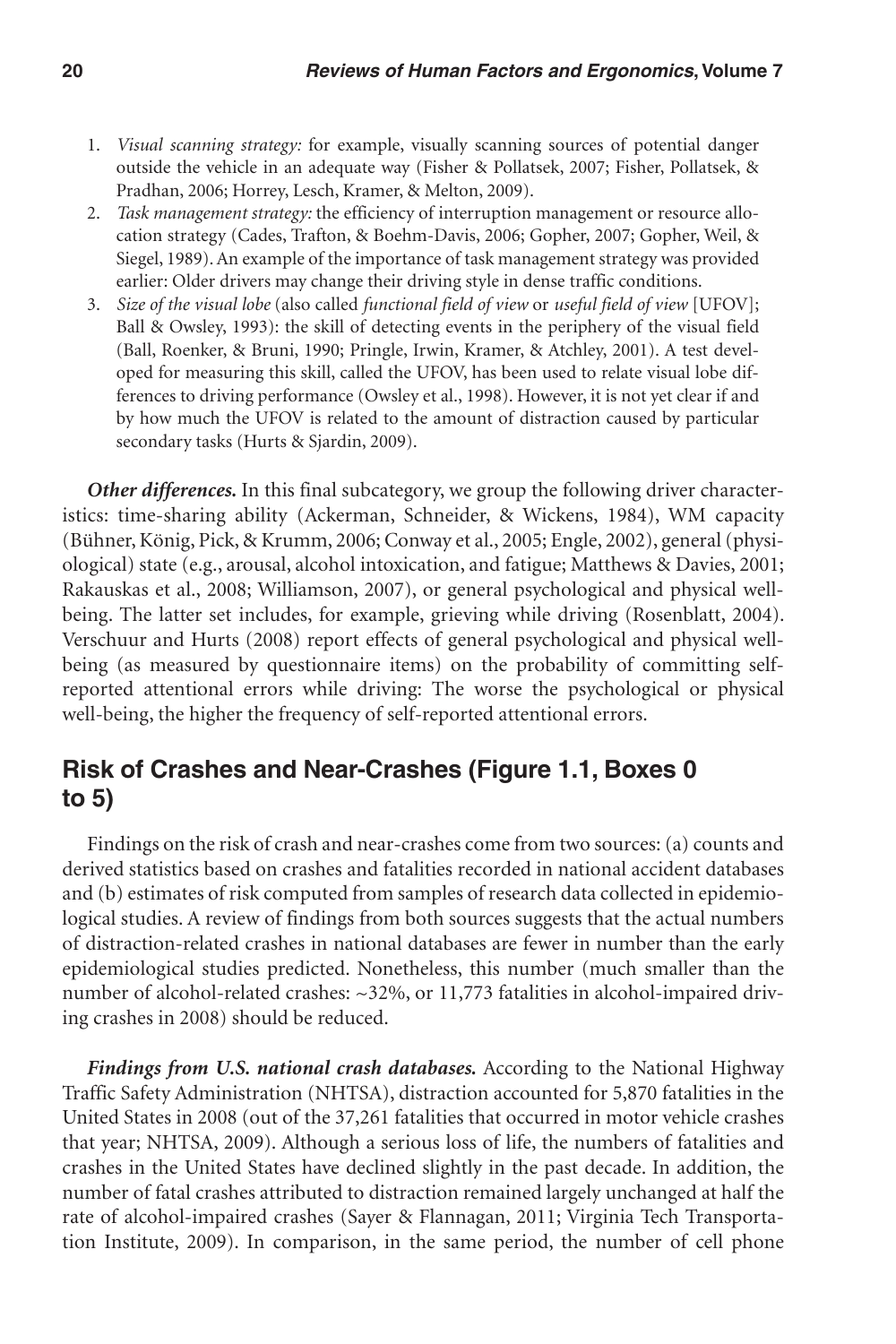subscriptions has grown dramatically, to more than 250 million. In other words, it remains unclear from the NHTSA data how the factors that underlie distraction-based fatalities have changed over time.

Therefore, there is a need for empirical studies aimed at identifying and understanding distraction-based crashes more precisely than was done before. It is to these studies that we turn next.

*Findings from estimates of risk based on samples in studies.* Two types of epidemiological studies are retrospective and prospective naturalistic studies. In prospective studies, the timing between device use (such as a cell phone call) and the onset of a crash is measured through instrumentation set up in advance, and actual baselines are used. In retrospective studies, the timing is crudely estimated and baselines are estimated (sometimes only by human memory of events; Young & Schreiner, 2009). Obviously, these differences have implications for the accuracy of estimating crash risk.

Based on these differences, early estimates of cell phone risk (e.g., McEvoy et al., 2005; Redelmeier & Tibshirani, 1997) derived from retrospective studies were problematic. Redelmeier and Tibshirani (1997) estimated the risk of crashing while talking on a cell phone to be 4 times that of just driving and argued that it was similar to the risk of driving while intoxicated. McEvoy et al. (2005) derived an odds ratio of similar value. Moreover, at the time of these early studies, few hands-free systems were in use, and insufficient data were available to estimate risk for different types of these systems, so the estimates largely applied to handheld devices.

Finally, it is worth noting that both studies involved one specific epidemiological method known as "case-crossover." Prieger and Hahn (2007) have argued that a primary flaw of this method is that it samples only those drivers who have crashed. Therefore, any factor that increases crash rates while also exerting an independent positive effect on risk factors being evaluated (such as cell phone use) can bias the case-crossover results upward. For example, factors such as high-risk-taking or high-novelty-seeking behavioral characteristics might characterize both drivers who crash and those who use cell phones while driving. Since the case-crossover method does not examine drivers who might have used the phone and did not crash, there is no way to know whether this bias has occurred.

Data from naturalistic studies, including the 100-Car Naturalistic Study (Dingus et al., 2006; Klauer, Dingus, et al., 2006; Klauer, Sudweeks, et al., 2006) and naturalistic studies of commercial truck drivers (Hanowski et al., 2009), allow the derivation of more precise odds ratios. These studies provide information not only on the risk of crash and near crash but also, for example, on the *conditions of use* and the occurrence of *unexpected events* that enter into crash risk.

Naturalistic studies have now generated enough data to yield odds ratios for a wide range of tasks, as shown in Table 1.4, in which intensive visual-manual tasks interfere with driving the most (increase crash risk by 9 times, compared with just driving). At the upper end of the range is the task of texting while driving, which increases crash risk by a dangerous 23 times (2,300%; Blanco et al., 2009, in press; Hanowski, et al., 2009). In contrast, dialing a portable cell phone increased the risk by only about 3 times, and conducting a conversation on a handheld portable phone was even less risky (odds ratio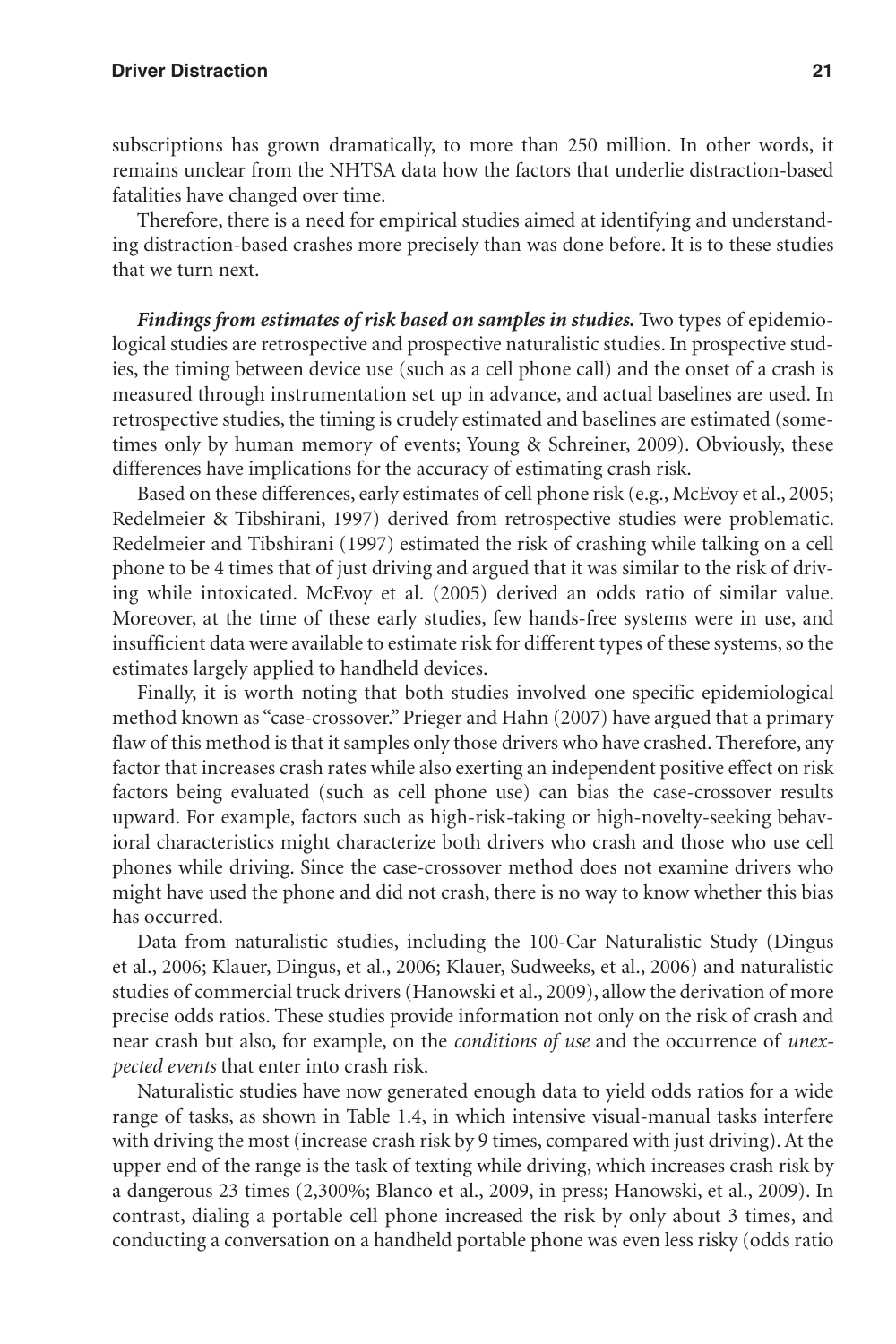of about 1.3). These data are compiled from naturalistic studies of light vehicles, heavy trucks, and heavy truck driving-related activities (Dingus, 2009).

These results and others (Hahn & Prieger, 2007; Prieger & Hahn, 2007; Young, 2001; Young & Schreiner, 2007, 2009) differ from the fourfold crash risk increase estimated by Redelmeier and Tibshirani (1997) and by McEvoy et al. (2005) for cell phone use. However, they are consistent with the findings from experimental literature, which show very little intrusion of auditory-vocal tasks and conversation on driving.

*Effects of contextual factors on crash risk (Figure 1.1, Boxes 4 and 5).* **The risk of** crash from distraction depends on factors that go beyond the demands that are imposed by primary and secondary tasks (Box 2). These include (often understudied) factors related to the types of drivers who choose to engage in secondary tasks while driving, the time (during driving) that they decide to initiate secondary tasks, the traffic-related conditions in which the tasks are performed, and the types of event most often co-occurring when there is a crash or near-crash, such as roadway hazards. Contextual factors also include the presence of distraction-countering technology in the vehicle or on the road and the "forgiveness" of the road and/or vehicle.

*Roadway hazards and other road-based events.* Although many critical road objects and events are expected by the driver and responded to in a more or less routine way, others are not. Researchers who analyzed distraction-related crashes from national crash databases converged on two findings regarding the conditions in which drivers engage in secondary activities (Tijerina, Angell, Austria, Tan, & Kochhar, 2003).

First, drivers tend to engage in discretionary in-vehicle activities in conditions in which they expect no trouble, for example, (a) in daylight on a level straightaway, (b) on dry pavement in clear weather, and (c) with speed between 45 mph and 55 mph (varying up to 65 mph). Second, crashes may occur when these expectations are violated and some random, unpredictable events occur on the road.

Obviously, unexpected objects and events outside the vehicle may also be nontraffic related (such as billboards). Their distracting potential was already discussed in the context of secondary, non-device-based activities.

*Behavioral factors of secondary task use.* Rauch et al. (2009) showed that success in task switching between primary and secondary task depends on the ability of the driver to correctly estimate the situational demands of the primary task (i.e., driving). Also, the ability of drivers to switch to a secondary task has been found to depend on the degree of interference of this task with driving (Petit, Clarion, Ramon, & Collet, 2009). Other interactional strategies have been described by Esbjörnsson, Juhlin, and Weilenmann (2007).

Frequency of use is important when estimating the crash risk that may result from performance degradation (Box 3 in Figure 1.1). Secondary tasks that impose high demand on the driver (or high intrusion on driving) and that are engaged in frequently will pose a higher risk of crash than will tasks that pose lower demand and are engaged in less frequently, all other things being equal (Wierwille & Tijerina, 1998).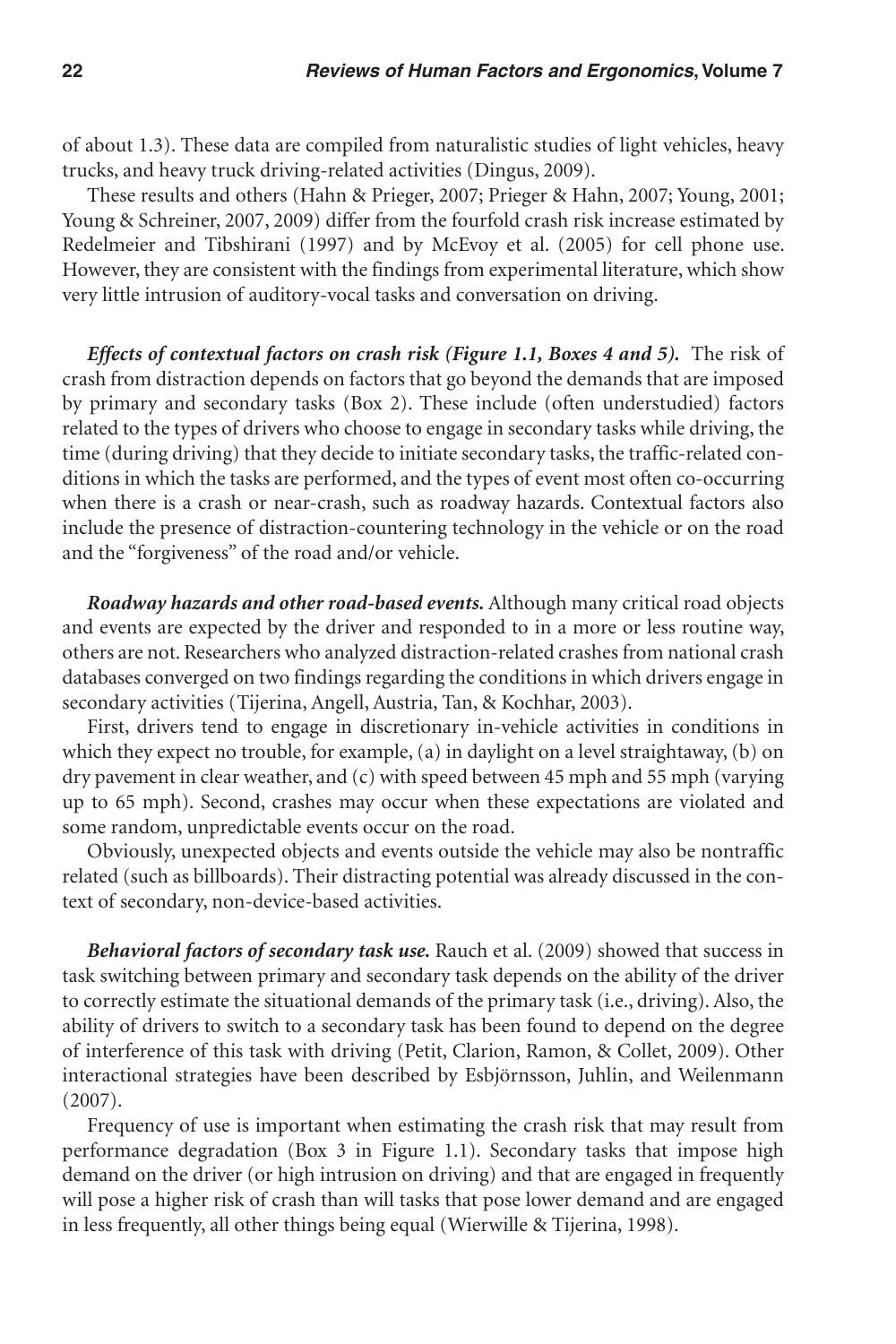| <b>Task/Interaction</b>                   | <b>Light Vehicle</b><br>Data | <b>Heavy Vehicle</b><br>Data | <b>Heavy Truck</b><br><b>Driving</b><br><b>Related</b> |
|-------------------------------------------|------------------------------|------------------------------|--------------------------------------------------------|
| Check speedometer                         |                              |                              | 0.3                                                    |
| Interact with occupants                   |                              | 0.4                          |                                                        |
| Talk/listen to hands-free phone           |                              | 0.4                          |                                                        |
| Look outside vehicle                      |                              | 0.5                          |                                                        |
| Interact with passenger                   | 0.5                          |                              |                                                        |
| Talk/listen to CB                         |                              | 0.6                          |                                                        |
| Adjust radio                              |                              | 0.6                          |                                                        |
| Drink beverages                           | 1                            |                              |                                                        |
| Talk/listen to handheld device            | 1.3                          |                              |                                                        |
| Adjust instrument panel                   |                              | 1.3                          |                                                        |
| Eat                                       | 1.6                          |                              |                                                        |
| Handle CD                                 | 2.3                          |                              |                                                        |
| Dial handheld device                      | 2.8                          |                              |                                                        |
| Apply makeup                              | 3.1                          |                              |                                                        |
| Reach for object                          |                              | 3.1                          |                                                        |
| Read                                      | 3.4                          |                              |                                                        |
| Read book, paperwork, newspaper           |                              | 4.0                          |                                                        |
| Perform personal grooming                 |                              | 4.5                          |                                                        |
| Dial handheld device                      |                              | 5.9                          |                                                        |
| Use/reach for electronic device           |                              | 6.7                          |                                                        |
| Look at paper map                         |                              | 7.0                          |                                                        |
| Use calculator                            |                              | 8.2                          |                                                        |
| Reach for moving object                   |                              | 8.8                          |                                                        |
| Write on pad/notebook                     |                              | 8.9                          |                                                        |
| Interact with, look at dispatching device |                              | 9.9                          |                                                        |
| Text message on cell phone                |                              | 23.2                         |                                                        |

**Table 1.4. Relative Risk Odds Ratios for Crash/Near-Crash for Non-Driving-Related Task Interactions**

Source: Dingus (2009).

Note. Tasks/interactions deliberately placed in order of increasing odds ratio.

Findings from a naturalistic study (Angell, Perez, & Hankey, 2008) show that both frequency and duration of interaction with secondary devices are important for evaluating eyes-off-road time associated with distraction. However, in the same study, it was also found that for some types of goal and task interaction patterns, frequency has a larger impact on eyes-off-road time, whereas in other cases, duration has a larger impact. Therefore, it is possible that human factors practitioners can use this information about trade-off differences to redesign tasks so that eyes-off-road time is maximally reduced.

The precise way in which non-driving-related objects or events are scanned visually also depends on the distinction between noticing an object or event, on one hand, and watching an object or event, on the other hand. Noticing often occurs involuntarily and, therefore, usually cannot be avoided by the driver (unless, of course, his or her attention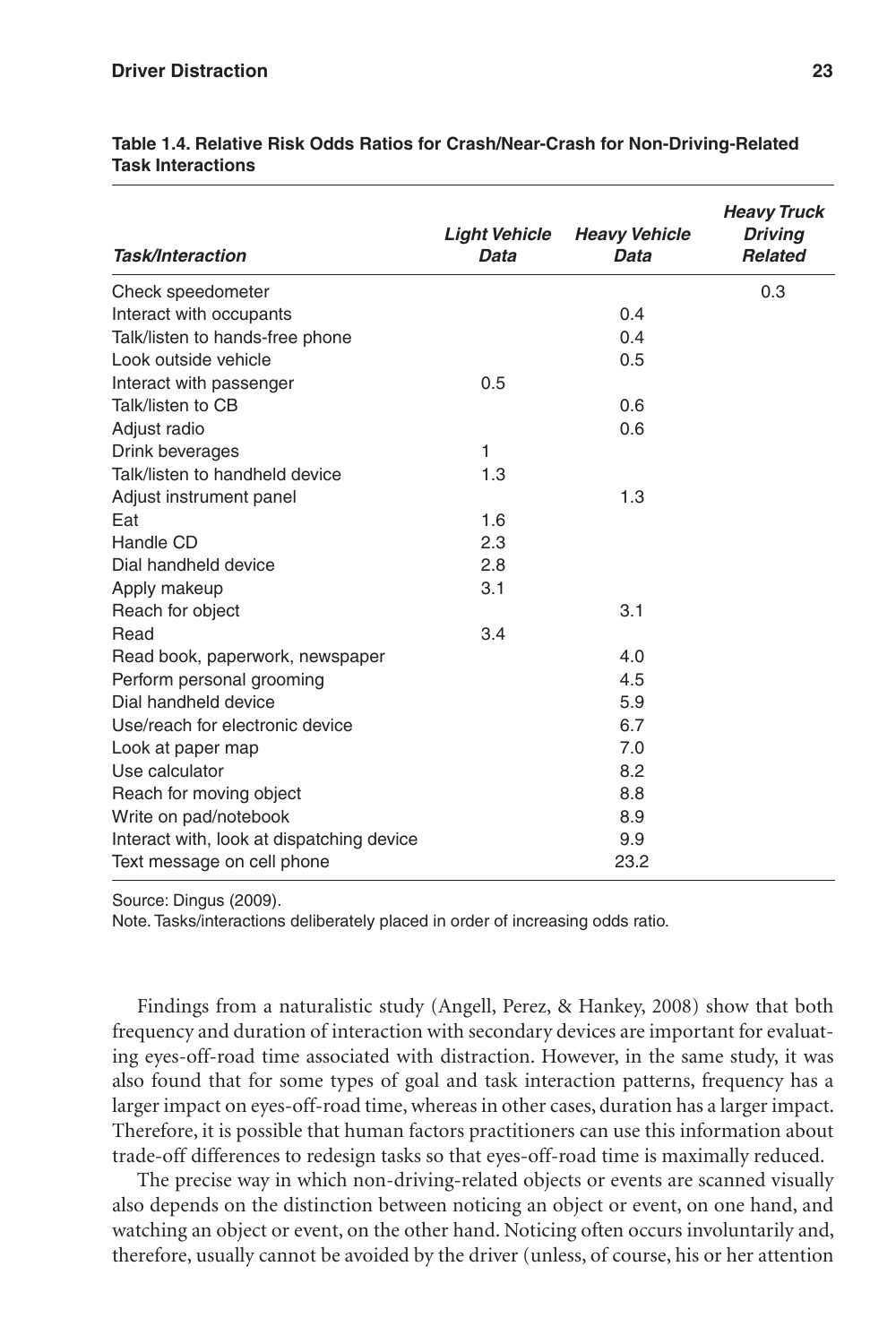is drawn by objects deliberately carried into the vehicle). It is mainly determined by bottom-up influences, such as stimulus newness or onset, and may be only brief in duration.

On the other hand, watching the same object or event usually takes more time and is more the result of conscious deliberation. It depends more on top-down influences, such as the degree to which the object or event arouses interest, as when studying an advertisement sign. Therefore, it can, in principle, be avoided by the driver (Theeuwes, 1996, 2001). This distinction between noticing and watching can be used by human factors practitioners, for example, to estimate the impact of visual scanning of non-drivingrelated objects located along the highway, such as advertisement signs.

Finally, back-channel communication is an important contextual factor determining whether a driver will be distracted by a secondary task or device (Clark & Brennan, 1991). For example, front-seat passengers may interrupt an ongoing conversation with the driver when they realize that the traffic situation is too dangerous for the driver to engage in anything but driving.

*Distraction-countering technology and road or vehicle "forgiveness." Distractioncountering technology* refers to the presence of automatic warning systems in the vehicle or on the road, which may be very effective. Obviously, the more often this technology is used, and the higher its quality, the less likely a (near-) crash will be. These technologies are further discussed in the section Measurement, Mitigation, and Management.

*Forgiveness* of the road or vehicle refers to the presence of car or road characteristics affecting the chance that a driving maneuver is considered safe or unsafe (tolerance bandwidth). For example, a highway equipped with highway dividers is intrinsically safer than a freeway without such dividers. Further discussion of these design characteristics is outside the scope of this chapter.

## **Final Note**

It is expected that new driver assistance and safety-enhancing technologies will make their appearance on the consumer market in the coming 10 years or so. Therefore, human factors research into driver distraction is not likely to diminish. New findings are expected to come out of this research, both experimental and naturalistic, and old ones to be revisited. This will also depend on the availability of validated models and theories describing how driver distraction is caused and predicting how it will affect driving safety. It is to these models and theories that we turn now.

# **Psychological Mechanisms Underlying Driver Distraction: Theories and Models**

## **Introduction**

In the section Sources of Driver Distraction and Demand, it was shown that the cooccurrence of the task demands of multiple tasks with unexpected events on the road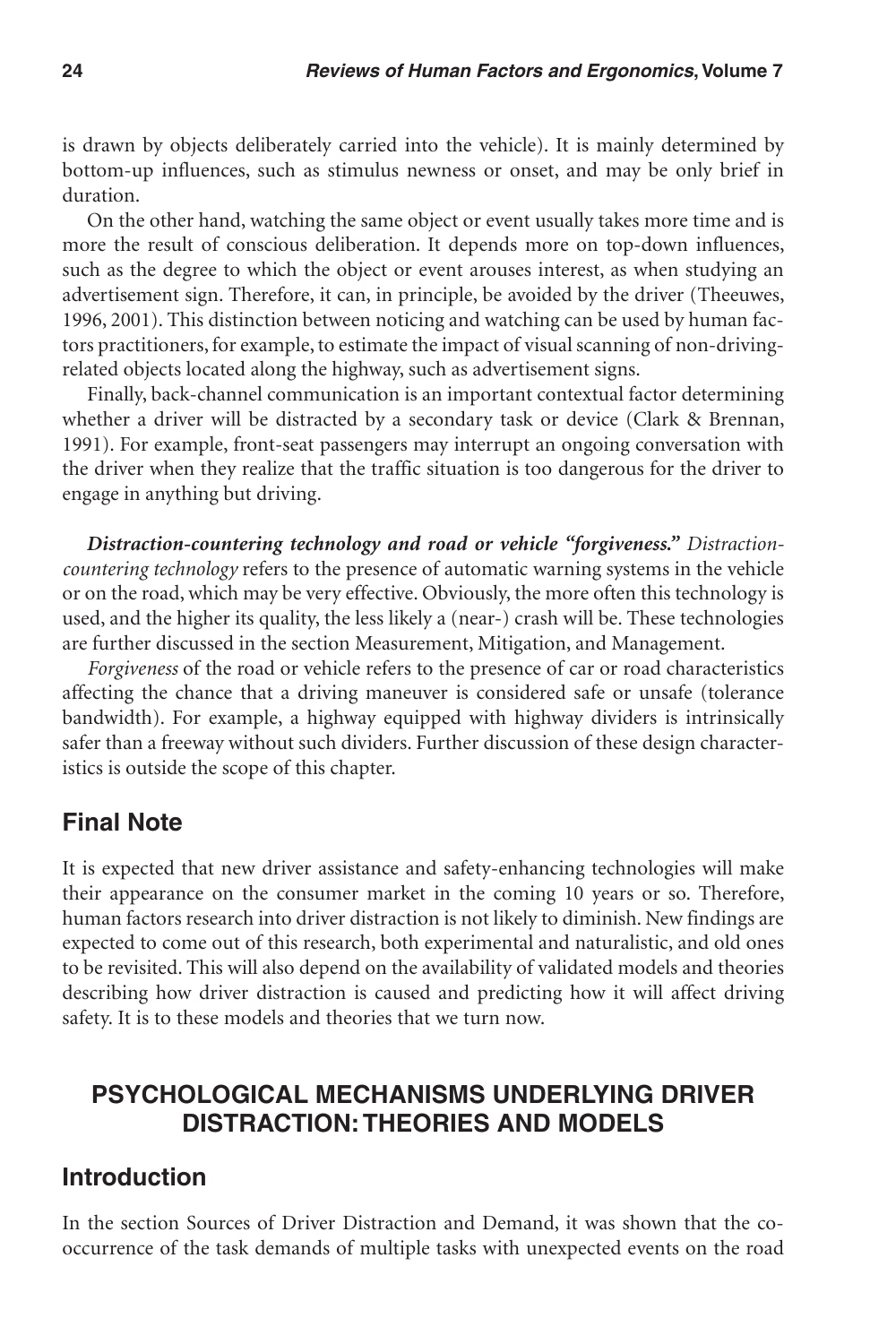can give rise to crashes. The present section addresses the attentional processes through which distraction or delayed responding to co-occurring events in the presence of overload leads to driving errors. These processes cannot always be observed. This allows for speculation into how those attentional problems arise, in the form of different theories and models.

# **A Hybrid Psychological Model for Understanding Driver Distraction**

A hybrid psychological model is presented in Figure 1.2, summarizing the constructs and mechanisms used by the most influential psychological theories and models related to driver distraction.

Note that the focus in Figure 1.2 is on the events and processes occurring *before* any change in driving performance or an imminent crash can be observed. The various components of Figure 1.2 will be discussed below.

 The core of Figure 1.2 is formed by the box labeled *Working Memory*. This label refers to "the system or mechanism underlying the maintenance of task-relevant information during the performance of a cognitive task (Baddeley & Hitch, 1974; Daneman & Carpenter, 1980)" (Shah & Miyake, 1999, p. 1).

We adopt Cowan's (1997, 1999) memory model for relating attentional phenomena to working memory phenomena. According to Cowan, all memory elements reside in a single memory structure, called "long-term store" by him (and long-term memory, or LTM, by others). WM forms the active part of the long-term store and is, therefore, also called "activated long-term memory" by him. Within WM, three subdivisions can be distinguished that contain elements of different types and activation levels. Driver distraction may be considered a disturbance in the planned way of managing attentional tasks, depending on the particular WM subdivisions that are involved in these tasks.

*WM subdivisions.* WM contains (a) a limited capacity (can hold only few items) but very active focus of attention, (b) less active and transient (short-duration) short-term stores, and (c) a virtually unlimited-capacity, rather inactive, but long-duration, longterm WM (LTWM). (Note that in Cowan's [1997, 1999] memory model, only the first two WM subdivisions are distinguished.) The more active a subdivision, the more conscious the driver is of its contents.

- 1. The *focus of attention* is the most active part of the long-term store. It may contain only a few (three to five) elements of unlimited duration as long as they remain in the focus. Although its capacity is small, the elements in the focus can be linked to chunks residing in LTM, thereby increasing its effective capacity. It is used for high-level task management, such as goal setting (e.g., determining where to drive) and monitoring performance outcomes (e.g., determining whether one has reached the destination). When behavior is heavily dependent on the focus, "pure" time sharing (parallel performance of multiple tasks) is not possible.
- 2. *Short-term stores* differ by modality and type of code (e.g., verbal or spatial processing code; Baddeley & Hitch, 1974). They are similar to the various resources distinguished by the *multiple-resource model*, to be discussed later in this section. They also come close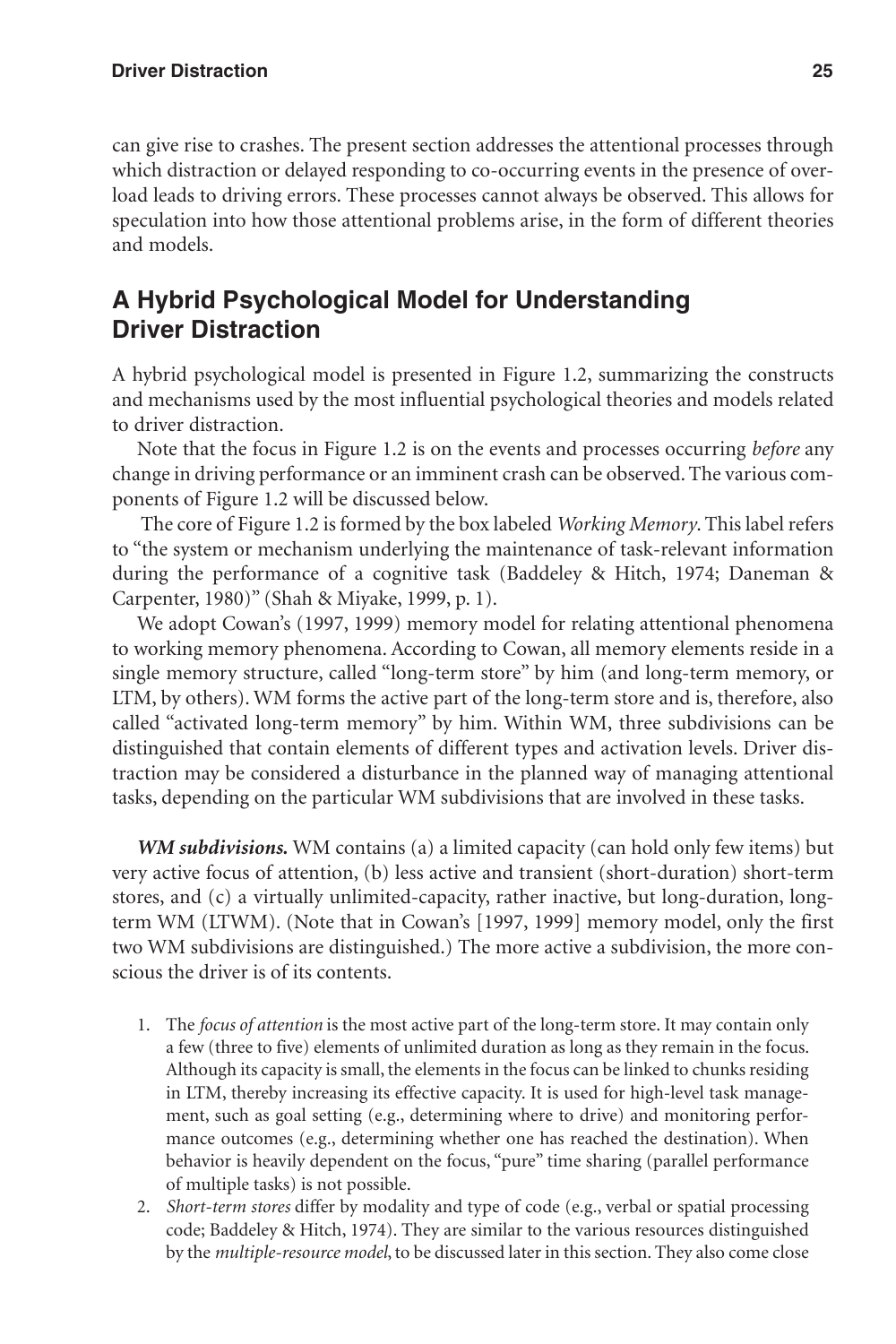

*Figure 1.2. Hybrid psychological model for understanding mechanisms involved in the causation of driver distraction. LTM = long-term memory; S = stimulus; R = response.*

to the traditional notion of short-term memory as the place where unrelated memory elements can temporarily be stored. Their average activation level is their primary limitation, as this level decays over time, with the result that their elements are permanently lost after 10 s to 20 s, unless they are rehearsed. The stores are involved in executing routine tasks that, however, are not performed automatically (e.g., decelerating or accelerating in response to traffic lights changing colors). These tasks also involve the coordination of the execution of lower-level schemata (low-level task management). A limited amount of "pure" time sharing is possible when behavior is primarily controlled by the short-term stores. The more different the types of code (e.g., spatial and verbal), the easier it is to time-share tasks.

3. *LTWM* is a construct borrowed from Ericsson and Kintsch (1995). It contains taskspecific clusters (also called *schemata*) of declarative and procedural information that are used for skilled task performance. These clusters reside in LTM, are not limited by capacity, and are permanent (will not get lost), although their average activation level is low when they are not used. However, when they are needed for task execution, they may be activated (retrieved) relatively easily, depending on the presence of appropriate contextual cues. As task execution continues, they may be modified or updated. The declarative parts are similar to *situation models*: mental representations (often spatial in nature) of the parts of the world that are relevant to the task at a particular moment in time, for example, knowing the average density of surrounding traffic. The procedural parts are conglomerates (chunks) of response- and perception-related information (e.g., watching over left shoulder when making a left turn; pressing brake pedal when gap with vehicle ahead is diminishing). LTWM shares some features with Baddeley's (2000) *episodic buffer.* Several schemata may be active at the same time, allowing parallel processing when behavior is largely under control of LTWM.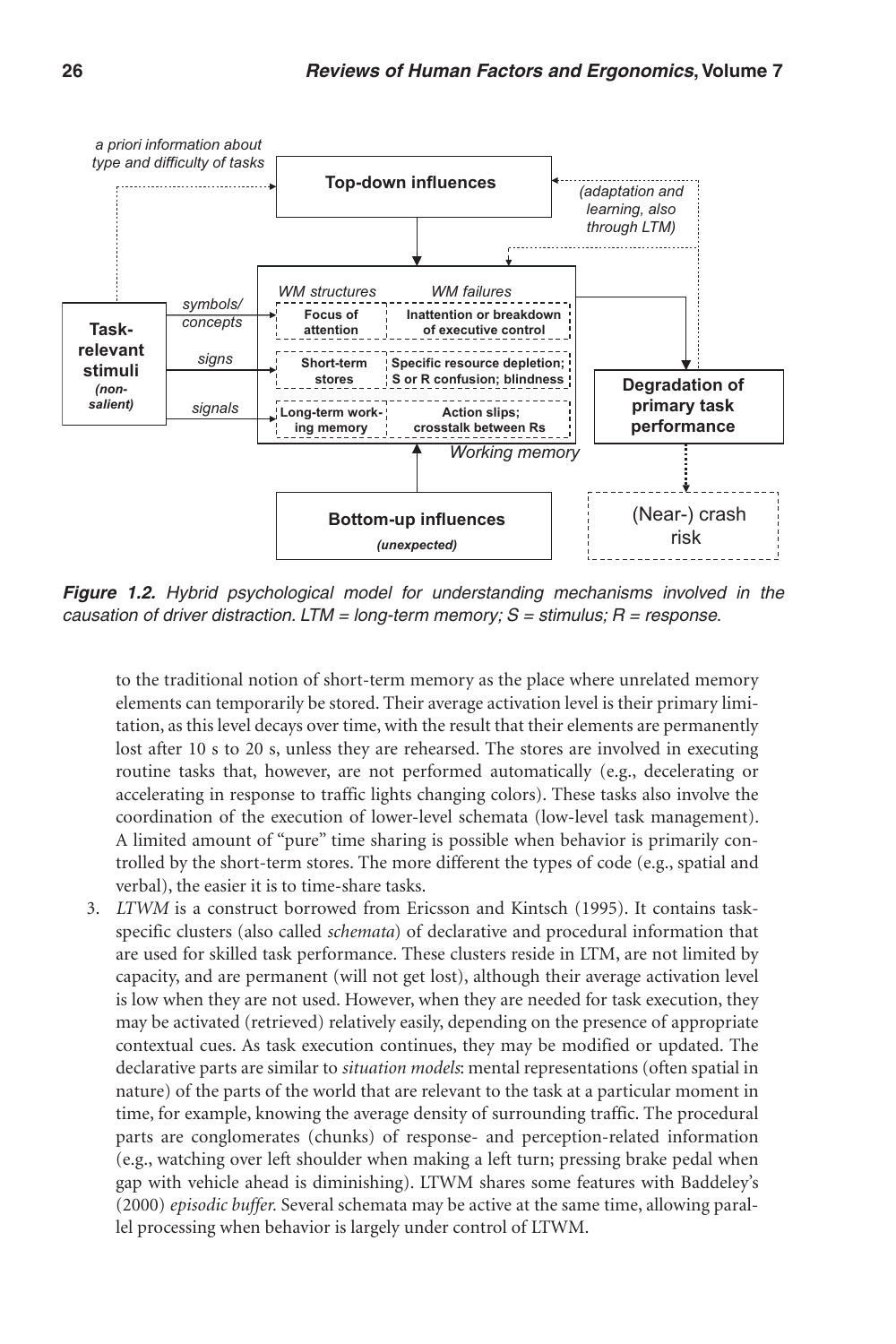#### **Driver Distraction 27**

*Task-relevant stimuli.* Task-relevant stimuli are nonsalient stimuli that originate in the driver's sensory buffers and have been processed by the driver to the degree that they are recognizable as task relevant. Obviously, the higher the frequency of these stimuli, the more attention they demand from the driver. If they represent unexpected trafficrelated events (e.g., a danger on the road ahead), the driver will focus his or her conscious attention on them, and ongoing tasks must be aborted or paused (called *symbols* in Figure 1.2). On the other hand, if they represent signs, and the driver must respond to them in a more or less routine (although nonautomatic) way (e.g., when the traffic light changes color), they enter the short-term stores. Finally, if the stimuli are merely signals to which the driver must respond in a skill-based manner (e.g., when the road ahead curves to the right or to the left), they enter LTWM and trigger the automatic execution of a schema (e.g., lane keeping).

*Top-down influences.* Top-down influences are usually attributed to the role of the central executive (CE) in determining to what stimuli, events, or tasks the driver wants to (or thinks he or she must) pay attention. This role is based on intentions or task goals to be pursued (e.g., wanting to drive home as soon as possible), expectations (e.g., estimations of what is likely to happen on the road ahead), and task priority.

Together with bottom-up influences (next subsection) and the influences of taskrelevant stimuli, top-down influences determine the contents of the focus of attention and form the basis of high-level task management, such as goal setting, task (re)configuration, monitoring of performance outcomes, and complex problem solving, but also deliberately performed perceptual, memory, or motor acts (e.g., trying to remember the city in which one stayed a week ago). For more information on the role and nature of the CE and executive control processes, see Groeger (2000), Norman and Shallice (1980), Posner and Peterson (1990), and Shallice (1982).

*Bottom-up influences.* These influences refer to low-level aspects of external stimuli, such as salience, onset, and newness, that make a driver involuntarily attend to these stimuli if they appear near the spatial location where (or near the time when) another stimulus was expected (stimulus capture; Jonides & Yantis, 1988). They may be task relevant or not. Highly practiced skills or behaviors may also (involuntarily) attract attention in this bottom-up sense, even if they are inappropriate at the current moment or location, for example, in the case of "action slips." Finally, the amount of effort that is necessary to attend to a particular stimulus (e.g., amount of visual scanning necessary to detect a stimulus appearing in the periphery of the visual field) is also considered a bottom-up influence. Bottom-up influences may determine the contents of both the focus of attention and the short-term stores. The driver usually becomes aware of these influences when they have occurred, although he or she has no or little control over when and whether they occur.

*Degradation of primary task performance.* If distraction is severe enough, it may result in driving errors (behaviors that compromise safe driving) or even in degraded driving performance. The precise result of distraction will depend on factors that were reviewed in the section Sources of Driver Distraction and Demand.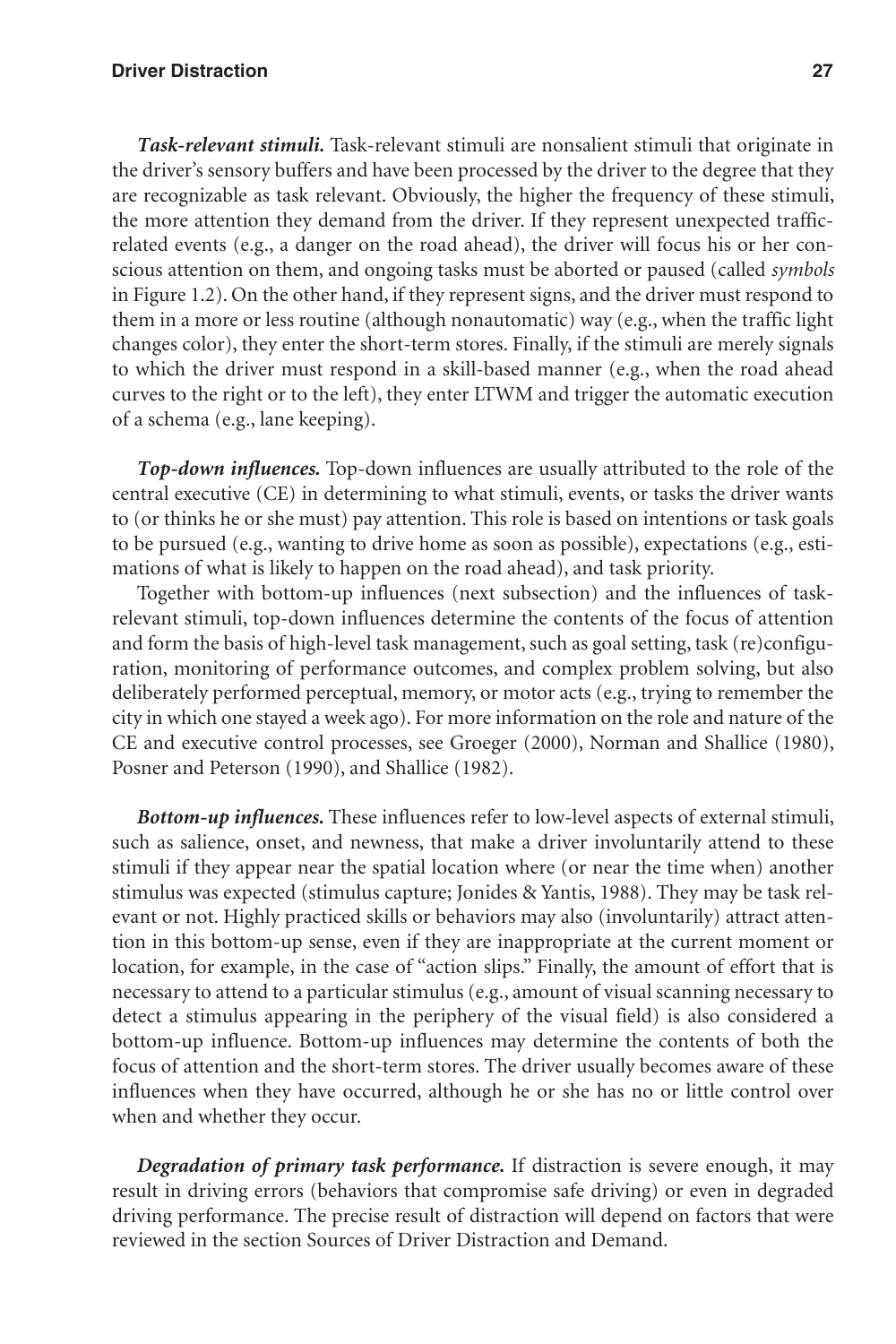*Adaptation and learning.* Finally, drivers may learn to prevent future driving errors through a process of feedback and learning.

*Levels of driver distraction.* It was seen that various combinations of top-down factors, task-relevant stimuli, and bottom-up factors influence the contents of WM. In this context, driver distraction may be seen as any disturbance in the steady-state, planned way of allocating attentional resources and managing attentional tasks, which can be caused by an array of factors.

We briefly describe a representative set of these factors in the following, using the distinction between subdivisions of WM as an organizing framework. The factors were derived from the general psychological literature with respect to multitasking, time sharing, and interruption management (e.g., Norman & Shallice, 1980; Pashler & Johnston, 1998; Rasmussen, 1983; Shiffrin & Schneider, 1977; Wickens, 2002, 2005).

Note that some (more or less) obvious factors were deliberately left out from this inventory for the sake of simplicity. For example, poorly practiced tasks and poorly designed displays or traffic signs may disrupt the "normal" (anticipated) execution of tasks (driving related or not) at any WM level. Also, note that disturbances may cascade upward or downward from one WM level to another, thus introducing new disturbances and exacerbating the consequences of the original disturbance (see also the discussion of the three levels of control, introduced in the section Sources of Driver Distraction and Demand).

- 1. *Level of focus of attention.* Here, driver distraction takes on the form of either a general state of inattention (as in daydreaming) or a breakdown of executive control: The limited capacity of the focus is temporarily exceeded (Lavie, Ro, & Russell, 2003; Pashler & Johnston, 1998). Engle, Kane, and Tuholski (1999) showed that people who are able to prevent such breakdown also have high WM spans, which may be the basis of successful performance of complex cognitive tasks. Such breakdown may occur if (a) too many (unexpected) events must be responded to by the driver at the same time (e.g., the driver approaches a busy intersection), (b) too much task (re)configuration is required when switching from one task to another (e.g., after a complex passenger question has been answered, a monitoring routine is started too late, resulting in an important exit sign being missed) (Monsell, 2003; Trafton & Monk, 2007), or (c) complex problem solving is required by one of the tasks (e.g., while answering a complex passenger question, the driver forgets which turn to make to reach his or her destination).
- 2. *Level of short-term stores.* Here, driver distraction takes on the form of (a) overloading of specific resources (e.g., driving and watching the navigation system display at the same time may cause decay of one or more visual memory elements to the point of becoming inaccessible; Wickens, 1980); (b) confusion among similar elements (stimuli or responses) that are close to each other in terms of spatial location or time of occurrence (Wickens, 1991), for example, when a left-pointing arrow on the navigation system display is confused with an unrelated right-pointing arrow on a traffic sign outside the vehicle; or (c) inattentional (or change) blindness, whereby stimuli (or changes in stimulus patterns) are not (consciously) perceived although in normal circumstances they would have been perceived (Carpenter, 2002; Rensink, 2002).
- 3. *Level of LTWM.* At this level, processing is able to resist distraction to a large extent because of the high degree of automation of skill execution (Desimone & Duncan,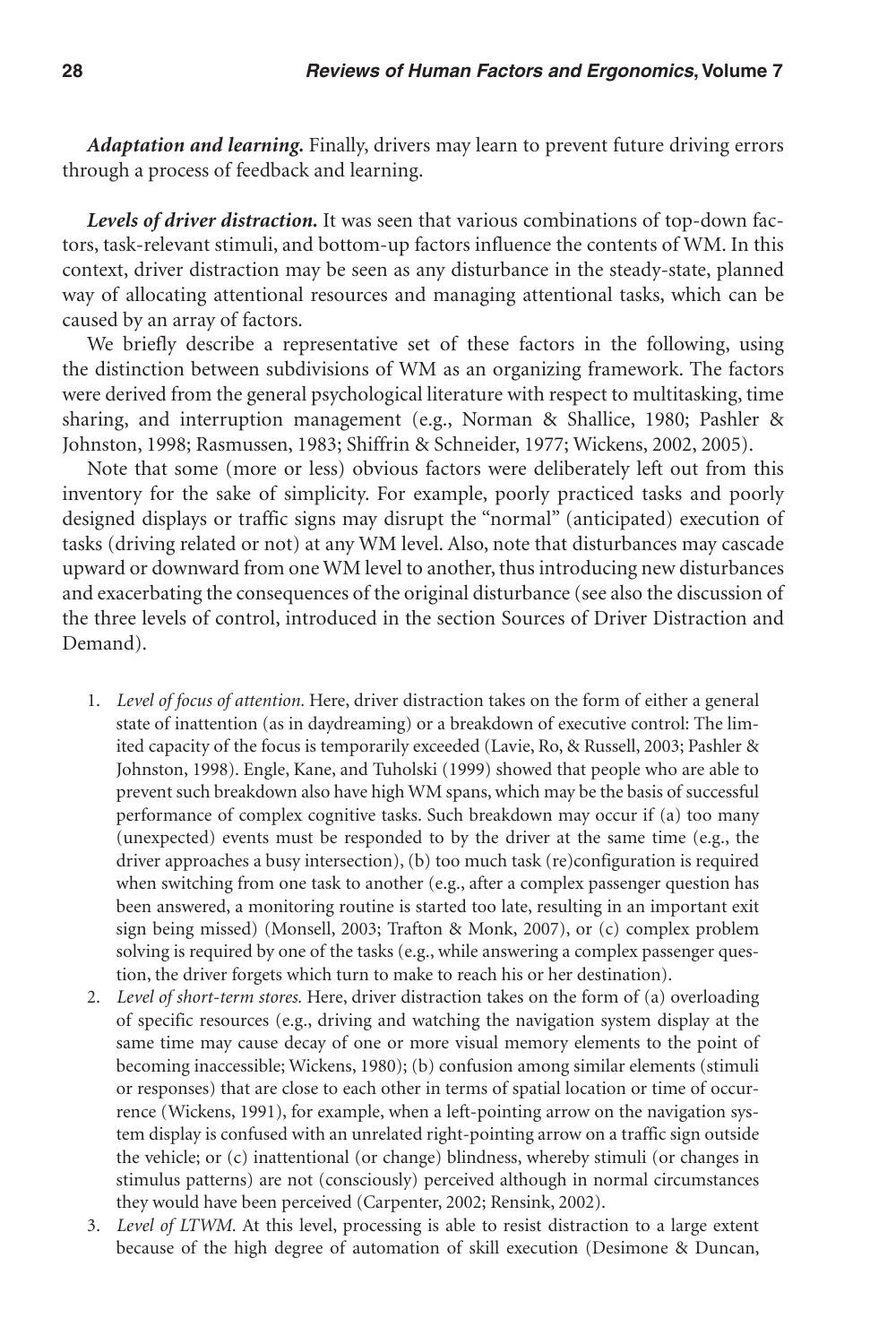1995; Posner & Peterson, 1990; Shiffrin & Schneider, 1977; Theeuwes, 1996). Nonetheless, driver distraction may take on the form of (a) action slips (Reason, 1990), in which the driver performs a behavior in association with a wrong stimulus or at the wrong time, possibly because of the driver's failure to monitor performance outcomes or to inhibit familiar or highly practiced (but inappropriate) habits (e.g., driver forgets to make a turn on a familiar road for doing an errand and, instead, drives straight home), or (b) cross talk (Hurts, 2011; Navon & Miller, 1987), whereby responses belonging to different tasks are confused with each other because they require similar, but incompatible, movements. For example, the driver prepares to turn the steering wheel to the right but is confused by a planned movement of his fingers on the volume knob of the radio tuner in the opposite direction (i.e., lowering volume).

# **The Multiple-Resource Model and Visual Scanning Models**

*The multiple-resource model.* The multiple-resource model emphasizes the limited possibility for divided attention as people engage in multitasking activities, primarily at the operational level of driving behavior. It provides a high-level, practical description of the types of mental resources required by everyday tasks, as determined by easy-toconduct task analyses. Although based on recent research insights about the structure of the human brain, the model deliberately abstracts away from the detailed mental mechanisms underlying task execution and interference (Wickens, 2002, 2005).

According to this model, the degree of time-sharing success between any two tasks can be predicted by the joint difficulty of the two tasks (demand level) and the degree to which they overlap in the demand for common resources. The resources vary along multiple dimensions:

- 1. Processing stage (perceptual-cognitive vs. action or early vs. late processing)
- 2. Processing code (verbal vs. spatial)
- 3. Perceptual modality (auditory vs. visual)
- 4. Visual channel (focal vs. ambient)

For example, driving is primarily a visual-spatial-motor task and therefore is compatible with secondary tasks that are auditory and language based. Therefore, the multipleresource model predicts less driver distraction when secondary tasks are assigned to different input and output modalities.

A computational version of the multiple-resource model has been used to successfully predict how much better interfaces using separate resources are when compared with those that demand common resources (Horrey & Wickens, 2003). This computational model calculates the total amount of interference expected between two tasks with a conceptual formula as follows:

Total Interference = Demand + Conflict.

In this equation, *Demand* refers to the sum of the resource requirements for each task, and *Conflict* refers to overlapping resource needs of concurrent tasks and the penalties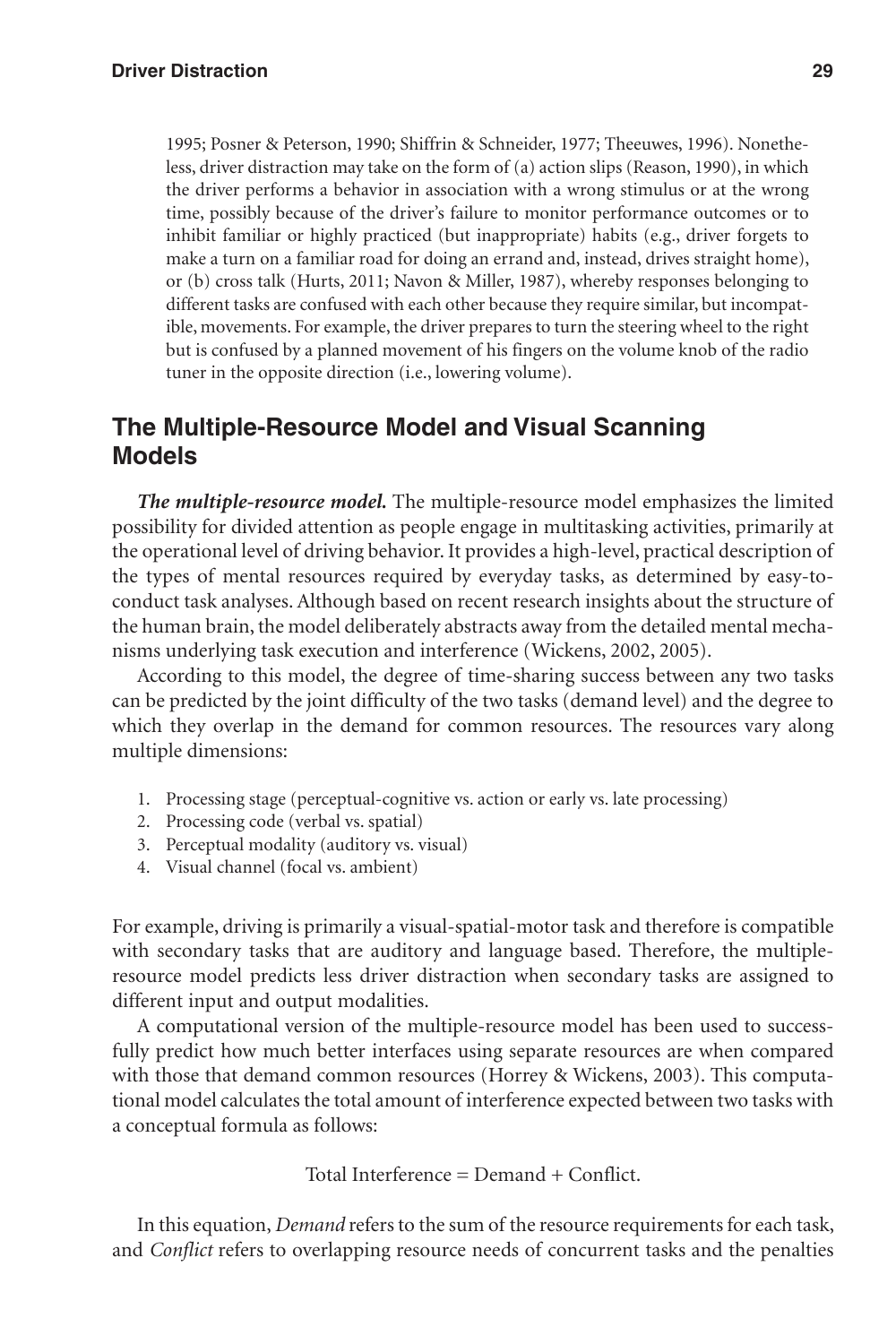associated with these conflicts. *Total Interference* is a dimensionless, rank-order value presumably correlated with degradation on one or both tasks.

To implement such a computational model, one needs the following:

- 1. A task analysis that identifies the demands placed by the task on resources and codes them as a vector of resource demands.
- 2. A conflict matrix that determines the penalty of conflict between resource pairs and across tasks.
- 3. A formula for computing overall dual-task interference on the basis of the combined demand and conflict values.

Note that the multiple-resource model is not able to predict which of two time-shared tasks will suffer the most from the total interference, as computed by the formula. At present, little is known about the heuristics that drivers might use to prioritize their attention to concurrently performed tasks. (However, see later discussion of newer models that have the potential to compensate for this caveat.)

Also note that whether interference among two or more time-shared tasks is observed depends not only on resource demands but also on the notion of compatibility. Specifically, certain types of processing code (e.g., verbal or spatial) are more compatible with certain modalities than others. Therefore, if two independent tasks both involve the same type of processing code (e.g., spatial direction), it may be more advantageous to present the task stimuli in the same input modality (e.g., vision) rather than in different modalities. The notion of compatibility also applies across the various processing stages: stimulus–central processing–response compatibility (Wickens, Vidulich, & Sandry-Garza, 1984).

*Visual scanning models.* Visual scanning models address the limitations of visual selective attention that may be observed if many visual events or objects must be attended to at the same time or in close succession. These models have their historical roots in seminal work done by Senders (e.g., Senders, Fisher, & Monty, 1978), Moray (1986), and Sheridan (1970), all of whom contributed to the foundation for optimal sampling theory. The work of Wade Allen (e.g., Allen & McRuer, 1979) and Thomas Rockwell (e.g., Rockwell, 1972) on visual scanning in driving further contributed to the basis for these models.

SEEV is a model of steady-state visual attention and scanning movements to areas of interest in a display (Horrey, Wickens, & Consalus, 2006). The acronym SEEV refers to the set of factors determining the part of the visual field that is likely to draw visual attention: salience (S) of an area, effort (E) to move between areas (in terms of distance), expectancy (E) that something will happen at an area, and value (V) of the information gained. The first two factors are classified as bottom up and the latter two as top down. Movement of the eyes to areas of interest occur probabilistically, with a frequency proportional to the interest of an area, which in turn depends on the strength of the factors S, E, E, and V.

The related N-SEEV model predicts the *noticeability* of a visual event (that occurs in the context of scanning), given a point of eye gaze (Wickens, Hooey, Gore, Sebok, & Koenicke, 2009). The noticeability of an event is influenced by four factors: (a)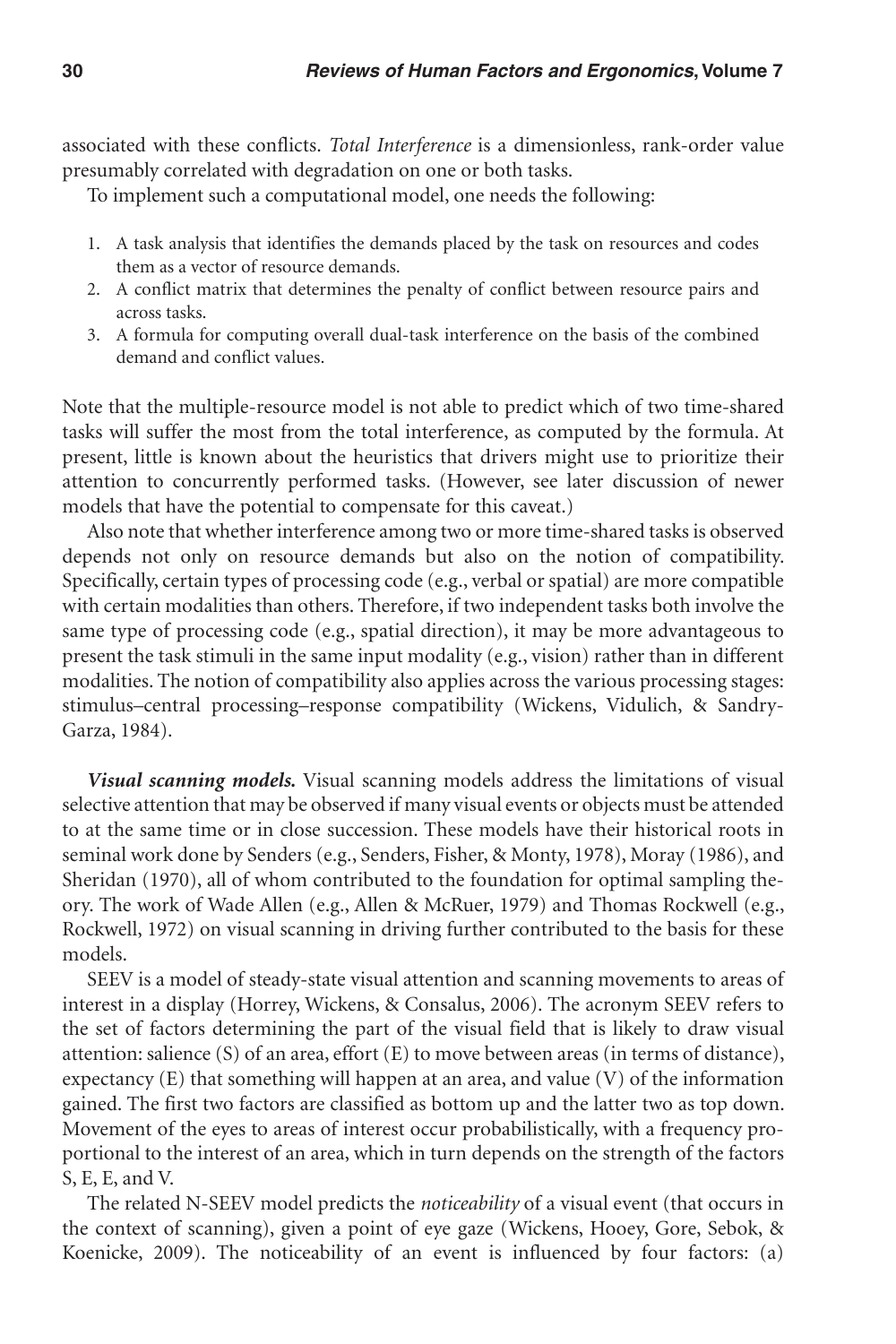top-down, (b) bottom-up, (c) workload-related, and (d) physiological factors, that is, degree of eccentricity from the center of the visual field (with greater eccentricity leading to decreased noticeability). In addition to salience, bottom-up factors refer to contrast, uniqueness, onset (blinking), and surrounding (clutter). The effect of workload in the model is to shrink the functional field of view, essentially amplifying the cost of eccentricity.

Additionally, the SEEV model has been linked to situation awareness in the so-called A-SA model (Wickens, McCarley, et al., 2008), in which A (attention) corresponds to SEEV as well as to Endsley and Garland's (2000) Level 1 situation awareness. This set of interrelated models may (when completed) provide a more powerful set of predictions about glance behavior and event responsiveness during secondary task performance than has been possible thus far.

## **Models of Task Interruption and Resumption and Goal Activation**

Trafton, Altmann, Brock, and Mintz (2003) have applied the *goal-activation model* (Altmann & Trafton, 2002) in studying interruptions to perform a secondary task, such as answering an incoming phone call. In this model, goals are central to the way that people process interruptions and resume tasks. Understanding goal retrieval after interruption may provide a powerful way to predict behavior in the context of driver distraction.

In the goal-activation model, activation of items in memory occurs when a driver attempts to resume the primary driving task after an interrupting secondary task. Activation of primary task goals in memory will decay as a function of the lag, possibly enough to suspend the items from WM. Executive attention can increase an item's level of activation by rehearsal or attention to it. Also, the occurrence of environmental contextual cues can "prime" the activation of items in memory. Importantly, if a goal that relates to resuming a primary task, such as driving, has been suspended, it must acquire new activation to become retrievable through priming.

Thus, the theory predicts that an interrupted driver must have access to contextual cues to remember to return to the primary task. Within this model, two attributes of timing may predict the interruption and resumption lags. The interruption lag occurs between a "notice of interruption" and the "start of the interruption." The resumption lag occurs between the end of handling the interruption and the resumption of the primary task. Individuals can learn strategies for using lag periods that make task resumption faster and more efficient. The presence of contextual cues also becomes potentially important and can perhaps even be addressed through future design of tasks and devices.

The value of the goal-activation model is its ability to make predictions of how primary task performance is affected by a specific interrupting task and a given allocation policy.

## **Models Based on Cognitive Architectures**

This subsection briefly discusses the power of models that address the way driving tasks are interleaved with ongoing secondary tasks. They are based in *cognitive architectures*,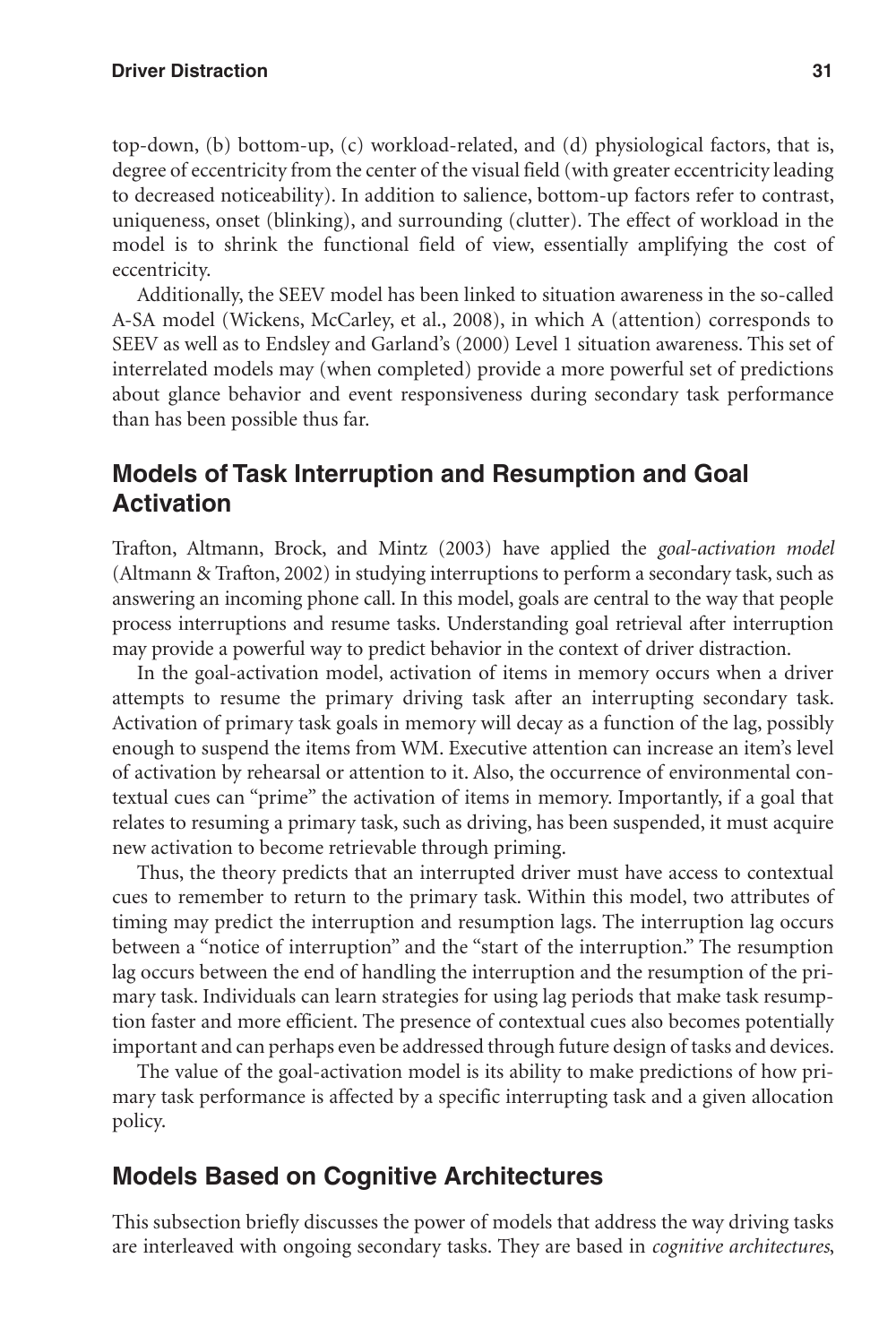software tools that were specifically developed for simulating human behavior and performance and that embody various assumptions about human cognitive functioning.

A prime example of a cognitive architecture is ACT-R (Adaptive Control of Thought– Rational). It provided the basis for the integrated driver model developed by Dario Salvucci (2001a, 2001b; Salvucci, Boer, & Liu, 2001) to predict driving performance during concurrent task performance.

Subsequent theoretical advances have resulted in the development of a general executive for the ACT-R cognitive architecture that provides the basis for integrated multitasking behavior during driving through task interleaving and scheduling (Salvucci, Kushleyeva, & Lee, 2004). Salvucci and Taatgen (2008) later developed and tested a *threaded cognition model*, which models task-switching phenomena in which an active set of task goals is maintained with threads of processing across available resources. Importantly, the model claims that task-switching phenomena can be explained without the need for a central executive. Similar to the goal-activation model discussed earlier, the threaded cognition model holds some promise in the direction of modeling allocation and prioritization issues, thereby allowing integration with the multiple-resource model.

Other models of driving were developed by Aasman (1995; based on SOAR<sup>1</sup>), Anderson and Lebiere (1998), Salvucci (2001b), and Tsimhoni and Liu (2003). SOAR is a formalism based on a cognitive architecture created for modeling different aspects of (intelligent) human behavior (Laird, Rosenbloom, & Newell, 1987).

#### **Models of Crash Risk**

Crash risk models are relevant because perhaps the most important consequence of distracted driving is the number of crashes associated with each risk factor. Although many of these models focus on Box 5 in Figure 1.1 ("crash and near-crash risk"), those that are based on naturalistic data have the ability to examine the linkages within the whole of Figure 1.1.

Crash databases may underestimate the size of the distraction problem, because drivers will often hide the fact that they were distracted or because the precise crash cause remains unknown. However, naturalistic data, such as those obtained through the 100- Car study, yield estimates of the relationships between different distractions and actual or near-crashes (see the section Sources of Driver Distraction and Demand for details; Hanowski et al., 2005).

Finally, the NHTSA program known as Advanced Collision Avoidance Technologies should be mentioned in this context, as it has the goal of developing a series of new computational crash risk models. The purpose of these models is to use existing data from crash databases, human behavior models, vehicle system specifications, and objective tests to predict "harm" from a particular crash type—and the "safety benefit" (i.e., potential reduction in crash risk) that may result from the deployment of particular crash countermeasures. This is a promising area of research for human factors practitioners concerned with reducing crash risk attributed to driver distraction.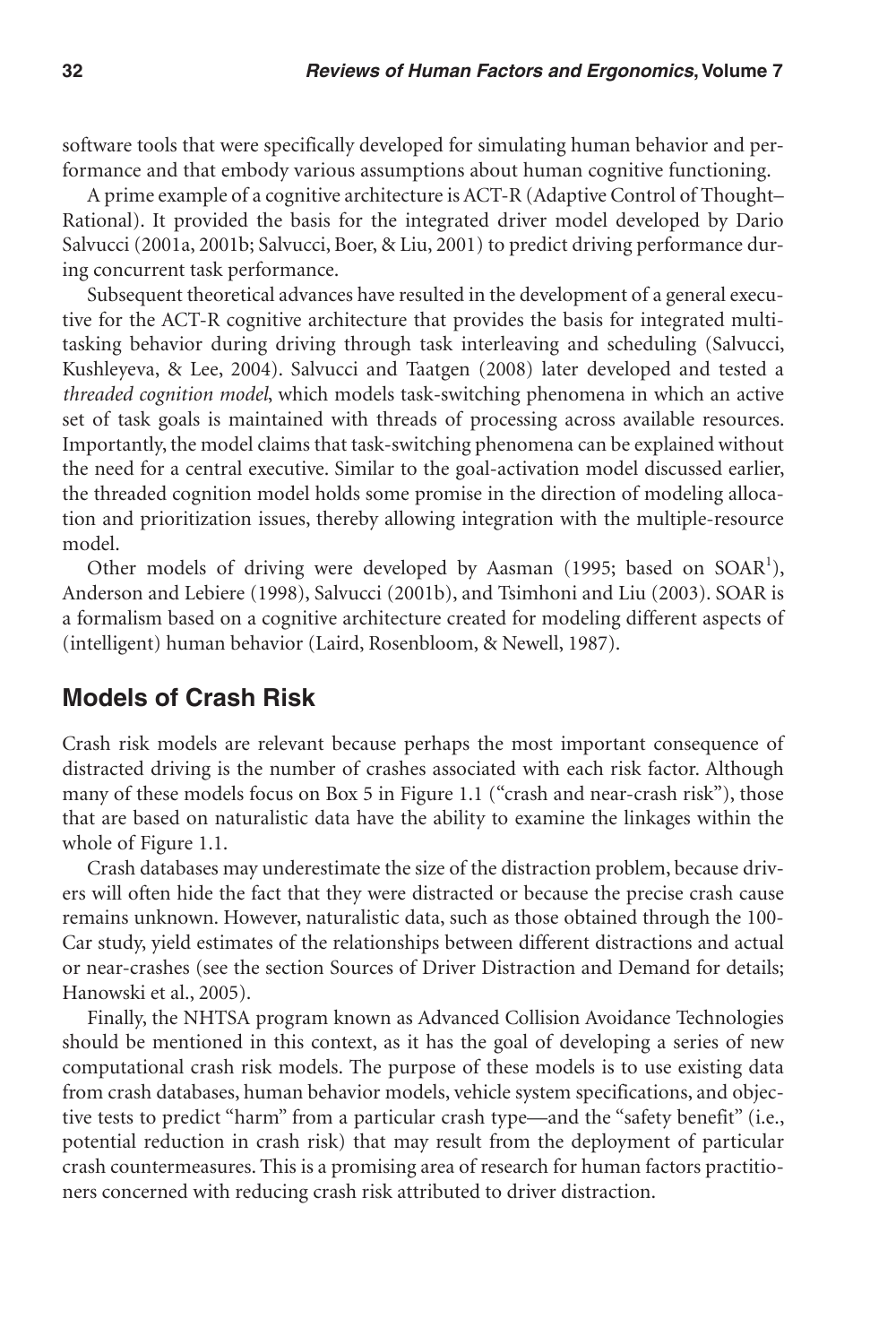# **Final Note**

Even with the extensive work done in modeling in the past 20 years, there are still gaps in many of the models, and a substantial amount of model validation work is left to do. As brain imaging technologies improve, the functional areas that these models posit may be supported. In the meantime, these models provide essential information that can be used by practitioners, especially as they allow for a better understanding of basic distraction effects on the human brain and the driving task.

# **Measurement, Mitigation, and Management**

Given that distraction is present in everyday driving, the practical question becomes how to measure, manage, and mitigate this distraction to minimize negative effects. In this section, some current methods for measuring, managing, and mitigating driver distraction will be summarized. Distraction may, in some instances, actually benefit drivers (Hanowski et al., 2009), for example, by increasing vigilance and reducing drowsiness. However, in the majority of cases, distraction is undesirable and should be avoided.

# **Crash Investigation**

Crash investigation is essential in measuring the effects of distraction. Crashes can be investigated through crash databases, driver surveys, naturalistic observation, and crash reconstruction. Each method has advantages and drawbacks. For example, statements used to generate crash databases can be inaccurate (Farmer, 2003). Driver surveys can be subject to many biases and low response rates (Elliott, Arbogast, Menon, Durbin, & Winston, 2003) but are useful in study of psychological motivators of driver behaviors (e.g., Rakauskas, Ward, & Gerberich, 2009). Naturalistic observation can be expensive but can yield very powerful data. Crash reconstruction can yield detailed information and provide inferential data related to driver behaviors, but it requires very experienced investigators, can be time-consuming, and can be limited in the ability to make generalizations to other crashes (Brach & Brach, 2005).

# **Driver Attention and Distraction Measurement**

The mitigation and management of distraction cannot occur if methods for measurement are not available. There are many different constructs as well as forms of measurement. The focus of this subsection is on how to quantify the measurable changes in driver behavior.

There are two important aspects to examining how distractions result in measurable changes in driver behavior. First, the distraction has to be somehow observed or elicited. Second, measurement criteria for quantifying the distraction have to be established and applied. Table 1.5, derived largely from the work of Angell et al. (2006), provides a convenient summary and key references for many methods that are used in observing or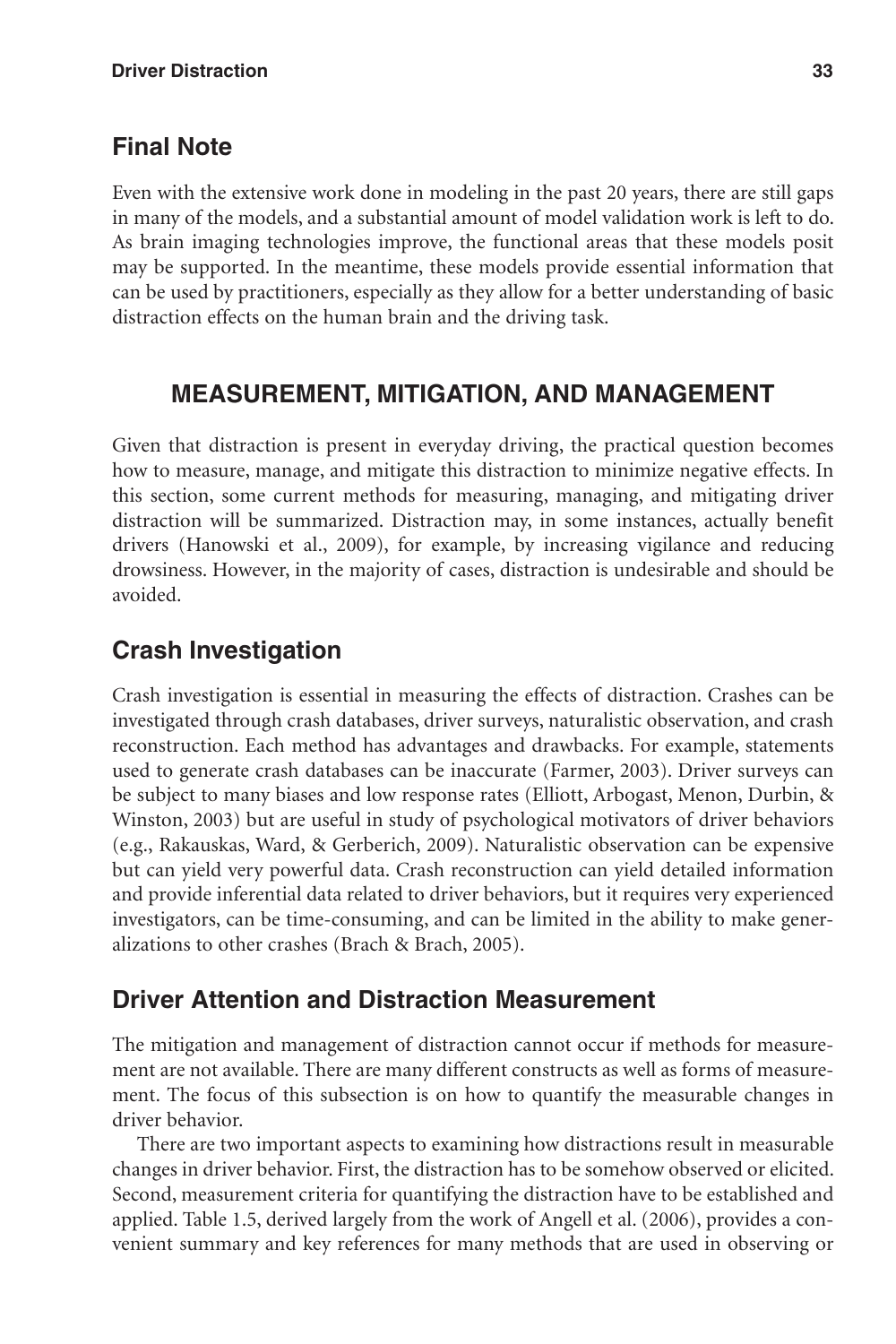eliciting distractions. The methods are described in terms of the conditions in which they can be used, the pertinent guidelines, the driver performance measures that correlate with the method, the simplicity and cost, and whether the method allows for comparisons against baseline behavior.

Table 1.5 illustrates the complexity inherent in the measurement of distraction effects on driving. The selection of particular approaches heavily depends on the type of task that will be tested and the acceptable trade-offs. If cost is not a concern, and there is substantial testing time, then a naturalistic approach or a test-track experiment is indicated. If cost is a large concern, and the system tested is available early in the design process—for example, in the form of screen shots or a bench-top simulation—then testing may best start with task analysis and predictive modeling. This may be followed by static tests and, depending on its necessity, by on-road testing. Whether guidelines exist for any particular method is also a valid consideration, especially for any systems that are regulated by government entities (see also Driver Metrics Workshop, 2006; Rupp, 2010).

The distraction observation and elicitation protocols in Table 1.5 are only as useful as the measures that are derived from them, which are typically defined in terms of how the distracting task affects one or more behaviors that are directly related to the driving task. These behaviors are quantified by the following measures, classified according to the general testing method under which they apply:

- 1. Methods whereby a task is examined with little or no driving context
	- a. Task completion time: length of time taken to complete the distracting task in the conditions of the test
	- b. Errors: the characteristics of errors that are observed when completing a distracting task
	- c. Total shutter open time (applicable only to occlusion tests and visual-manual interfaces): the total time that the occlusion device allowed visual access to the distracting task before it was completed
	- d. Subjective measures: driver prompts to assess his or her perception of cognitive load while completing a distracting task (e.g., Endsley, 2004)
- 2. Methods whereby a task is examined in the context of a primary driving task (simulator, test track, or real-world driving)
	- a. Task completion time
	- b. Errors
	- c. Response time: time between the availability of a stimulus to the driver and the first measurable response to the stimulus
	- d. Eye movement measures
		- Number of glances: the number of distinct glances to the task that are required to complete it
		- Glance duration: the average duration of the glances; a limit of 2 s is sometimes used as an upper threshold (Driver Focus-Telematics Working Group, 2006)
		- Total eyes-off-road time (also called total glance time to task): the sum total of the duration of distinct glances outside of the forward roadway that are attributable to driver's glancing at the task; a limit of 20 s is sometimes used as an upper threshold (Driver Focus-Telematics Working Group, 2006)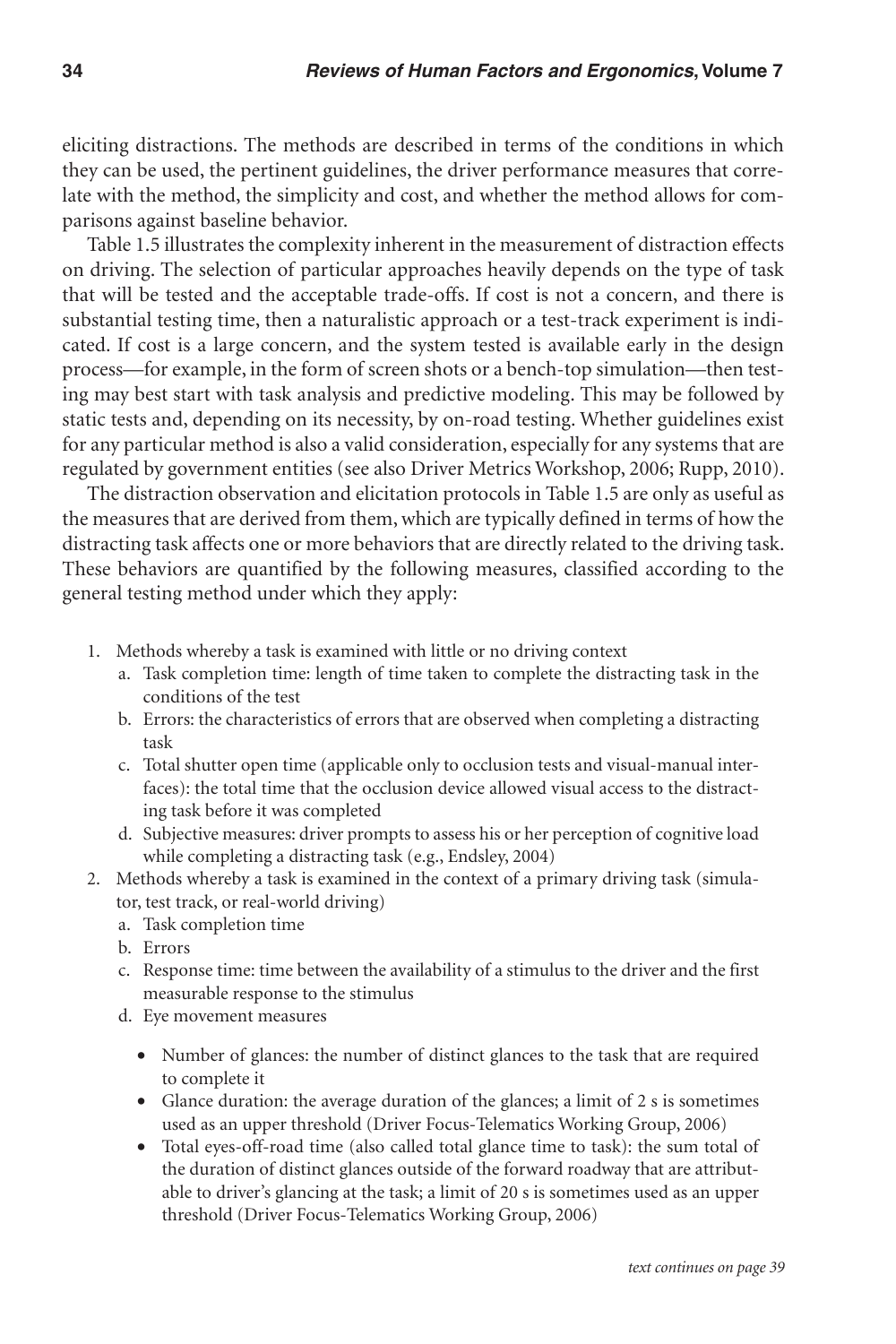| <b>Method</b>                                                                                                                                                         | Environments<br><b>Use Conditions</b><br>and                                                              | Guidelines<br>Associated                                                     | Driver Performance<br>Correlates                                                                                                                                             | <b>Simplicity/Cost</b>     | With Baseline<br>Comparisons<br>Does Method<br>Provide for<br>Data? |
|-----------------------------------------------------------------------------------------------------------------------------------------------------------------------|-----------------------------------------------------------------------------------------------------------|------------------------------------------------------------------------------|------------------------------------------------------------------------------------------------------------------------------------------------------------------------------|----------------------------|---------------------------------------------------------------------|
| Static ("no load") task time Laboratory;<br>measurement (Society<br>of Automotive Engineers<br>[SAE], 2004a, 2004b)<br>Occlusion method L<br>(International Standards | distracting task<br>static; tests the<br>only                                                             | "15-s rule" (Green,<br>1999)                                                 | visual-manual tasks only<br>patterns and speed; for<br>changes in eye glance<br>Has been related to                                                                          | Very simple/Very<br>$\geq$ | static method<br>Not applicable;                                    |
| Organization [ISO]<br>2007)                                                                                                                                           | Laboratory; static;<br>tests distracting<br>task only                                                     | 20-s total shutter<br>(SAE, 2004b);<br>ISO standard<br>open time<br>approved | patterns, lane position,<br>changes in eye glance<br>and speed; for visual-<br>manual tasks only<br>Has been related to                                                      | simple/Low<br>Relatively   | static method<br>Not applicable;                                    |
| pell et<br>Bench-top peripheral<br>detection task (Ang<br>al., 2006)                                                                                                  | static; tests the<br>distracting task<br>combined with<br>the peripheral<br>detection task<br>Laboratory; | Not applicable                                                               | imposed on driving scene<br>peripheral detection task<br>recommend; see instead<br>detection, but predictive<br>Has been related to event<br>validity is too low to<br>below | simple/Low<br>Relatively   | static method<br>Not applicable;                                    |
| using road sign stimuli<br>(Sternberg, 1969);<br>similar to peripheral<br>Modified Sternberg task<br>detection task but<br>with memory load<br>component              | combined with the<br>static; tests the<br>distracting task<br>memory task<br>Laboratory;                  | Not applicable                                                               | Related to event detection<br>auditory-vocal-cognitive<br>on road for both visual-<br>manual tasks and<br>tasks                                                              | simple/Low<br>Relatively   | static method<br>Not applicable;                                    |

Table 1.5. Matrix of Distraction Observation and Elicitation Methods **Table 1.5. Matrix of Distraction Observation and Elicitation Methods**

 $\overline{\phantom{a}}$ 

(continued) *(continued)*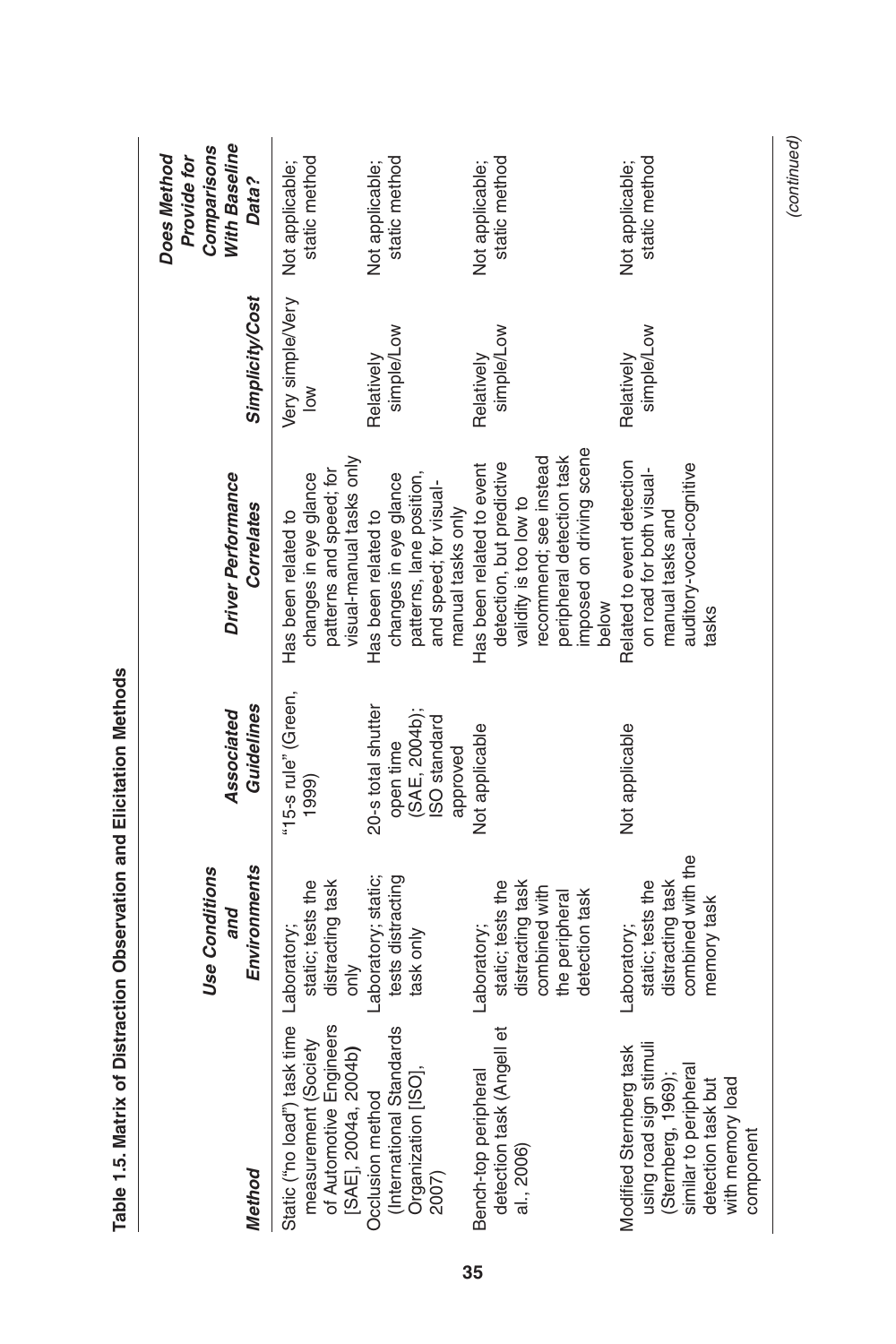| Method                                                                                                                                                                                                                          | Environments<br><b>Use Conditions</b><br>and                                                                                                           | Guidelines<br>Associated                           | Driver Performance<br><b>Correlates</b>                                                                                                                                                                                                                                                                                                       | <b>Simplicity/Cost</b>                                                                      | With Baseline<br>Comparisons<br>Does Method<br>Provide for<br>Data?                                                    |
|---------------------------------------------------------------------------------------------------------------------------------------------------------------------------------------------------------------------------------|--------------------------------------------------------------------------------------------------------------------------------------------------------|----------------------------------------------------|-----------------------------------------------------------------------------------------------------------------------------------------------------------------------------------------------------------------------------------------------------------------------------------------------------------------------------------------------|---------------------------------------------------------------------------------------------|------------------------------------------------------------------------------------------------------------------------|
| Lane change task (Mattes, Laboratory;<br>2003; ISO, 2010)                                                                                                                                                                       | combined with the<br>dynamic; tests the<br>lane change task<br>distracting task<br>simulator;                                                          | ISO standard<br>approved                           | Direct comparisons difficult<br>relationship to rank order<br>still being examined, but<br>findings on relationship<br>changing lanes; validity<br>lane change maneuver<br>to event detection and<br>because of the use of<br>some initial promising<br>and the absence of<br>driving data during<br>multitasking while<br>of task difficulty | depending on<br>depends on<br>simulator/<br>Moderate<br>simulator<br>Simplicity<br>to high  | baseline<br>Simulator<br>driving                                                                                       |
| Visual peripheral detection Laboratory;<br>driving, simulated driving<br>(Martens & van Winsum,<br>(Angell, Young, Hankey,<br>& Dingus 2002)<br>real<br>2000), or driving video<br>task superimposed on<br>driving scene, e.g., | detection task and<br>dynamic; tests the<br>simulated driving<br>distracting task<br>combined with<br>the peripheral<br>simulator;                     | May be included in<br>ISO preliminary<br>work item | Has been related to event<br>for visual-manual tasks<br>and for auditory-vocal-<br>detection on the road<br>cognitive tasks                                                                                                                                                                                                                   | depending on<br>depends on<br>Moderate<br>simulator/<br>simulator<br>Simplicity<br>to high  | baseline<br>Simulator<br>driving                                                                                       |
| eral<br>peripheral detection<br>Hammarbäck, 2005)<br>Head-mounted periph<br>Äberg, Johansson,<br>detection task, or<br>tactile-auditory<br>task (Engström,                                                                      | detection task and<br>distracting task<br>track; tests the<br>combined with<br>the peripheral<br>dynamic; test<br>simulator;<br>Laboratory;<br>driving | work item now<br>ISO preliminary<br>under way      | processes, central and<br>Assesses effects of task<br>demands on selective<br>executive attention)<br>attention (cognitive                                                                                                                                                                                                                    | Relatively simple/<br>environment<br>that is used<br>Low to high<br>depending<br>on testing | May be possible<br>on the testing<br>environment<br>driving data<br>that is used<br>depending<br>to obtain<br>baseline |

**Table 1.5. (continued)**

Table 1.5. (continued)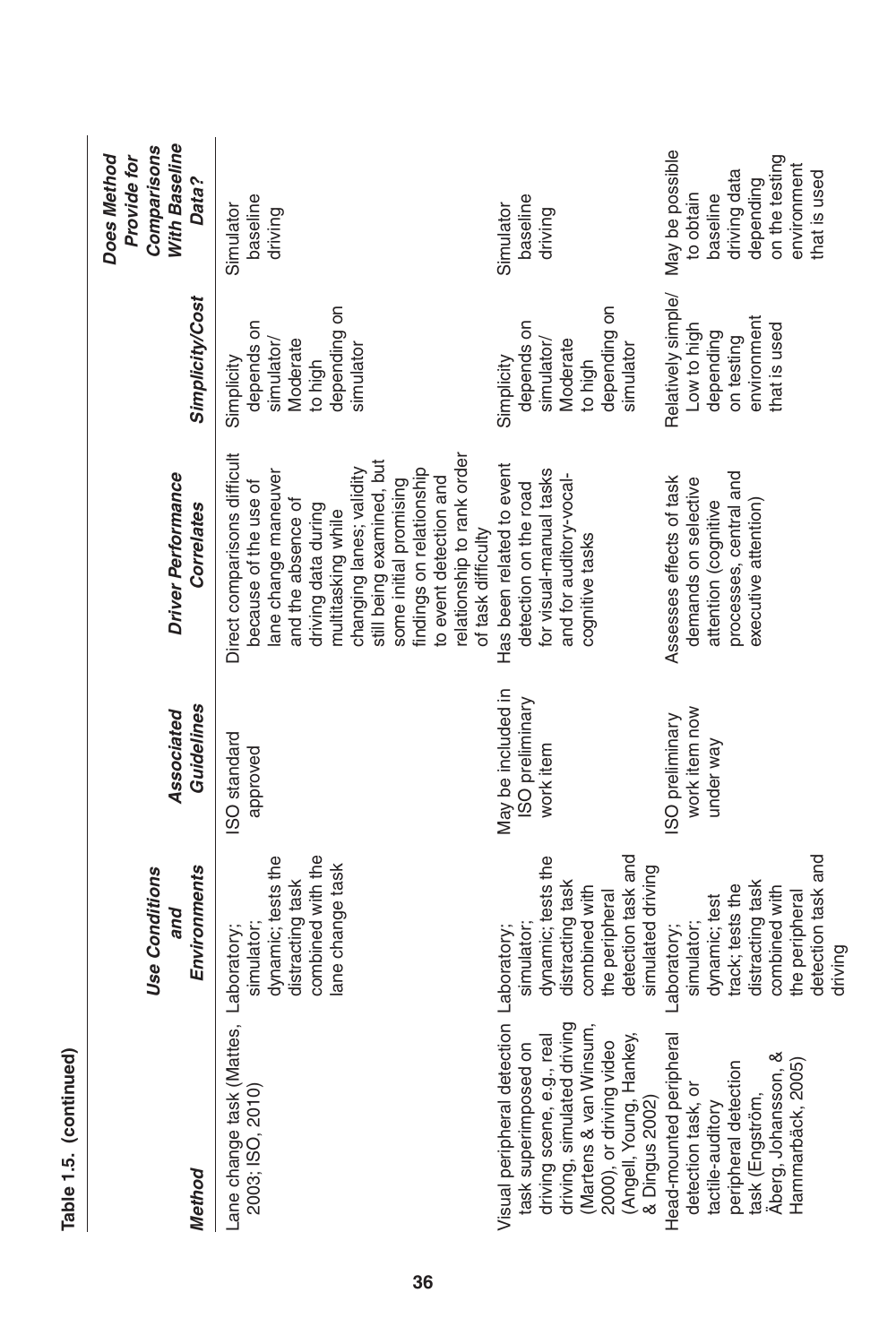| Method                                                                                                                                                                             | Environments<br><b>Use Conditions</b><br>and                                                                                            | Guidelines<br>Associated                                                                                                                                                                            | Driver Performance<br>Correlates                                                                                                                                                                              | <b>Simplicity/Cost</b>                                                                      | <b>With Baseline</b><br>Comparisons<br>Does Method<br>Provide for<br>Data?                                            |
|------------------------------------------------------------------------------------------------------------------------------------------------------------------------------------|-----------------------------------------------------------------------------------------------------------------------------------------|-----------------------------------------------------------------------------------------------------------------------------------------------------------------------------------------------------|---------------------------------------------------------------------------------------------------------------------------------------------------------------------------------------------------------------|---------------------------------------------------------------------------------------------|-----------------------------------------------------------------------------------------------------------------------|
| "Static" load and enhanced Laboratory;<br>and variants (Young &<br>Angell, 2003; Young et<br>al, 2005; Young, Angell,<br>Sullivan, Seaman, &<br>static load method<br>Hsieh, 2009) | detection task and<br>distracting task<br>track; tests the<br>combined with<br>the peripheral<br>dynamic; test<br>simulator;<br>driving | (though permitted<br>as a method from<br>Working Group,<br>which to obtain<br>under Alliance<br>Driver Focus-<br>Version 2.1;<br>Not applicable<br>glance data<br>guidelines<br>Telematics<br>2006) | event detection/response<br>load (or divided-attention<br>measures with attention<br>validated to road data<br>conditions); has been<br>Yields glance data and<br>task completion time<br>measures as well as | Relatively simple/<br>environment<br>that is used<br>Low to high<br>depending<br>on testing | May be possible<br>on the testing<br>environment<br>driving data<br>hat is used<br>depending<br>to obtain<br>baseline |
| Simulator evaluation                                                                                                                                                               | dynamic; tests the<br>simulated driving<br>distracting task<br>combined with<br>simulator;<br>Laboratory;                               | Not applicable                                                                                                                                                                                      | driving task used, and<br>Depends on the fidelity<br>of the simulator, the<br>demands of primary<br>task types tested                                                                                         | depending on<br>depends on<br>Moderate<br>simulator/<br>simulator<br>Simplicity<br>to high  | baseline<br>Simulator<br>driving                                                                                      |
| Test track evaluation                                                                                                                                                              | Test track; dynamic;<br>driving and other<br>distracting task<br>tasks (optional)<br>combined with<br>tests the                         | Alliance guidelines<br>Working Group,<br>(Driver Focus-<br>Telematics<br>2006)                                                                                                                      | Varying levels depending<br>on any additional tasks<br>present                                                                                                                                                | test conditions/<br>Moderate to<br>depends on<br>Complexity<br>high                         | baseline<br>Test track<br>driving                                                                                     |

Table 1.5. (continued) **Table 1.5. (continued)**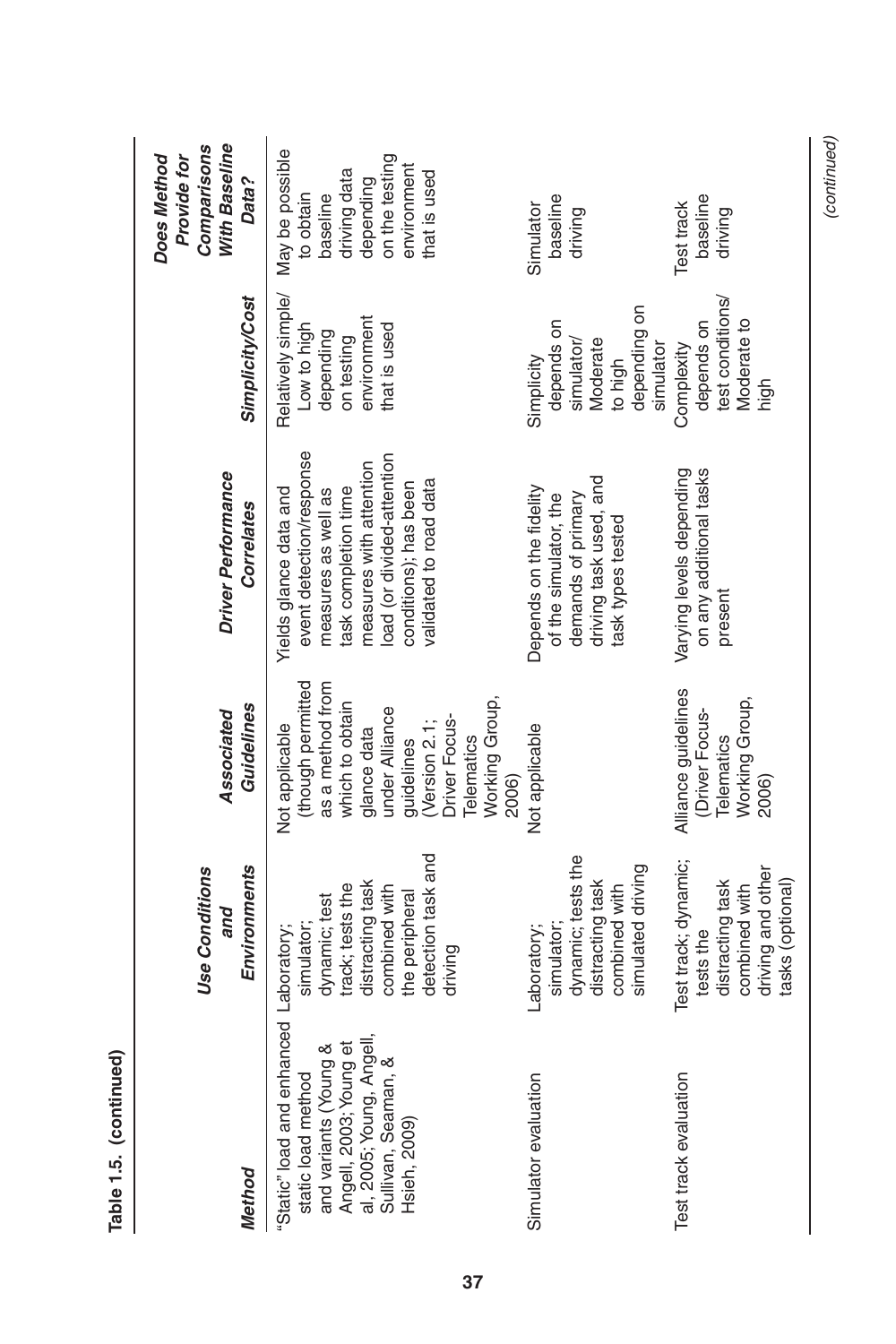| <b>Method</b>           | Environments<br><b>Use Conditions</b><br>and                                                            | Guidelines<br>Associated                                                       | Driver Performance<br>Correlates                                                                                                                                                                      | <b>Simplicity/Cost</b> | <b>With Baseline</b><br>Comparisons<br>Does Method<br>Provide for<br>Data?                                                                |
|-------------------------|---------------------------------------------------------------------------------------------------------|--------------------------------------------------------------------------------|-------------------------------------------------------------------------------------------------------------------------------------------------------------------------------------------------------|------------------------|-------------------------------------------------------------------------------------------------------------------------------------------|
| Naturalistic evaluation | dynamic; tests the<br>distracting task<br>combined with<br>Public roads;<br>driving                     | Alliance guidelines<br>Working Group,<br>(Driver Focus-<br>Telematics<br>2006) | levels of noise because of<br>reduced by careful route<br>conditions; noise can be<br>the uncontrolled driving<br>may be subject to high<br>extracted directly but<br>Driver performance<br>selection | Complex/High           | can be made<br>comparisons<br>with normal<br>experiment<br>during the<br>driving<br>Relative                                              |
| Naturalistic driving    | dynamic; tests the<br>driving at driver's<br>distracting task<br>combined with<br>Public roads;<br>pace | None currently                                                                 | requires large-scale data<br>extracted directly; since<br>sufficient experimental<br>tasks to do and when<br>collection to achieve<br>drivers select which<br>Driver performance<br>power             | Complex/High           | years of data)<br>With sufficiently<br>(hundreds of<br>inferences of<br>drivers and<br>large-scale<br>risk can be<br>developed<br>studies |

Table 1.5. (continued) **Table 1.5. (continued)**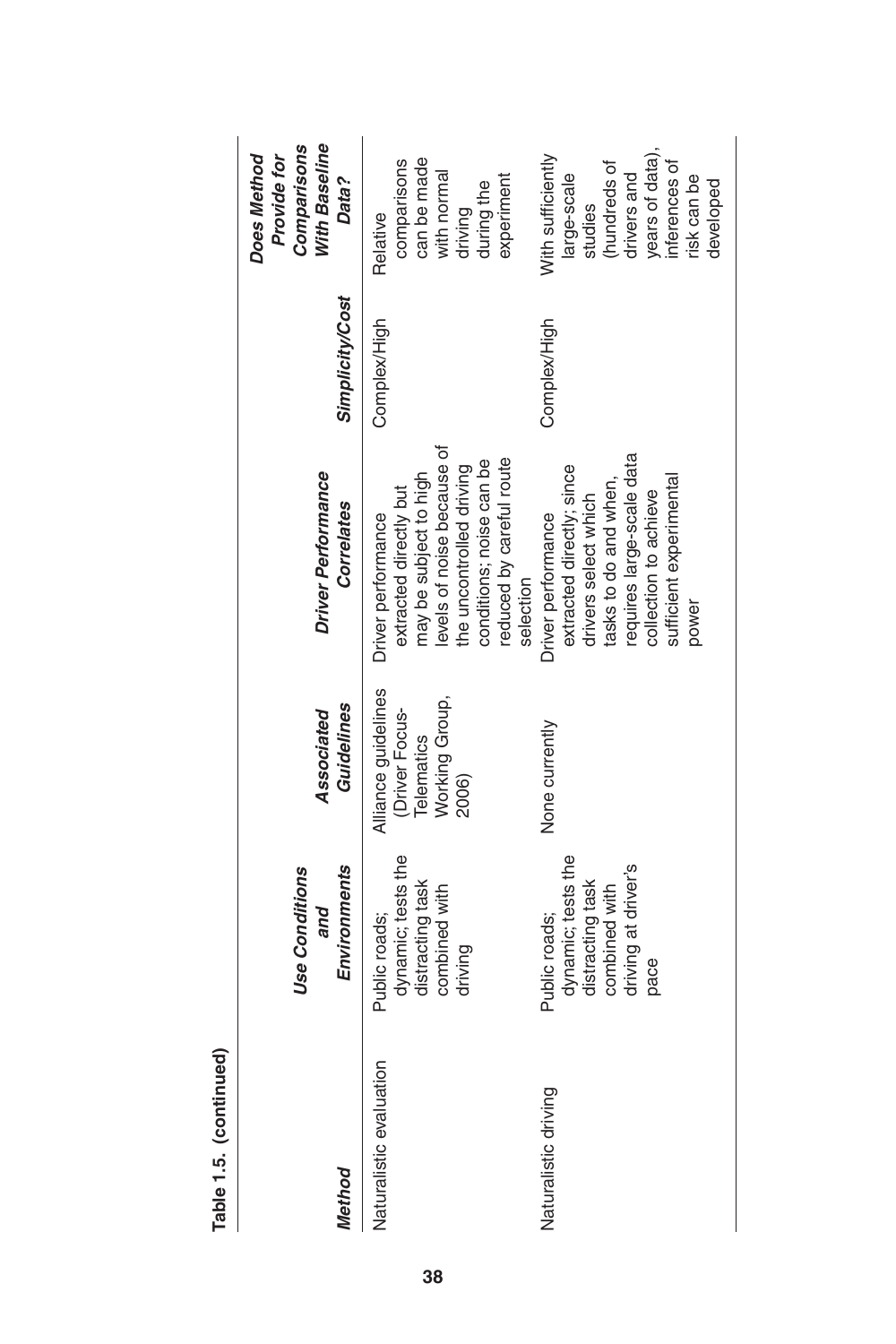- e. PDT miss rate: the proportion of PDT events that are missed while completing the distracting task
- f. PDT mean response time: the average response time to PDT events that are responded to while completing the distracting task
- g. Lateral control: how effective the driver is at maintaining lateral control of the vehicle while completing a distracting task
- h. Longitudinal control: how effective the driver is at maintaining longitudinal control of the vehicle while completing a distracting task

Many other measures can be derived from the types of tests described in Table 1.5. In some cases, there are also guideline values that exist.

An important consideration for these measures is their potential to be applied in a real-time environment. That is, could the measure be automatically monitored so that it can be used as input to a distraction-detection algorithm? Unfortunately, the answer to that question for many of these measures is negative. Eye glance measures and measures of lateral and longitudinal control, however, continue to be tested for such applications, partly because of the relative efficiency with which they can be obtained in real-world environments. Algorithms to use these measures in the detection of distraction continue to be developed (e.g., Liang, Lee, & Reyes, 2007).

The diverse options available for distraction assessment can be daunting. The following heuristic may be useful in making selections:

- 1. Define the typical tasks that may be performed by users while in a moving vehicle. These tasks should consider the wide variability in drivers who will use the system. Also, many drivers exhibit interactions during driving that are much less specifically bounded than typical laboratory-defined tasks (e.g., "look around for something else to listen to" rather than "tune the radio to 104.5").
- 2. Secure access to soft and hard prototypes of the device or system for purposes of human factors evaluations.
- 3. Examine the available guidelines (Commission of the European Communities, 2007; Driver Focus-Telematics Working Group, 2006) and begin by arranging for assessment of task attributes (and/or device attributes, as applicable) against principles that can be done through inspection, verification against design drawings, and engineering analysis.
- 4. Determine the resources (equipment, personnel, finances) available for testing, allowing for several rounds and levels of iterative testing of increasing complexity.
- 5. Establish a test plan. Important issues to consider include the following:
	- a. Allow for several stages of testing that may increase in complexity as versions "closer to production" are tested.
	- b. Allocate time to examine results, redesign tasks, and implement redesigns between waves of testing.
	- c. Ensure that the design team understands that usability options that are optimal and useful in device use outside of the vehicle may not be appropriate for use while inside a moving vehicle.
	- d. Consider which guidelines are most applicable to the device or tasks of interest and tailor the testing for comparisons against the guideline recommendations.
	- e. Along with findings on whether devices or tasks meet or do not meet guidelines, be sure to deliver ideas for improving task design and meeting the guidelines.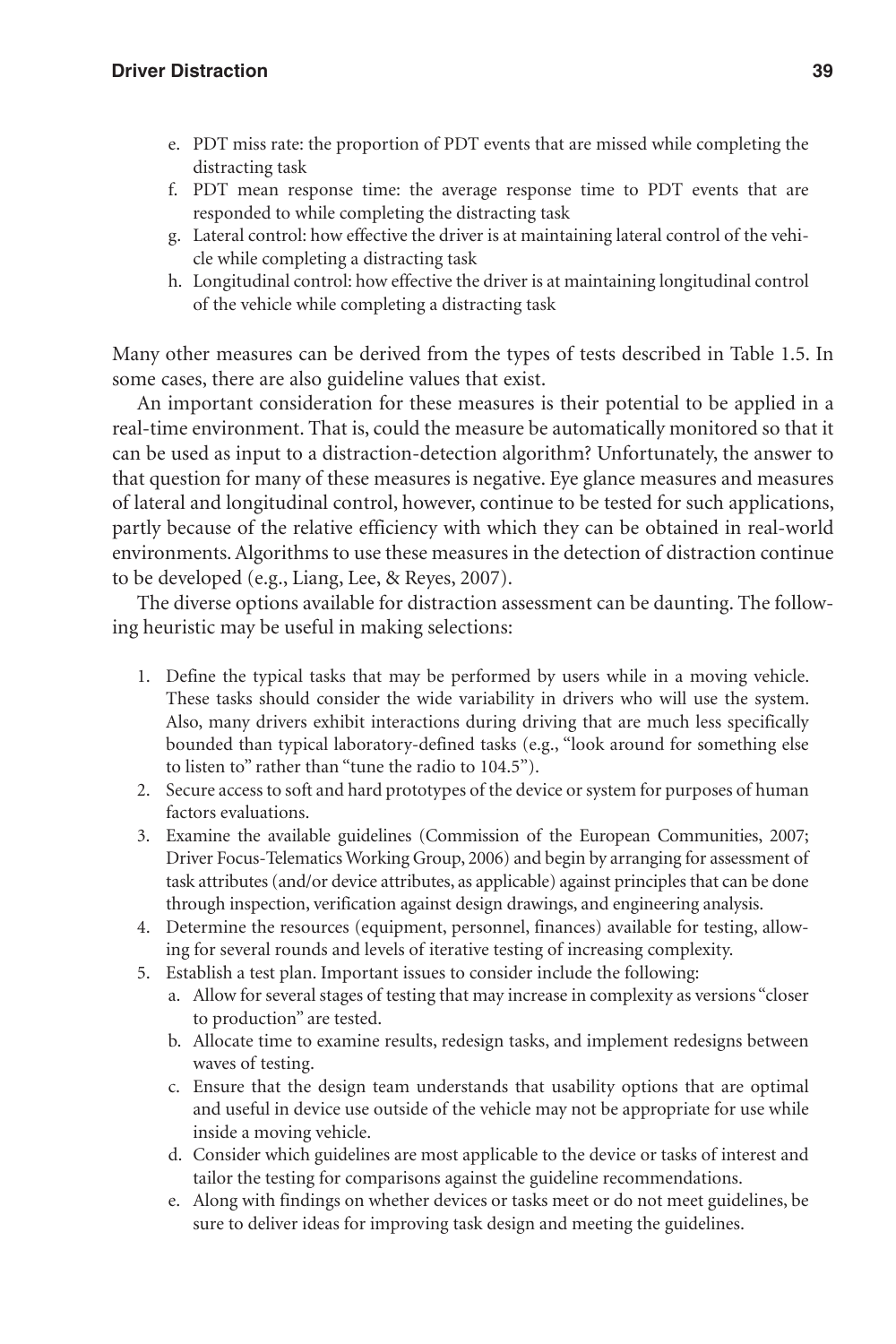- f. When feasible, ensure that the final wave of tests includes some component of real driving concurrent with performance of the distracting task(s) for validation purposes.
- 6. Execute the test plan—and allow for revisions to the test plan as unforeseen challenges and opportunities arise.

#### **Mitigation and Management**

When distraction has been identified as a problem area by crash investigation, it becomes important to identify ways in which the distraction problem can be mitigated and managed. Mitigation and management of distraction have traditionally been attempted through five different approaches, briefly discussed in the following paragraphs.

*Standards and guidelines.* Automakers and makers of nomadic devices can use guidelines and recommendations to design systems with minimum distraction potential (Commission of the European Communities, 2007; Driver Focus-Telematics Working Group, 2006). In the United States and most countries, adherence to such guidelines is voluntary and manufacturers typically disclaim use of their products while driving. However, in April of 2002, members of the Alliance of Automobile Manufacturers (a consortium of 11 automobile manufacturers with the common goal of advocacy for the automobile industry) took these voluntary guidelines a step farther by signing a "letter of commitment" to the NHTSA. In this letter, participating automakers established that their new products would meet the alliance's guidelines and provided a timeline and terms for verifying this.

The alliance is not a recognized standards organization, and its work sometimes limits public input, but it is a recognized mechanism for enabling standard industry practices in areas of safety innovation (e.g., antilock brakes, electronic stability control, advanced collision avoidance warning systems). Other worldwide groups have published standards and recommended practices that minimize the potential for driver distraction from different types of devices. Some existing guidelines and recommendations include

- 1. Navigation and Route Guidance Function Accessibility While Driving (Society of Automotive Engineers [SAE], 2004b), SAE Recommended Practice J2364;
- 2. Calculation of the Time to Complete In-Vehicle Navigation and Route Guidance Tasks (SAE, 2004a), SAE Recommended Practice J2365;
- 3. Advanced Driver Interface Systems for Commercial Vehicle Operations (SAE, 2003), SAE Recommended Practice J2571;
- 4. Definitions and Experimental Measures Related to the Specification of Driver Visual Behavior Using Video Based Techniques (SAE, 2000), SAE Recommended Practice J2396;
- 5. Road Vehicles—Ergonomic Aspects of Transport Information and Control Systems— Specifications and Compliance Procedures for In-Vehicle Visual Presentation (International Standards Organization [ISO], 2002), Draft International Standard No. ISO/DIS 15006.2;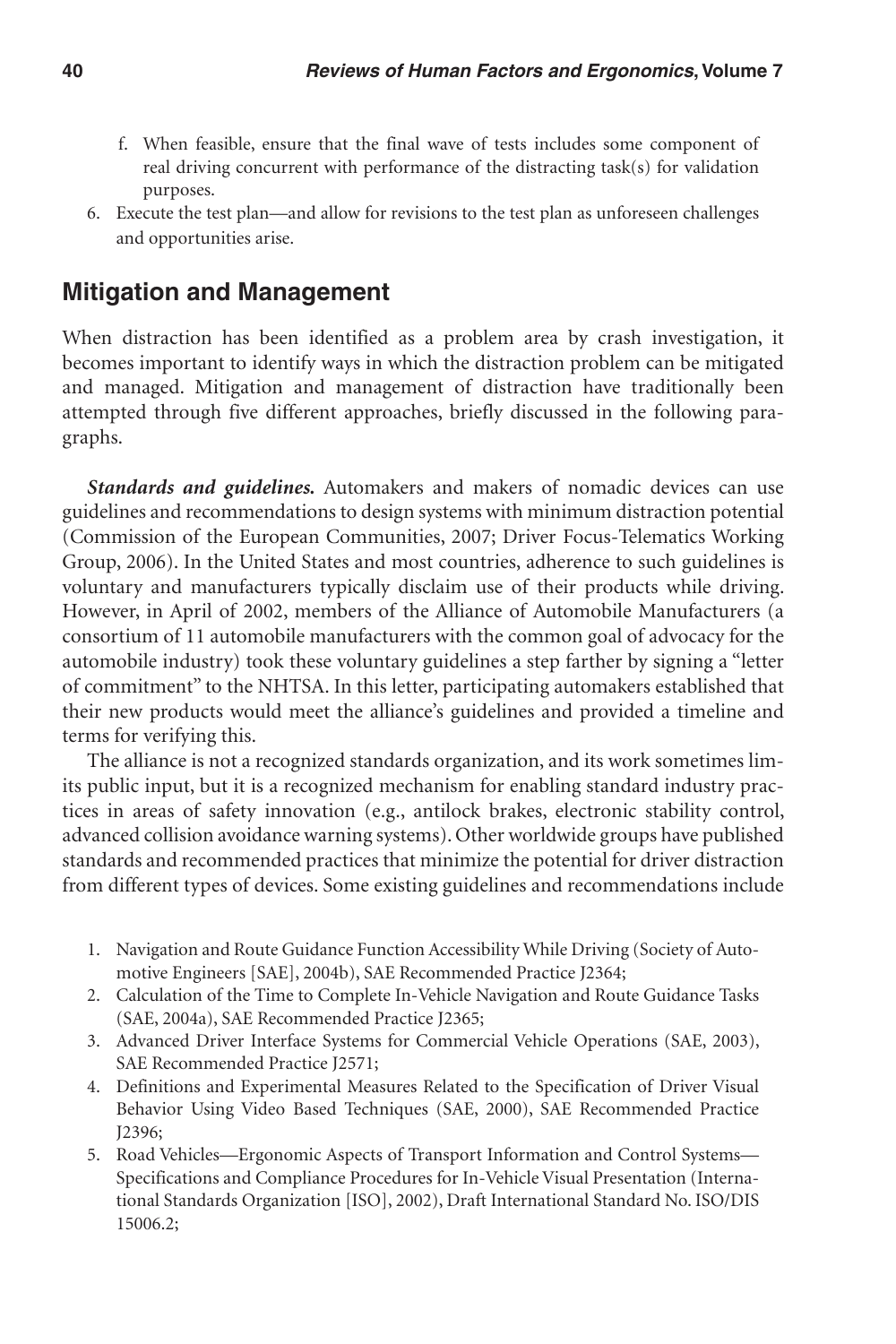- 6. Road Vehicles—Ergonomic Aspects of Transport Information and Control Systems— Procedures for Determining Priority of On-Board Messages Presented to Drivers (ISO, 2004), Technical Specification No. 16951-:2004(E);
- 7. Road Vehicles—Ergonomic Aspects of Transport Information and Control Systems— Occlusion Method to Assess Visual Demand Due to the Use of In-Vehicle Systems (ISO, 2007), International Standard No. ISO 16673; and
- 8. Road Vehicles—Ergonomic Aspects of Transport Information and Control Systems— Simulated Lane Change Test to Assess In-Vehicle Secondary Task Demand (ISO, 2010), International Standard No. ISO 26022:2010.

Since these standards and guidelines are typically generated for practitioners, they are usually simple and focused. Test criteria, equipment, and setup are typically well described, as are the applicable systems and the pass-fail thresholds. Whenever feasible, different testing alternatives are presented to accommodate varying levels of access to the necessary testing equipment. For example, for testing compliance with one of the alliance's principles, the guidelines allow for completion of a visual occlusion test (which is performed in static conditions and should be completed within 15 s of total shutter open time, that is, "the 15-second rule"; Green, 1999), a static divided attention test (whereby a primary task closely mimics the visual demands of driving and the secondary task of interest is performed concurrently), or on-road, test track, or simulator testing of the task while the participant drives the test vehicle. Practitioners are directed to Table 1.5 for a summary of options that may be applicable to their systems.

*Technology lockouts and jammers.* Another option for the management and mitigation of distraction is to prevent the distracting behavior altogether by locking the function or device. These lockouts are commonly used in the area of navigation, where many automakers choose, for example, to disallow the visual-manual entry of destinations in dynamic conditions. This approach presupposes that drivers have only a limited capability to self-regulate the use of devices or completion of tasks that may be "too" distracting, an area of open debate in the field. There is, however, some experimental evidence of potential benefits from lockouts. For example, Donmez, Boyle, and Lee (2006) found that locking the driver out from a distracting task improved his or her control of the vehicle in a driving simulator. In addition, add-on devices that jam cellular signals exist (e.g., http://www.trinitynoble.com).

Although shortsighted in some ways (cellular technologies are also used for safety and security applications in some vehicles), the use of jamming devices is likely to remain the choice of particular drivers rather than be enacted as widespread policy. Furthermore, the sale and distribution of jamming devices are regulated (and in many cases, prohibited) by the Federal Communications Commission. New technologies may also help on this front. For example, drivers can now voluntarily download applications onto their phones that help them filter out incoming calls while driving. Care should be taken, however, to gauge public willingness to accept and embrace new technology-based restrictions.

*Adaptive interfaces.* Somewhat related to the lockouts described previously, recent advances in automated driver monitoring technology have allowed for information about the external driving environment, driver task activity, and/or driver state(s) to be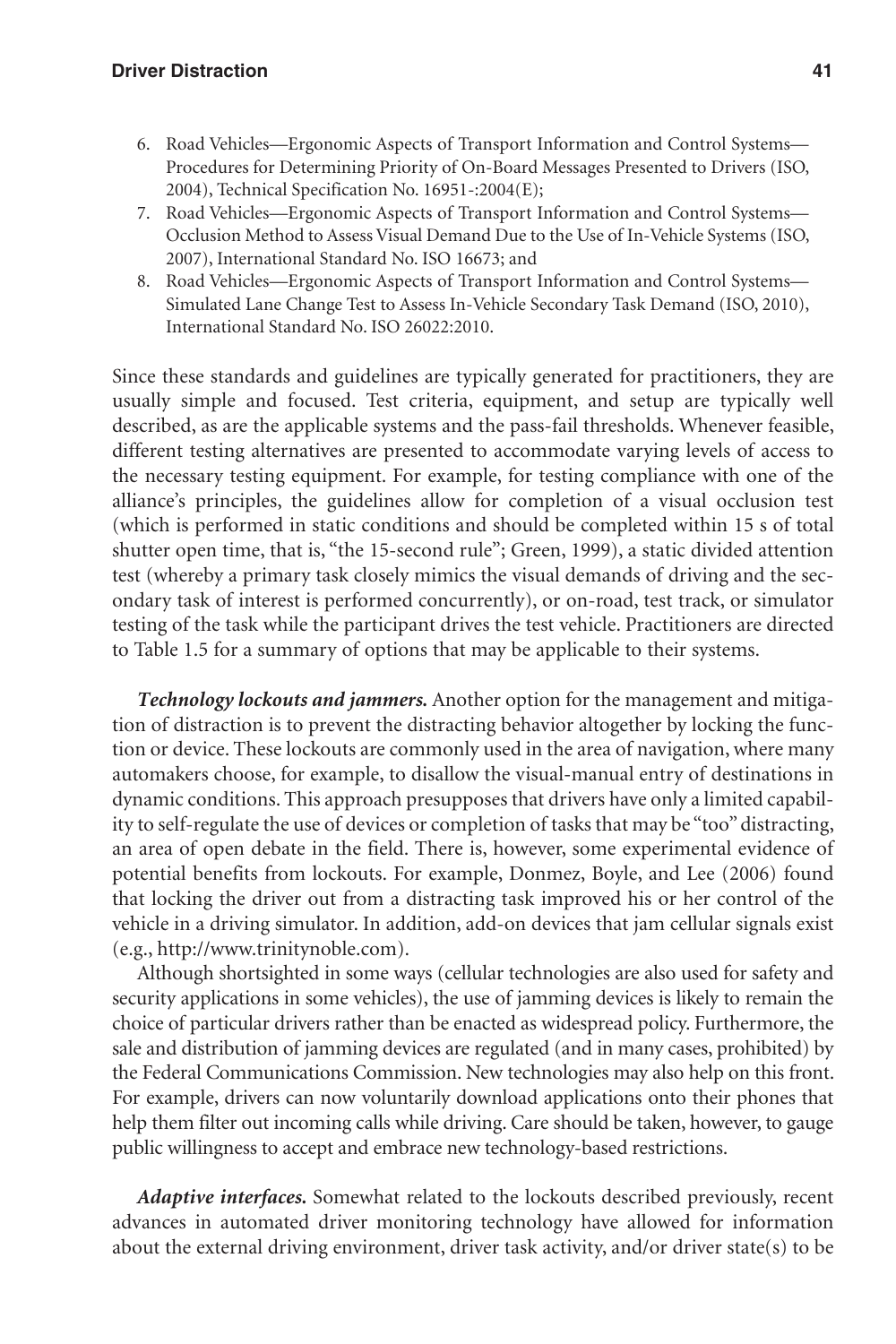used in making a decision as to whether a driver is distracted and/or the extent of that distraction. This information can be used to issue a warning and/or to restrict the use of the distracting technology until conditions allow. With a few exceptions (e.g., Mayser, Piechulla, Weiss, & König, 2003), these systems are still in development. Some benefits have been observed in experimental settings (Donmez, Boyle, Lee, & McGehee, 2006 ; Donmez et al., 2006; Engström & Victor, 2009; Victor et al., 2005). Reasons for the delay in the deployment of these systems include limitations in the detection technologies that are needed to provide accurate assessments of driver workload and the driving environment. In addition, interfaces for these technologies could be distracting if designed inappropriately, which has already been observed for some salient visual warnings (Perez et al., 2009).

*Laws and enforcement.* Another distraction management and mitigation strategy is to enact laws that restrict distraction and distracting behaviors while driving (Jacobson & Gostin, 2010). Laws that regulate distraction treat it as a primary or a secondary offense (primary offenses allow for a traffic stop based solely on that transgression). They may also be applicable to certain actions while using certain devices (e.g., talking on a handheld phone but not a hands-free phone), certain technologies (e.g., display devices larger than a certain size on the center console), certain situations (e.g., cell phone use allowed if it is an emergency), or certain environments (e.g., cell phone use disallowed in school zones). The Governors Highway Safety Association provides a compendium of U.S. laws that address driver distraction (http://www.ghsa.org/html/ stateinfo/laws/cellphone\_laws.html).

These laws are usually not very effective unless there is a general perception that they are enforced (McCartt & Hellinga, 2007), and public opinion on these laws is typically mixed (Wogalter & Mayhorn, 2005). There have been several studies concerning the effectiveness of these laws, especially regarding cell phone use. Many indicate only limited effectiveness, at least after the initial publicity period and enforcement wave have elapsed (McCartt, Hellinga, & Braitman, 2006; McCartt, Hellinga, Strouse, & Farmer, 2010). More recently, there has been a wave of laws, especially in the United States, enacted to ban texting while driving. It is too early to determine the extent to which these laws will be effective.

*Training and education.* There are two aspects of training and education to mitigate and manage distraction. First, there is a question of whether people need to, and can be trained to, use new technologies designed to help them reduce distraction. Some research suggests that training and experience have very limited effects (Cooper & Strayer, 2008). Others suggest that there may be some benefit by making drivers less likely to engage in distracting activities in a moving vehicle (Horrey et al., 2009).

Second, how do drivers understand the problem of distracted driving and its consequences, and can drivers be better educated? Education could allow drivers to make an informed decision as to whether to engage in distracting tasks based on their willingness to accept risk (as opposed to ignorance of these risks). Some research indicates that driver education could be a potential countermeasure for some types of distraction (Lerner, Singer, & Huey, 2008). Research on novel approaches to developing successful and effective training methods also continues (e.g., Riquelme, Al-Sammak, & Rios, 2010;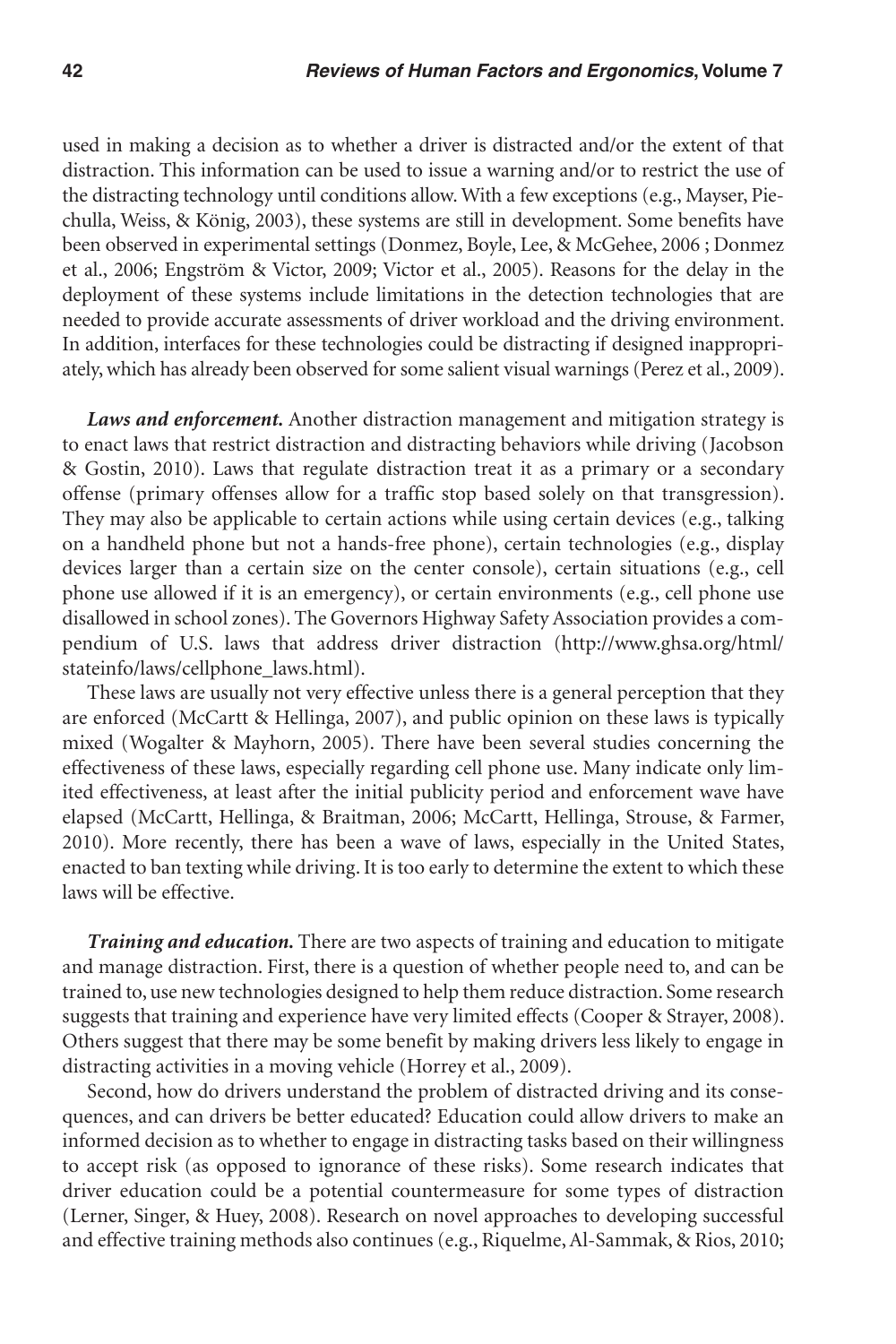Wickens, Toplak, & Wiesenthal, 2008), and adaptive interfaces may play the role of a "virtual trainer" in the future. Some research, however, suggests that drivers are not qualified to assess the effects of their own distraction (Horrey, Lesch, & Garabet, 2008). The extent to which education and training can affect self-assessment is unclear.

# **Final Note**

This discussion has illustrated many of the complexities involved in measuring, managing, and mitigating the distraction phenomenon. Although much progress has been made in the past decade, much remains to be done, especially in terms of making the science available and meaningful to drivers and decision makers. The next section expands on this topic and elaborates on some important issues that will influence how our understanding of driver distraction evolves.

# **Lessons Learned and Unresolved Issues**

This chapter has described driver distraction from a very basic neuropsychological context to a phenomenon with consequences in the form of crashes. The first part of this section summarizes the practical implications of the research discussed in this chapter for three types of stakeholder in the driver distraction arena: designers, legislators, and individual drivers. The second part suggests some additional areas of concern in the area of driver distraction that are expected to emerge in the near future.

# **Lessons Learned**

When discussing driver distraction, there are a number of areas where valuable insights have been gained and need dissemination. These insights depend on the type of stakeholder. In the following, lessons learned are summarized for three types of stakeholder.

Designers of devices that may be used in a moving vehicle typically must deliver designs and prototypes limited by a combination of economic and political constraints. For these stakeholders, guidelines, standards, measurement methods, and legislation are all important topics. There is no widespread consensus on the guidelines and methods to use. The guidelines that have been developed vary in their applicability to different systems (especially variations in device control), the methods that are allowed to establish compliance, and how the test output actually relates to crash risk. Designers of systems with visual-manual control should at a minimum familiarize themselves with the alliance guidelines and the ISO standards and comply with the principles that are applicable to their device. Designers can also reference the writings of the Commission of the European Communities and the Japanese Automobile Manufacturers Association. In the near future, guidelines for systems with voice control may also become available.

Legislators should understand that laws banning certain behaviors may be effective to the extent that they are enforceable and actively enforced. Regarding problematic tasks (e.g., texting), legislators should be cognizant that crash risk is a function of both how demanding a task is and how often it occurs in typical driving conditions. Legislators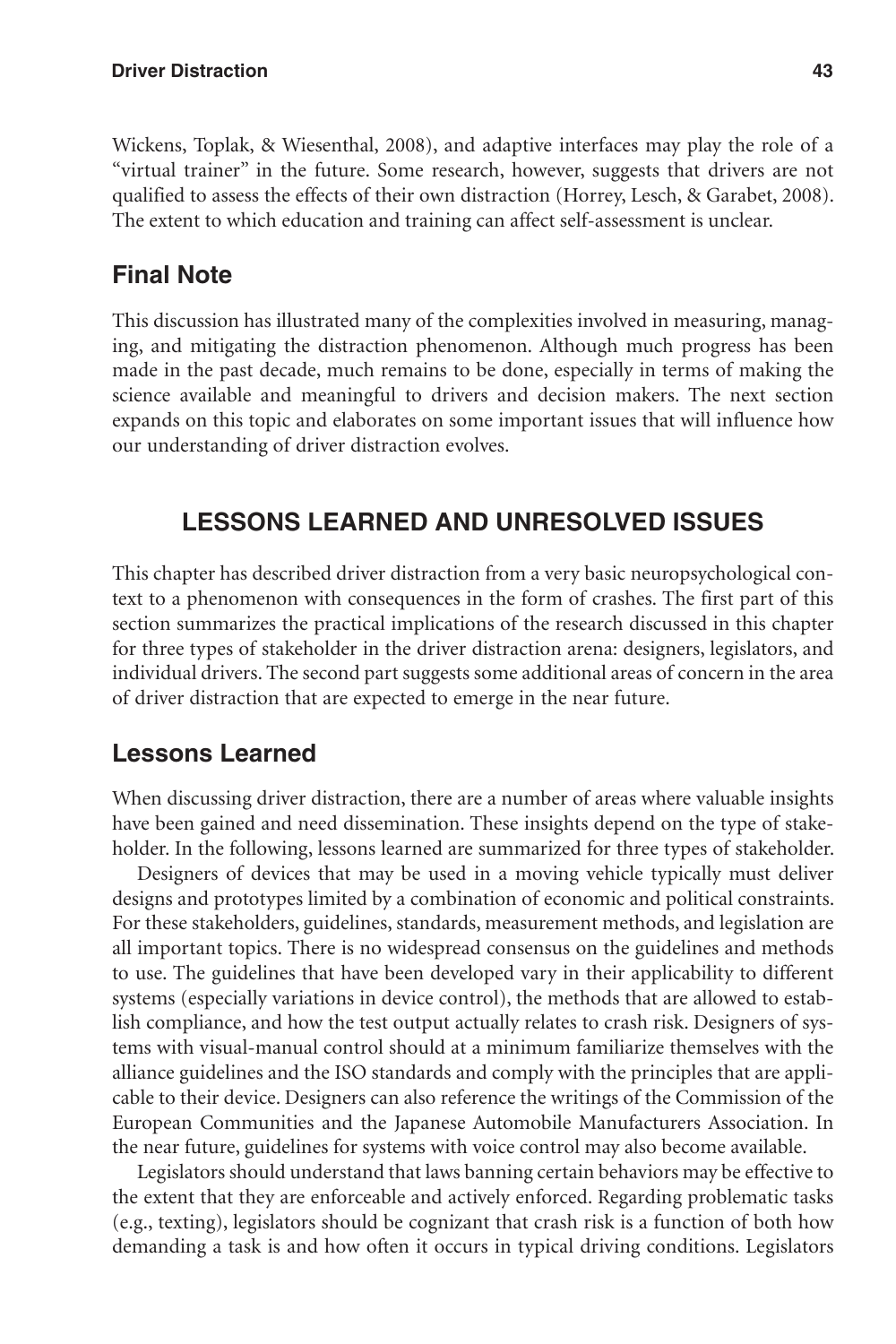should also understand that laws are only a part of the overall solution and should consider the funding of training and education programs as well as funding of additional research directed toward creating better interfaces and generating tools that assess their distraction potential.

Individual drivers should understand that distracting behaviors reduce the attention resources available for the driving task. Although in many cases, this reduction does not result in any negative consequence, inattention to the forward roadway comes at the expense additional crash risk. Drivers should also understand that although compensatory behaviors may help reduce risk (e.g., reduction in speed), they do not completely eliminate it and may actually increase it (e.g., if a distracted driver were to slow down too much compared with surrounding traffic). The benefits of every distracting task that a driver chooses to engage in should be weighed against this additional risk. Pretending that drivers will not perform distracting tasks while driving is not realistic, but at the same time, it is important for drivers to make better-informed decisions about the distracting tasks they choose to engage in and the adaptation of their engagement strategy to the current driving situation.

## **The Future of Driver Distraction and Emerging Areas of Research**

An integrated vision of safety should recognize the need to manage distraction and the need to evolve toward a future of connectivity in transportation (which may itself offer new safety advances). These goals are not necessarily mutually exclusive, and this subsection briefly examines such a perspective and some solutions that may promote an integrated vision for safety. The discussion is shaped in the context of five distractionrelated topics that will very likely continue to be researched. At the end of this subsection, the most important research questions arising from this discussion are summarized.

*Distraction in the context of "connected vehicle" ecosystems.* There is an increasing trend toward connecting vehicles with each other and with the road infrastructure through wireless means (e.g., the Connected Vehicles initiative in the United States; http://www.ops.fhwa.dot.gov/travelinfo/infostructure/aboutinfo.htm). This interconnectivity may have future implications for the study of driver distraction. The current increase in connectivity is creating new opportunities and new needs by bringing new entities and applications into the driving environment. The advantages and consequences arising from the availability of this widespread connectivity must be carefully examined and understood. In turn, understanding what can be beneficial and harmful can be used to develop required changes in transportation policies and regulations.

Driver distraction needs to be directly addressed in this technological evolution. It is projected that about one third of the functionality in future vehicles will be provided by portable devices carried into the vehicle, particularly, smartphones. For example, some states are sending their warnings about congestion on state highways to drivers' cell phones, and some teen driver monitoring systems may send notices of inappropriate teen driver behaviors to parents' cell phones or compile them for review on a website (Farmer, Kirley, & McCartt, 2010; McGehee et al., 2007).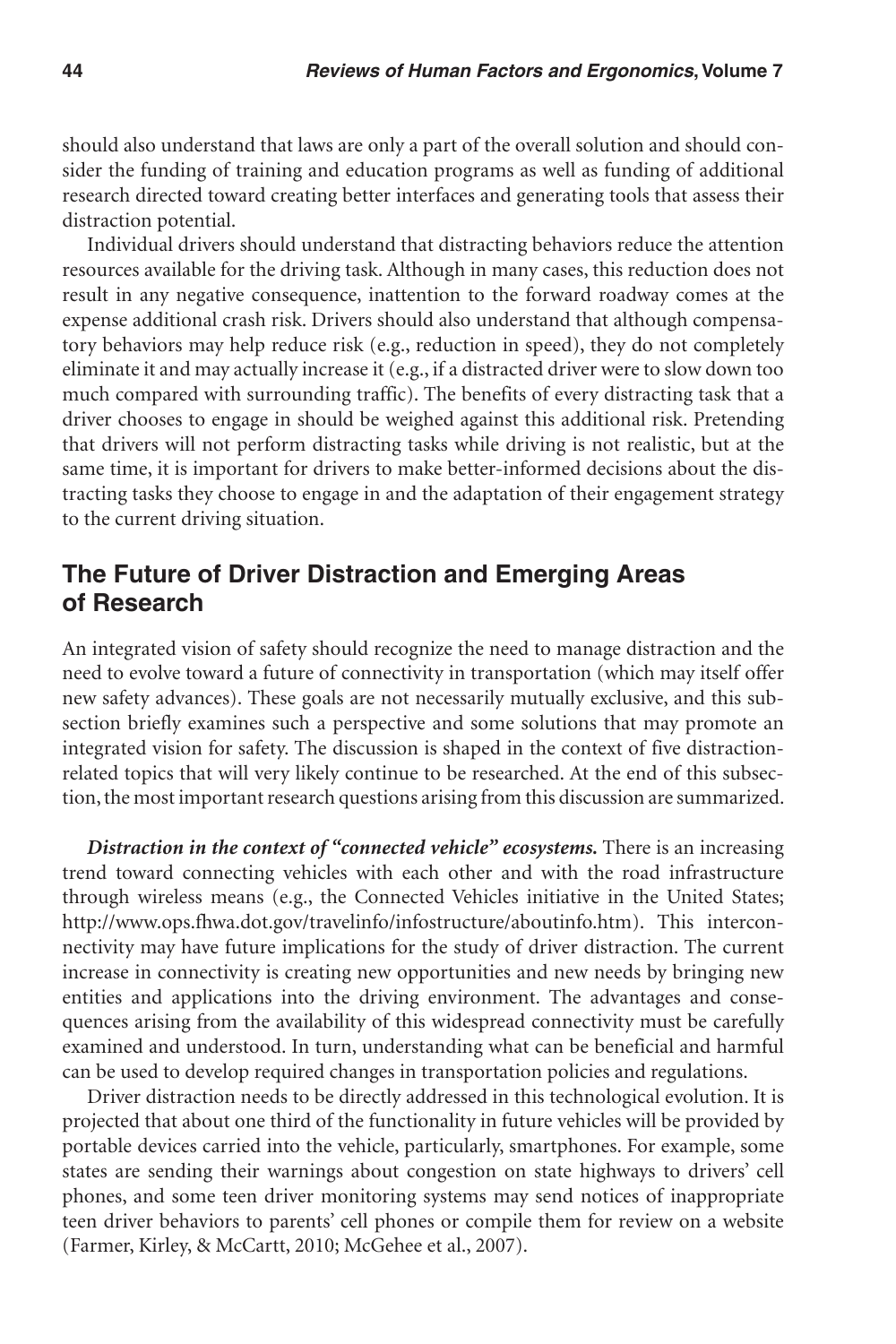#### **Driver Distraction 45**

The European Union is also exploring a wireless system designed to bring quick assistance to drivers in a crash (i.e., eCall; http://en.wikipedia.org/wiki/ECall), and it is expected that other telematic services will be available through the system. This plan raises the issue of whether future connectivity will be provided mainly by embedded or portable devices. In any case, a critical question that must be addressed is, How should the distraction caused by receiving an important traffic message on a smartphone, or even a billboard, be weighed against the distraction that it may cause if it is accessed while driving?

*Insurance companies.* Given the large influence of distraction on crashes, and the costs those crashes represent for insurance companies, there have been efforts by these entities to make drivers pay premiums that are based on their level of crash risk. There is potential for these "pay-as-you-drive" programs to begin to incorporate behavior-based measures, especially as systems that are capable of monitoring distractionlike behaviors (e.g., real-time eyes-off-road assessment) become available. For example, in the United States, Progressive Insurance already provides driver discounts based on monitoring technology (http://www.progressive.com/snapshot/).

Potential first applications for these types of technologies are commercial fleets (Roetting, Huang, McDevitt, & Melton, 2003) and teen drivers. Teen drivers, particularly, are important to the insurance industry because of their large rate of crash involvement. As these technologies evolve, they very well may make their way into other drivers' vehicles. Most likely, the enticement for drivers would be discounted insurance premiums based on "good" behavior (e.g., low observed frequencies of distraction and other behaviors, such as speeding). Although it is difficult to imagine these devices in every vehicle, monitoring technologies may become ubiquitous in the next several decades. Furthermore, the key components for such systems are already included in some new vehicles, as automakers attempt to use video to detect and warn about drowsiness or other behaviors that take drivers' eyes off the road for substantial periods. How aware (and wary) drivers are of the existence of these technologies is mostly unknown.

Several important questions about these systems need to be considered as a substantial shift toward monitored driving occurs. For example, who has access to the data that are collected from these devices? Would drivers whose vehicles are equipped with these systems be able to use them to defend themselves in cases in which the cause of a crash was unclear? Could they be deemed responsible for crashes on the basis of what the monitoring technologies indicate was occurring at the time of the crash? Could this information be subpoenaed in a court of law? Could drivers argue that the equipment did not warn them early or clearly enough to help them prevent a crash? Understanding these and many other issues should precede widespread deployment of driver monitoring technologies.

*Consumer metrics.* Although recent efforts by the U.S. and other governments to bring driver distraction to the forefront (e.g., http://www.distraction.gov) have provided more drivers with information about the issue, they may not translate into drivers making appropriate choices. This may especially be the case when purchasing technologies that are optional to the drivers. It is possible that products intended for in-vehicle use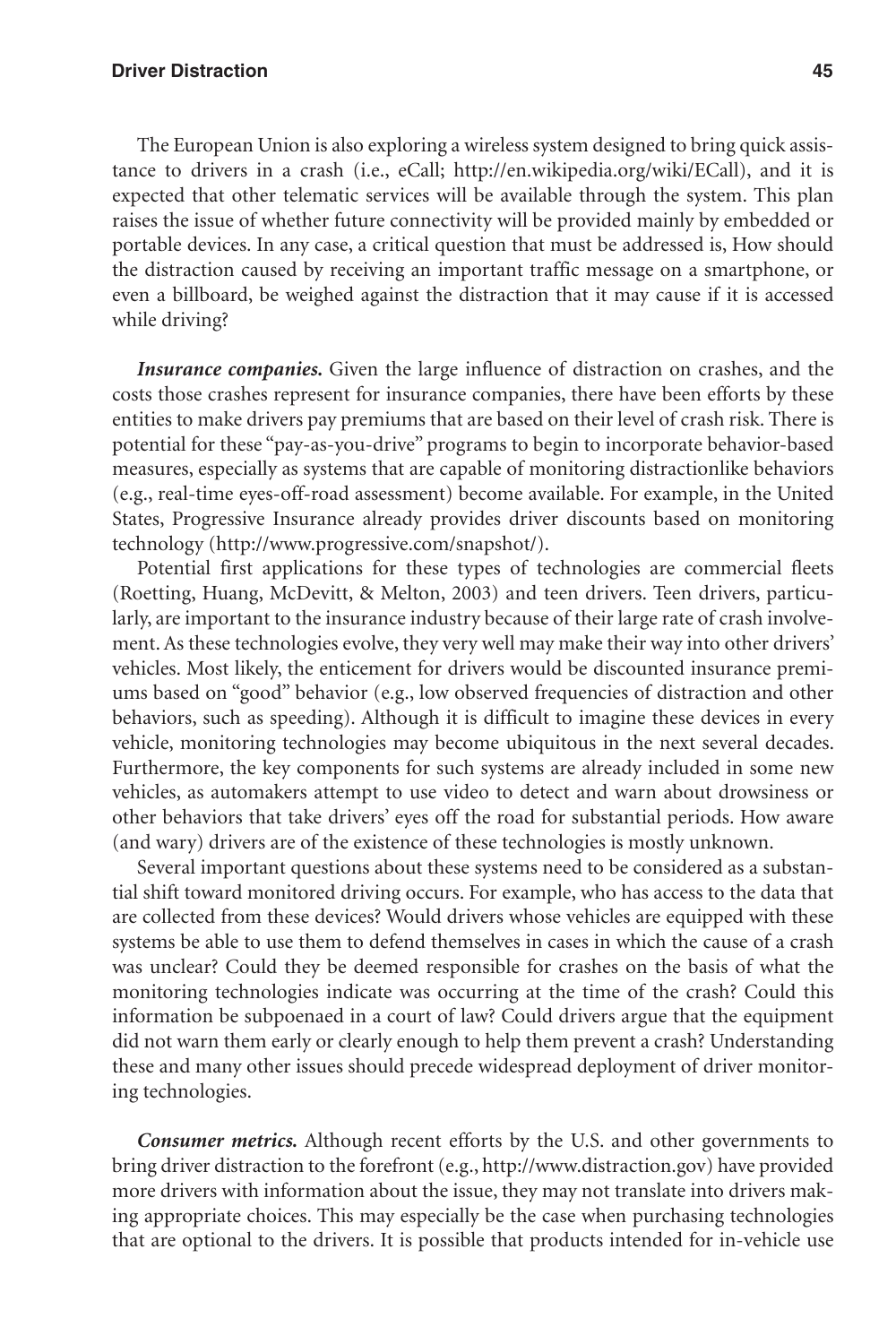(and those with the potential to be used in the vehicle) are evaluated on the basis of their distraction potential. The results of these evaluations could be provided to consumers in displays akin to the star rating program that the NHTSA uses to provide information about the crashworthiness of new vehicles. Development of these distraction ratings, however, would require data on the crash risks associated with different driver distraction behaviors, which is just starting to become available from naturalistic driving studies (Klauer et al., 2010; Klauer, Dingus, et al., 2006; Klauer, Sudweeks, et al., 2006).

*International versus national events.* At the current time, guidelines and laws vary from region to region around the globe, although there has been some increasing convergence of content between the EU Statement of Principles, the Alliance of Automobile Manufacturers' Driver Focus Guidelines, and the Japanese Automobile Manufacturers Association guidelines. Of particular note are initiatives such as Sweden's Vision Zero (Whitelegg & Haq, 2006), which has gained international exposure and popularity. Vision Zero is a set of strategic guidelines aimed at increasing and maintaining road transport safety. Although not specifically aimed at avoiding driver distraction, its guidelines apply to manufacturers and retailers of electronic devices that, if used or designed inappropriately, may be distracting to the driver.

The philosophy of Vision Zero includes two principles: (a) Safety responsibility must be shared by road system designers and individual drivers, and (b) the road transport system must be designed with an eye to the level of harm the human body can tolerate. As in aviation, road safety is considered more important than other transportation objectives, such as mobility and traffic throughput, and government policies with regard to road design, traffic laws, and the like should reflect this philosophy. Exact figures about the costs and benefits of a program as complex, multistakeholder oriented, and gradually evolving as Vision Zero are hard to come by; nonetheless, since its inception in 1994, Sweden has managed to reach one of the lowest road fatality rates in Europe.

More recently, the United Nations has issued a "Global Call to Action on Ending Distracted Driving" (http://www.dot.gov/affairs/2010/dot9910.htm). Therefore, driver distraction is receiving worldwide attention. As increased connectivity makes us a global community, it is likely that laws, regulations, recommendations, principles, and practices related to driver distraction will become more similar, although regional differences that reflect cultural perceptions toward driving as a right or privilege will likely remain. It is important, however, that legislative solutions are mindful of society's path toward a connected transportation system.

*The future of measurements.* Understanding driving behavior hinges on measuring it. The methods described in the section Measurement, Mitigation, and Management showcase the diversity and complexity of extant measurements. The next step is to develop new methods that integrate the positive aspects of existing measurements and simplify the process of measurement.

For example, measurement of brain activity is becoming more prevalent in laboratory driving research as the equipment has become more unobtrusive and isolation of brain activity indicating increased cognitive ability has become easier (Wester, Bocker,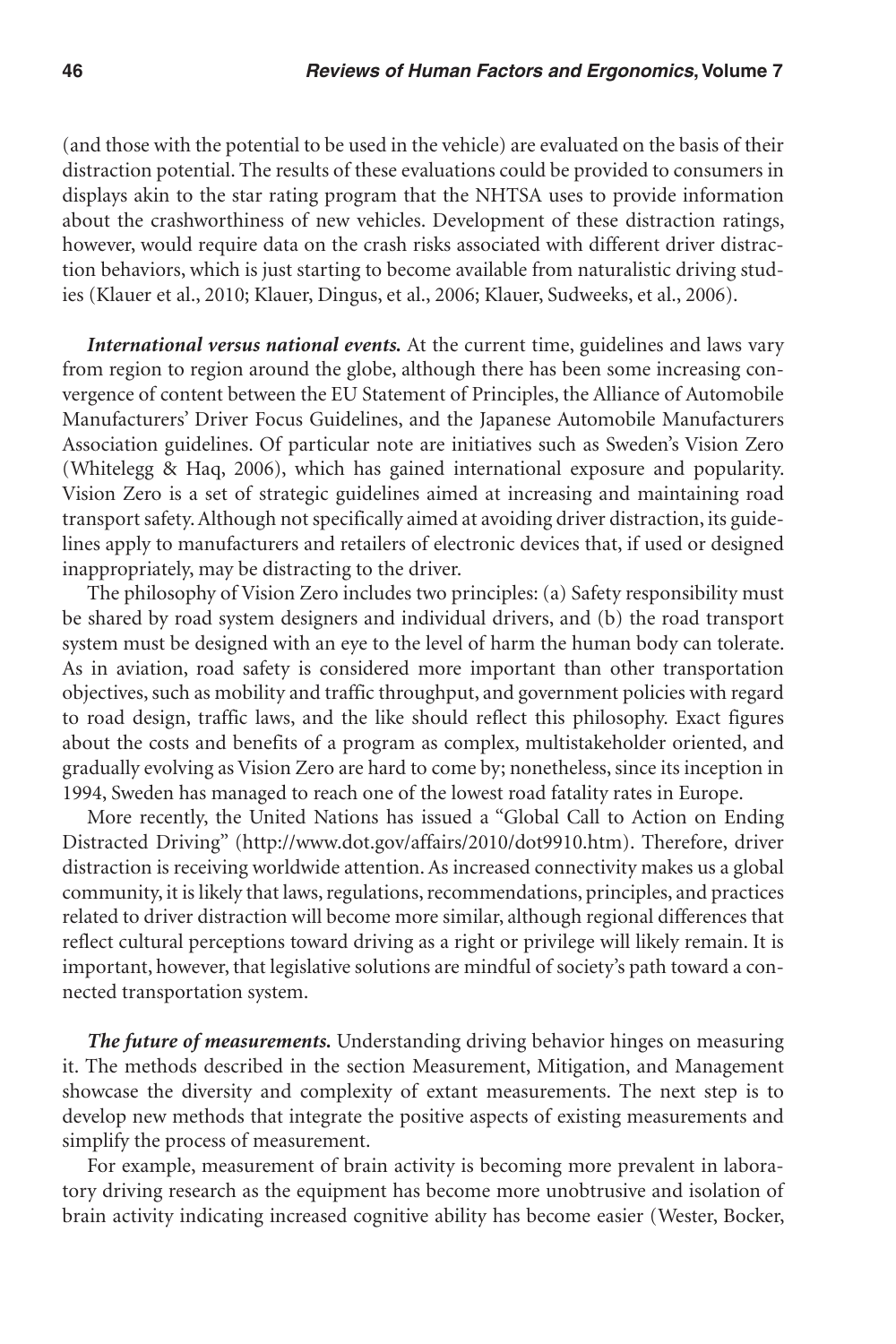Volkerts, Verster, & Kenemans, 2008). Consequently, brain activity could be used in the future to understand the role of cognition while driving as well as to validate brain activation models. As the required equipment evolves and becomes more durable, these systems can be expected to be used in real driving settings. Somewhat invasive, these systems have been criticized for their legality, ethicality, and impracticality. Ethical quandaries arise, for example, in insurance industry applications (see earlier in this subsection). A key question is, Where should the line be drawn between what a private thought is and what is relevant in determining the responsibility for a crash?

Another development, the anticipated public release of large-scale driving data sets (e.g., of naturalistic driving), will provide a full view of the driving behaviors of thousands of drivers. Careful observation of these data sets (e.g., the Second Safety Highway Research Program Naturalistic Driving Study; Transportation Research Board, 2010) will shed light on many of the questions associated with driver distraction, including how often drivers engage in distracting behaviors and how often that engagement results in a negative outcome.

*Important questions: Areas for future research.* These topics provide fodder for developing some important questions that research must address in the next several years to advance knowledge in the field of distraction and improve the safety of drivers. These questions include the following:

- 1. How will driver distraction change because of the increased and pervasive connectivity that is becoming prevalent in our society?
- 2. Can that connectivity be leveraged to improve safety rather than decrease it?
- 3. What are the ethical and legal implications of widespread use of driver monitoring systems?
- 4. How can consumers best be informed of the distraction potential of different technologies? How can they be persuaded to make this distraction potential a main consideration in selecting devices for purchase?
- 5. To what extent should distraction prevention efforts be unified across geographical boundaries? What organization should take the lead in this effort?
- 6. How can brain monitoring best be leveraged to assist in preventing distraction?

# **Final Thoughts**

Distraction continues to be a source of substantial debate and, recently, much action. This chapter has summarized the state of the art in current thought and investigation aimed at understanding driver distraction. In addition, it provided some practical information as to how distraction is measured, what its effects are, and how it can be avoided.

With this attempt, the authors hope to inspire researchers to conduct investigations that answer the most pressing questions related to driver distraction and produce results that are useful in managing and mitigating any negative effects of distracting behaviors. What is known about distraction has changed considerably in the past decade and very likely will do so again in decades to come.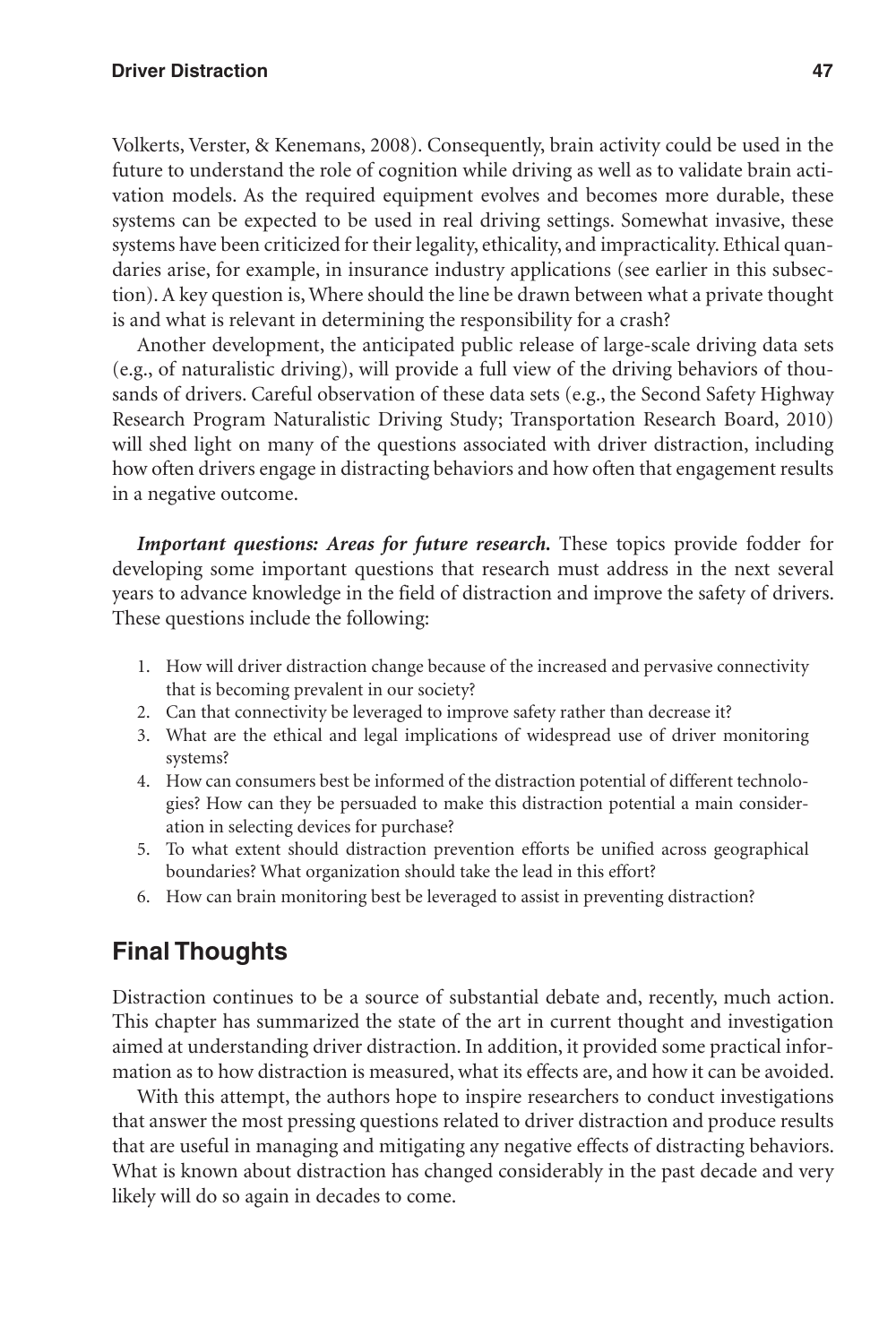#### **References**

- AAA Foundation for Traffic Safety. (2006). *Traffic safety issues of the future: A long range research agenda*. Washington, DC: Author.
- Aasman, J. (1995). *Modelling driver behavior in Soar*. Leidschendam, Netherlands: KPN Research.
- Ackerman, P. L., Schneider, W., & Wickens, C. D. (1984). Deciding the existence of a time-sharing ability: A combined methodological and theoretical approach. *Human Factors*, *26*, 71–82.
- Allen, R. W., & McRuer, D. (1979). The man/machine control interface: Pursuit control. *Automatica*, *15*, 683– 686.
- Altmann, E. M. & Trafton, J. G. (2002). Memory for goals: An activation-based model. *Cognitive Science: A Multidisciplinary Journal*, *26*, 39–83.
- Anderson, J., & Lebiere, C. (1998). *The atomic components of thought*. Mahwah, NJ: Lawrence Erlbaum.
- Angell, L., Auflick, J., Austria, P. A., Kochhar, D., Tijerina, L., Biever, W., Diptiman, T., Hogsett, J., & Kiger, S. (2006). *Driver workload metrics task 2 final report and appendices* (DOT HS 810 635). Final research report. Washington, DC: National Highway Transportation Safety Administration, U.S. Department of Transportation.
- Angell, L. S., Perez, M., & Hankey, J. (2008, August). *Driver usage patterns for secondary information systems*. *Paper for The First Human Factors Symposium on Naturalistic Driving Methods and Analyses*, Blacksburg, VA.
- Angell, L. S., Young, R. A., Hankey, J. M., & Dingus, T. A. (2002). *An evaluation of alternative methods for assessing driver workload in the early development of in-vehicle information systems* (SAE Tech. Rep. No. 2002- 01-1981). Warrendale, PA: Society of Automotive Manufacturers.
- Baddeley, A. (2000). The episodic buffer: A new component of working memory? *Trends in Cognitive Sciences*, *4*, 417–423.
- Baddeley, A. D., & Hitch, G. J. (1974). Working memory. In G. H. Bower (Ed.), *The psychology of learning and motivation: Advances in research and theory* (Vol. 8, pp. 47–89). New York, NY: Academic Press.
- Ball, K., & Owsley, C. (1993). The useful field of view test: A new technique for evaluating age-related declines in visual function. *Journal of the American Optometric Association*, *64*, 71–79.
- Ball, K., Roenker, D., & Bruni, J. (1990). Developmental changes in attention and visual search throughout adulthood. In J. Enns (Ed.), *The development of attention: Research and theory* (pp. 489–508). Amsterdam, Netherlands: Elsevier Science.
- Beijer, D., Smiley, A., & Eizenman, M. (2004). Observed driver glance behavior at roadside advertising signs. *Transportation Research Record*, *1899*, 96–103.
- Blanco, M., Bocanegra, J. L., Morgan, J. F., Fitch, G. M., Medina, Olson, R. L., Hanowski, R. J., Daily, B., & Zimmermann, R. P. (2009). *Assessment of a drowsy driver warning system for heavy vehicle drivers: Final report* (Report No. DOT HS 811 117). Washington, DC: National Highway Traffic Safety Administration.
- Blanco, M., Hickman, J. S., Olson, R. L., Bocanegra, J. L., Hanowski, R. J., Nakata, A., Greening, M., Mdison, P., Holbrook, G. T., & Bowman, D. (in press). Investigating critical incidents, driver restart period, sleep quantity, and crash countermeasures in commercial operations using naturalistic data collection: Final report (Contract No. DTFH61-01-C-00049, Task Order No. 23). Washington, DC: Federal Motor Carrier Safety Administration.
- Bowyer, S. M., Hsieh, L. Moran, J. E., Young, R. A., Manoharan, A., Liao, C-c. J., Malladi, K., Yu, Y-J., Chiang, Y-R., & Tepley, N. (2009). Conversation effects on neural mechanisms underlying reaction time to visual events while viewing a driving scene using MEG. *Brain Research*, *1251*, 151–161.
- Brach, R. M., & Brach, M. (2005). *Vehicle accident analysis and reconstruction methods*. Warrendale, PA: Society of Automotive Engineers International.
- Bühner, M., König, C., Pick, M., & Krumm, S. (2006). Working memory dimensions as differential predictors of the speed and error aspect of multitasking performance. *Human Performance*, *19*, 253–275.
- Cades, D., Trafton, J. G., & Boehm-Davis, D. A. (2006) Mitigating disruptions: Can resuming an interrupted task be trained? In *Proceedings of the Human Factors and Ergonomics Society 50th Annual Meeting* (pp. 368–371). Santa Monica, CA: Human Factors and Ergonomics Society.
- Caird, J. K., Willness, C., Steel, P., & Scialfa, C. (2008). A meta-analysis of cell phone use on driver performance. *Accident Analysis & Prevention*, *40*, 1282–1293.
- Carpenter, S. (2002). Sights unseen. *APA Monitor*, *32*, 54–57.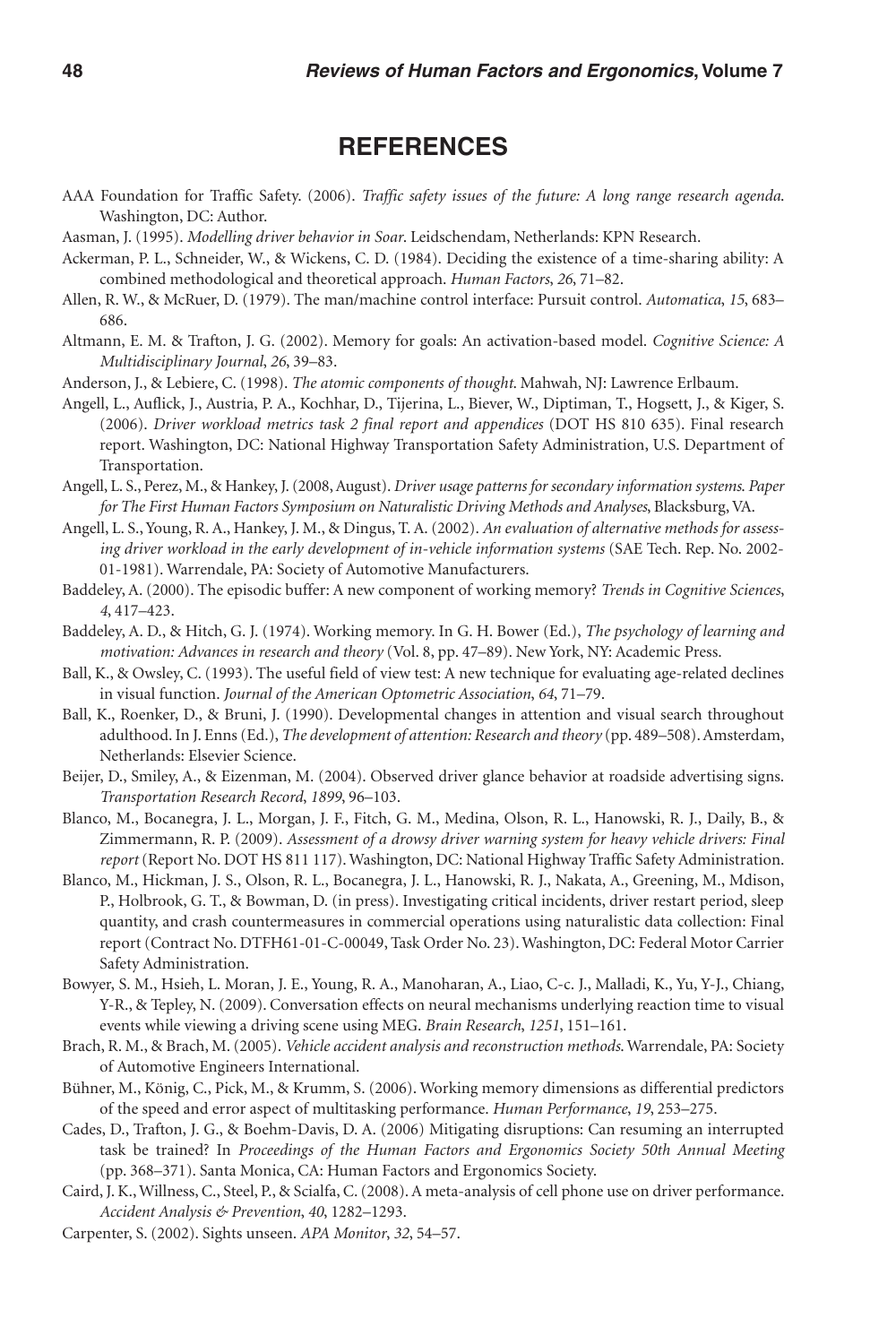- Clark, H. H., & Brennan, S. E. (1991). Grounding in communication. In L. B. Resnick, J. M. Levine, & J. S. D. Teasley (Eds.), *Perspectives on socially shared cognition* (pp. 127–149). Washington, DC: American Psychological Association.
- Commission of the European Communities (2007). Safe and efficient in-vehicle information and communication systems: Update of the European Statement of Principles on human machine interface. *Office Journal of the European Union*, *L 32*, 200–241.
- Compton, R. P., & Ellison-Potter, P. (2008). *Teen driver crashes: A report to Congress* (Report No. DOT HS 811 005). Washington, DC: National Highway Traffic Safety Administration.
- Conway, A. R. A., Kane, M. J., Bunting, M. F., Hambrick, D. Z., Wilhelm, O., & Engle, R. W. (2005). Working memory span tasks: A methodological review and user's guide. *Psychonomic Bulletin & Review*, *12*, 769–786.
- Cooper, J. M., & Strayer, D. L. (2008). Effects of simulator practice and real-world experience on cell-phonerelated driver distraction. *Human Factors*, *50*, 893–902.
- Covey, N. (2009, August). Breaking teen myths. *Consumer Insight*. Retrieved from http://en-us.nielsen.com/ main/insights/consumer\_insight/August2009/breaking\_teen\_myths
- Cowan, N. (1997). The development of working memory. In N. Cowan (Ed.), *The development of memory in childhood* (pp. 163–200). Hove, UK: Psychology Press.
- Cowan, N. (1999). An embedded-processes model of working memory. In A. Miyake & P. Shah (Eds.), *Models of working memory: Mechanisms of active maintenance and executive control* (pp. 62–101). Cambridge, UK: Cambridge University Press.
- Crundall, D., Van Loon, E., & Underwood, G. (2006). Attraction and distraction of attention with roadside advertisements. *Accident Analysis & Prevention*, *38*, 671–677.
- Daneman, M., & Carpenter, P. A. (1980). Individual differences in working memory and reading. *Journal of Verbal Learning and Verbal Behavior*, *19*, 450–466.
- DeLucia, P. R., & Mather, R. D. (2006). Motion extrapolation of car-following scenes in younger and older drivers. *Human Factors*, *48*, 666–674.
- DeLucia, P. R., & Tharanathan, A. (2009). Responses to deceleration during car following: Roles of optic flow, warnings, expectations and interruptions. *Journal of Experimental Psychology: Applied*, *15*, 334–350.
- Desimone, R., & Duncan, J. (1995). Neural mechanisms of selective visual attention. *Annual Review of Neuroscience*, *18*, 193–222.
- Dingus, T. (2009, September). Crash/near crash risk associated with non-driving-task induced driver distraction. *Paper presented at First National Distracted Driving Summit*, Washington, DC.
- Dingus, T. A., & Klauer, S. G. (2008). *The relative risks of secondary task induced driver distraction* (Technical Paper Series 2008-21-0001). Warrendale, PA: Society of Automotive Engineers.
- Dingus, T. A., Klauer, S. G., Neale, V. L., Petersen, A., Lee, S. E., Sudweeks, J., Perez, M. A., Hankey, J., Ramsey, D., Gupta, S., Bucher, C., Doerzaph, Z. R., Jermeland, J., & Knipling, R. R. (2006). *The 100-Car Naturalistic Driving Study: Phase II. Results of the 100-Car Field Experiment* (Report No. DOT HS 810 593). Washington, DC: National Highway Traffic Safety Administration.
- Donmez, B., Boyle, L. N., & Lee, J. D. (2006). The impact of distraction mitigation strategies on driving performance. *Human Factors*, *48*, 785–804.
- Donmez, B., Boyle, L. N., & Lee, J. D. (2009). Designing feedback to mitigate distraction. In M. A. Regan, J. D. Lee, & K. L. Young (Eds.), *Driver distraction: Theory, effects, and mitigation* (pp. 519–532). Boca Raton, FL: CRC Press.
- Donmez, B., Boyle, L. N., Lee, J. D., & McGehee, D. M. (2006). Drivers' attitudes toward imperfect distraction mitigation strategies. *Transportation Research Part F*, *9*, 387–398.
- Drive responsibly. (n.d.). Retrieved February 22, 2011 from http://www.jabra.com/Sites/Mobile/NA-US/ Campaigns/DriveResponsibly/Pages/home.aspx
- Driver Focus-Telematics Working Group. (2006). *Statement of principles, criteria and verification procedures on driver interactions with advanced in-vehicle information and communication systems*. Washington, DC: Alliance of Automobile Manufacturers.
- Driver Metrics Workshop. (2006). Retrieved from http://ppc.uiowa.edu/drivermetricsworkshop
- Duncan, J., Williams, P., Nimmo-Smith, I., & Brown, I. D. (1992). The control of skilled behavior: Learning, intelligence and distraction. In D. E. Meyer & S. Kornblum (eds.), *Attention and performance XIV* (pp. 323–342). Cambridge, MA: MIT Press.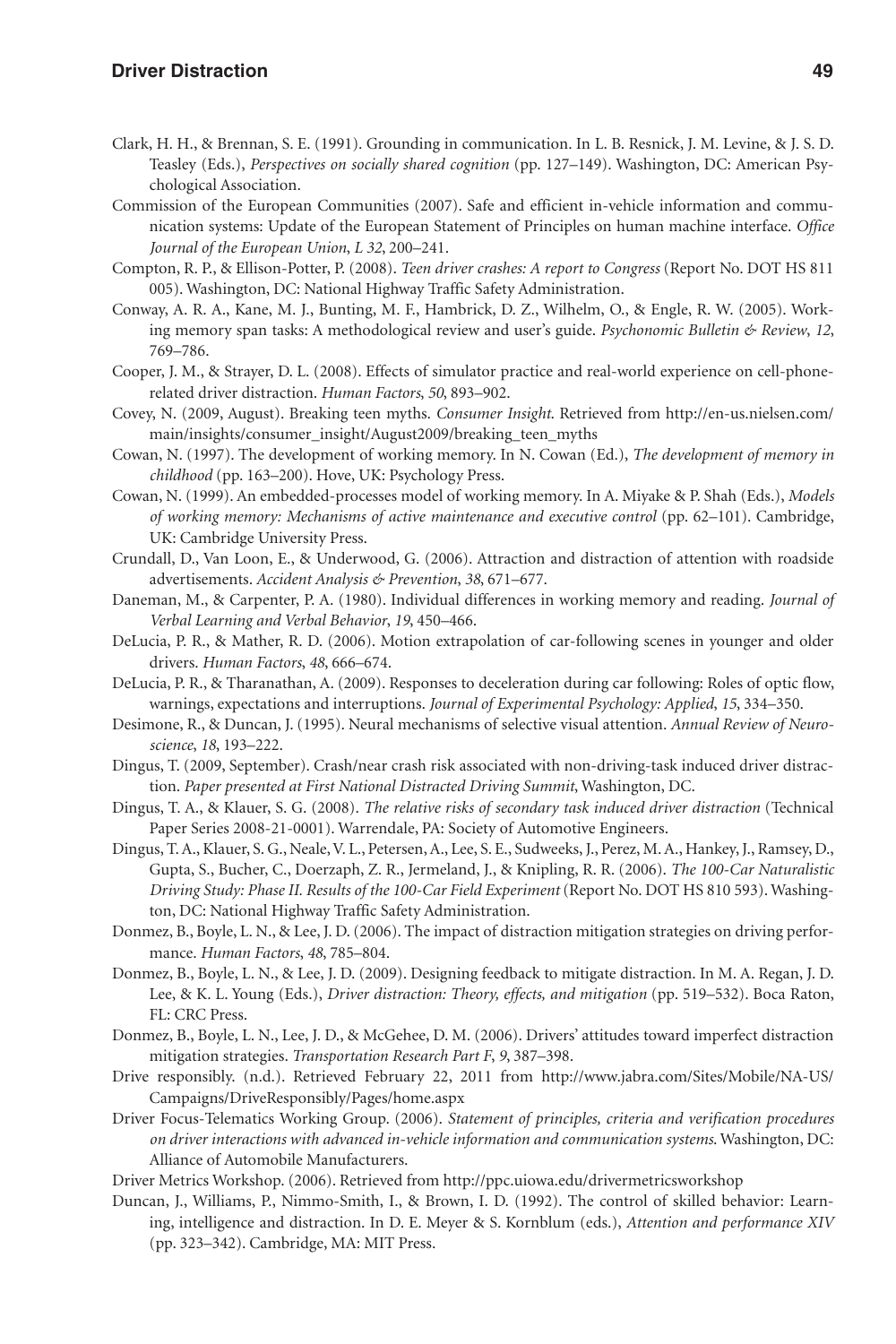- Elliott, M. R., Arbogast, K. B., Menon, R., Durbin, D. R., & Winston, F. K. (2003). Accuracy of self-reported data for estimating crash severity. *Accident Analysis & Prevention*, *35*, 833–840.
- Endsley, M. R. (2004). Situation awareness: progress and directions. In S. Banbury & S. Tremblay (Eds.), *A cognitive approach to situation awareness: Theory, measurement, and application* (pp. 317–341). Aldershot, UK: Ashgate.
- Endsley, M. R., & Garland, D. J. (2000). *Situation awareness and measurement*. Mahwah, NJ: Lawrence Erlbaum.
- Engle, R. W. (2002). Working memory capacity as executive attention. *Current Directions in Psychological Science*, *11*, 19–23.
- Engle, R. W., Kane, M. J., & Tuholski, S. W. (1999). Individual differences in working memory capacity and what they tell us about controlled attention, general fluid intelligence and functions of the prefrontal cortex. In A. Miyake & P. Shah (Eds.), *Models of working memory: Mechanisms of active maintenances and executive control* (pp. 102–134). London, UK: Cambridge University Press.
- Engström, J., Äberg, N., Johansson, E., & Hammarbäck, J. (2005). Comparison between visual and tactile signal detection tasks applied to the safety assessment of in-vehicle information systems (IVIS). In T. Lopes (Ed.), *Proceedings of the Third International Driving Symposium on Human Factors in Driver Assessment, Training, and Vehicle Design* (pp. 232–239). Iowa City: University of Iowa, Public Policy Center.
- Engström, J., Johansson, E., & Ostlund, J. (2005). Effects of visual and cognitive load in real and simulated motorway driving. *Transportation Research Part F: Psychology and Behavior*, *8*, 97–120.
- Engström, J., & Victor, T. W. (2009). Real-time distraction countermeasures. In M. Regan, J. D. Lee, & K. Young (Eds.), *Driver distraction: Theory, effects and mitigation* (pp. 465–484). Boca Raton, FL: CRC Press.
- Ericsson, K. A., & Kintsch, W. (1995). Long-term working memory. *Psychological Review*, *102*, 211–245.
- Esbjörnsson, M., Juhlin, O., & Weilenmann, A. (2007). Drivers using mobile phones in traffic: An ethnographic study of interactional adaptation. *International Journal of Human-Computer Interaction*, *22*, 37–58.
- Farmer, C. M. (2003). Reliability of police-reported information for determining crash and injury severity. *Traffic Injury Prevention*, *4*, 38–44.
- Farmer, C. M., Kirley, B. B., & McCartt, A. T. (2010). Effects of in-vehicle monitoring on the driving behavior of teenagers. *Journal of Safety Research*, *41*, 39–45.
- Fisher, D. L., & Pollatsek, A. (2007). Novice driver crashes: Failure to divide attention or failure to recognize risks. In A. F. Kramer, D. Wiegmann, & A. Kirlik (Eds.), *Attention: From theory to practice* (pp. 134–153). New York, NY: Oxford University Press.
- Fisher, D. L., Pollatsek, A. P., & Pradhan, A. (2006). Can novice drivers be trained to scan for information that will reduce their likelihood of a crash? *Injury Prevention*, *12*, i25–i29.
- Gopher, D. (2007). Emphasis change as a training protocol for high demands tasks. In A. Kramer, D. Wiegman, & A. Kirlik (Eds.), *Attention: From theory to practice* (pp. 209–224). New York, NY: Oxford University Press.
- Gopher, D., Weil, M., & Siegel, D. (1989). Practice under changing priorities: An approach to training of complex skills. *Acta Psychologica*, *71*, 147–179.
- Gordon, C. P. (2009). Crash studies of driver distraction. In M. A. Regan J. D. Lee, & K. L. Young (Eds.), *Driver distraction: Theory, effects, and mitigation* (pp. 281–304). Boca Raton, FL: CRC Press.
- Green, P. (1999). The 15-second rule for driver information systems. In *Proceedings of the Intelligent Transportation Society of America Ninth Annual Meeting* [CD-ROM]. Washington, DC: Intelligent Transportation Society of America, CD-ROM.
- Green, P. (2008). *Driver interface/HMI standards to minimize driver distraction/overload* (SAE Technical Paper Series, 2008-21-0002). Warrendale, PA: Society of Automotive Engineers International.
- Groeger, J. A. (2000). Understanding driving: Applying cognitive psychology to a complex everyday task. East Sussex, UK: Psychology Press.
- Hahn, R. W., & Prieger, J. E. (2007). The impact of driver cell phone use on accidents. *The B.E. Journal of Economic Analysis & Policy*. Available from http://www.bepress.com/bejeap/
- Hancock, P. A., Lesch, M., & Simmons, L. (2003). The distraction effects of phone use during crucial driving maneuvers. *Accident Analysis & Prevention*, *35*, 501–514.
- Hanowski, R., Olson, R., & Bocanegra, J. (2009, June). *Driver distraction in commercial vehicle operations*. Webinar, National Highway Traffic Safety Administration, Washington, DC.
- Hanowski, R. J., Perez, M. A., & Dingus, T. A. (2005). Driver distraction in long-haul drivers. *Transportation Research Part F*, *8*, 441–458.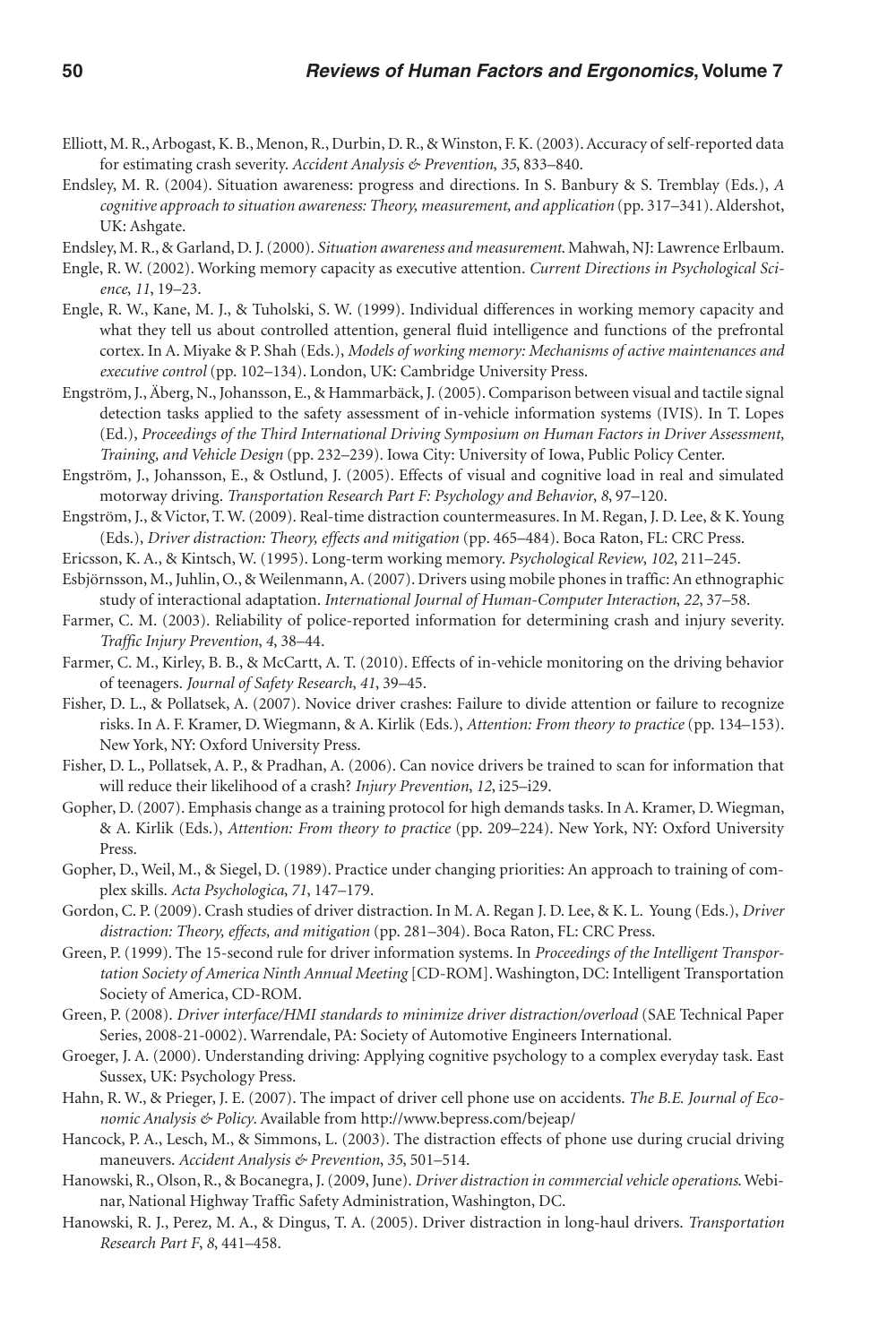#### **Driver Distraction 51**

- Harms, L., & Patten, C. (2003). Peripheral detection as a measure of driver distraction. A study of memorybased versus system-based navigation in a built-up area. *Transportation Research Part F*, *6*, 23–36.
- Hoedemaeker, D. M., Hogema, J. H., & Pauwulussen, J. J. A. (2006). *Rijsimulatorstudie naar het effect van omgevingscomplexiteit op de werkbelasting* [Driving simulator study into effect of environmental complexity on workload] (Tech. Rep. TNO-DV 2006 C244). Soesterberg, Netherlands: TNO-DV.
- Horrey, W. J., Lesch, M. F., & Garabet, A. (2008). Assessing the awareness of performance decrements in distracted drivers. *Accident Analysis & Prevention*, *40*, 675–682.
- Horrey, W. J., Lesch, M. F., Kramer, A. F., & Melton, D. F. (2009). Effects of a computer-based training module on drivers' willingness to engage in distracting activities. *Human Factors*, *51*, 571–581.
- Horrey, W. J., & Wickens, C. D. (2003). Multiple resources modelling of task interference in vehicle control, hazard awareness and in-vehicle task performance. In *Proceedings of the Second International Driving Symposium on Human Factors in Driver Assessment, Training, and Vehicle Design* (pp. 7–12). Iowa City: University of Iowa, Public Policy Center.
- Horrey, W. J., & Wickens, C. D. (2006). Examining the impact of cell phone conversations on driving using meta-analytic techniques. *Human Factors*, *48*, 196–205.
- Horrey, W. J., Wickens, C. D., & Consalus, K. P. (2006). Modeling drivers' visual attention allocation while interacting with in-vehicle technologies. *Journal of Experimental Psychology: Applied*, *12*, 67–78.
- Hsieh, L., Young, R. A., Bowyer, S. M., Moran, J. E., Genik, R. J., II., Green, C. C., Chiang, Y-R., Yu, Y-J., Liao, C-C., & Seaman, S. (2009). Conversation effects on neural mechanisms underlying reaction time to visual events while viewing a driving video: An fMRI study. *Brain Research*, *1251*, 162–175.
- Hurts, K. (2011). Driver distraction, crosstalk, and spatial reasoning. *Transportation Research Part F: Traffic Psychology and Behaviour*. doi:10.1016/j.trf.2011.02.003
- Hurts, C. M. M., & Sjardin, B. (2009, August). *Driver distraction, secondary visual task load, and attentionrelated abilities*. Paper presented at the 9th International Congress of Physiological Anthropology, Delft, Netherlands.
- International Standards Organization. (2002). *Road vehicles—Ergonomic aspects of transport information and control systems—Specifications and compliance procedures for in-vehicle visual presentation*. Geneva, Switzerland: Author.
- International Standards Organization. (2004). *Road vehicles—Ergonomic aspects of transport information and control systems (TICS)—Procedures for determining priority of on-board messages presented to drivers*. Geneva, Switzerland: Author.
- International Standards Organization. (2007). *Road vehicles—Ergonomic aspects of transport information and control systems—Occlusion method to assess visual demand due to the use of in-vehicle systems* (International Standard No. ISO 16673). Geneva, Switzerland: Author.
- International Standards Organization (2010). *Road vehicles—Ergonomic aspects of transport information and control systems—Simulated lane change test to assess in-vehicle secondary task demand* (ISO 26022:2010). Geneva, Switzerland: Author.
- Jacobson, P. D., & Gostin, L. O. (2010). Reducing distracted driving: Regulation and education to avert traffic injuries and fatalities. *Journal of the American Medical Association*, *303*, 1419–1420.
- Janssen, W. H. (1979). *Routeplanning en geleiding: Een literatuurstudie* [Route planning and guidance: A literature review] (Report IZF 1979 C-13). Soesterberg, Netherlands: Institute for Perception TNO.
- Jonides, J., & Yantis, S. (1988). Uniqueness of abrupt visual onset in capturing attention. *Perception and Psychophysics*, *43*, 346–354.
- Juliussen, E. (2009, April). *The state of the connected vehicle market*. *Presentation given to the Connected Vehicles Summit*, Detroit, MI.
- Klauer, S. G., Dingus, T. A., Neale, V. L., Sudweeks, J. D., & Ramsey, D. J. (2006). *The impact of driver inattention on near-crash/crash risk: An analysis using the 100-Car Naturalistic Driving Study data* (USDOT Report No: DOT HS 810 594). Washington, DC: U.S. Department of Transportation, National Highway Traffic Safety Administration.
- Klauer, S. G., Guo, F., Sudweeks, J., & Dingus, T. A. (2010). *An analysis of driver inattention using a case-crossover approach on 100-Car data: Final report* (DTNH22-00-C-07007) (US DOT HS 811 334). Washington, DC: U.S. Department of Transportation, National Highway Traffic Safety Administration.
- Klauer, S. G., Sudweeks, J., Hickman, J. S., & Neale, V. L. (2006). *How risky is it? An assessment of the relative risk of engaging in potentially unsafe driving behaviors*. Washington, DC: AAA Foundation for Traffic Safety.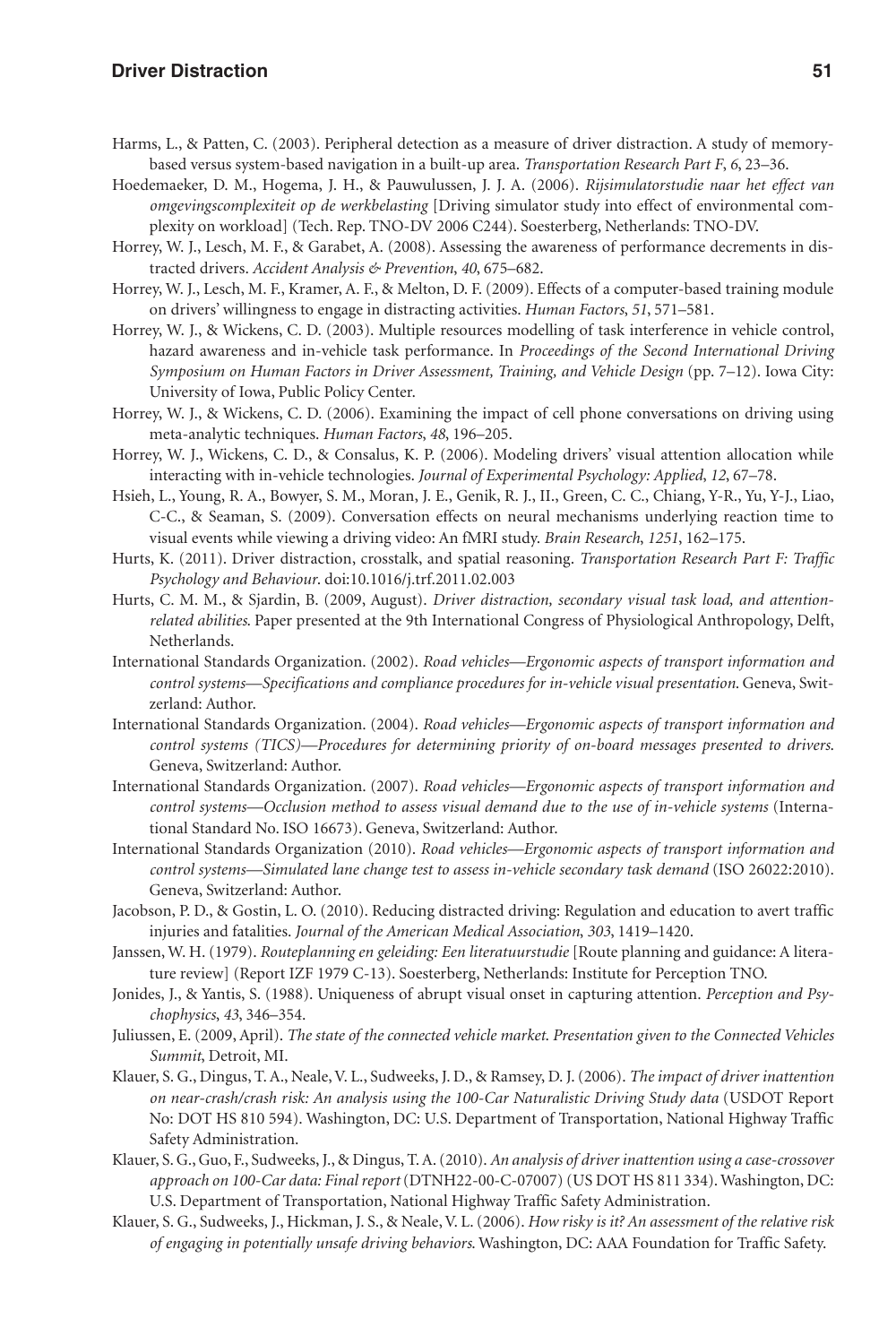- Koppel, S., Charlton, J. L., & Fildes, B. (2009). Distraction and the older driver. In M. A. Regan, J. D. Lee, & K. L. Young (Eds.), *Driver distraction: Theory, effects, and mitigation* (pp. 353–382). Boca Raton, FL: CRC Press.
- Laird, J. E., Rosenbloom, P. S., & Newell, A. (1987). Soar: An architecture for general intelligence. *Artificial Intelligence*, *33*, 1–64.
- Lavie, N., Ro, T., & Russell, C. (2003). The role of perceptual load in processing distractor faces. *Psychological Science*, *14*, 510–515.
- Lee, J. D. (2007). Technology and teen drivers. *Journal of Safety Research*, *38*, 203–213.
- Lee, J. D., Regan, M. A., & Young, K. L. (2009). What drives distraction? Distraction as a breakdown of multilevel control. In M. A. Regan, J. D. Lee, & K. L. Young (Eds.), *Driver distraction: Theory, effects, and mitigation* (pp. 41–56). Boca Raton, FL: CRC Press.
- Lee, S. E., Klauer, S. G., Olsen, E. C. B., Simons-Morton, B. G., Dingus, T. A., Ramsey, D. J., & Ouimet, M. C. (in press). Detection of road hazards by novice teen and experienced adult drivers. *Transportation Research Board Record*.
- Lerner, N., & Boyd, S. (2005). *On-road study of willingness to engage in distracting tasks* (Report No. DOT HS 809 863). Washington, DC: National Highway Traffic Safety Administration.
- Lerner, N., Singer, J. P., & Huey, R. (2008). *Driver strategies for engaging in distracting tasks using in-vehicle technologies*. Washington, DC: National Highway Traffic Safety Administration.
- Liang, Y., Lee, J. D., & Reyes, M. L. (2007). Nonintrusive detection of driver cognitive distraction in real time using Bayesian networks. *Transportation Research Record*, *2018*, 1–8.
- Martens, M. H., & van Winsum, W. (2000). Measuring distraction: The peripheral detection task. *In Proceedings of the NHTSA Internet Forum on the Safety Impact of Driver Distraction When Using In-Vehicle Technology*. Washington, DC: National Highway Traffic Safety Administration.
- Mattes, S. (2003). The lane-change-task as a tool for driver distraction evaluation. In H. Strasser, K. Kluth, H. Rausch, & H. Bubb (Eds.), *Quality of work and products in enterprises of the future* (pp. 57–60). Stuttgart, Germany: Ergonomia.
- Mattes, S., Föhl, U., & Schindhelm, R. (2007). *Empirical comparison of method for off-line workload measurement* (AIDE Deliverable 2.2.7, EU Project IST-1-507674-IP). Brussels, Belgium: European Commission.
- Matthews, G., & Davies, D. R. (2001). Individual differences in energetic arousal and sustained attention: A dual-task study. *Personality and Individual Differences*, *31*, 575–589.
- Mayser, C., Piechulla, W., Weiss, K.-E., & König, W. (2003). Driver workload monitoring. In H. Strasser, K. Kluth, H. Rausch, & H. Bubb (Eds.). Quality of Work and Products in Enterprises of the Future. *Proceedings of the 50th Anniversary Conference of the GfA and the XVII Annual ISOES Conference in Munich,* May 07th-09th, 2003 (pp. 41–44 ). Stuttgart: Ergonomia.
- McCartt, A. T., & Hellinga, L. A. (2007). Longer-term effects of Washington, DC, law on drivers' hand-held cell phone use. *Traffic Injury Prevention*, *8*, 199–204.
- McCartt, A. T., Hellinga, L. A., & Braitman, K. A. (2006). Cell phones and driving: Review of research. *Traffic Injury Prevention*, *7*, 89–106.
- McCartt, A. T., Hellinga, L. A., Strouse, L. M., & Farmer, C. M. (2010). Long-term effects of handheld cell phone laws on driver handheld cell phone use. *Traffic Injury Prevention*, *11*, 133–141.
- McEvoy, S. P., Stevenson, M. R., McCartt, A. T., Woodward, M., Haworth, C., Palamara, P., & Cercarelli, R. (2005). Role of mobile phone crashes resulting in hospital attendance: A case-crossover study. *British Medical Journal*, *331*(7514), 428.
- McGehee, D. V., Raby, M., Carney, C., Lee, J. D., & Reyes, M. L. (2007). Extending parental mentoring using an event-triggered video intervention in rural teen drivers. *Journal of Safety Research*, *38*, 215–227.
- Michon, J. A. (1971). *Psychonomie onderweg* [Psychonomics on its way]. Inaugural lecture. Groningen, Netherlands: Wolters-Noordhoff.
- Michon, J. A. (1979). *Dealing with danger: Report of the European Commission MRC Workshop on physiological and psychological factors in performance under hazardous conditions* (Report VK 79-01). Haren, Netherlands: Traffic Research Center, University of Groningen.
- Michon, J. A. (1985). A critical view of driver behavior models. In L. Evans & R. C. Schwing (Eds.), *Human behavior and traffic safety* (pp. 485–520). New York, NY: Plenum Press.
- Monsell, S. (2003). Task switching. *Trends in Cognitive Sciences*, *7*, 134–140.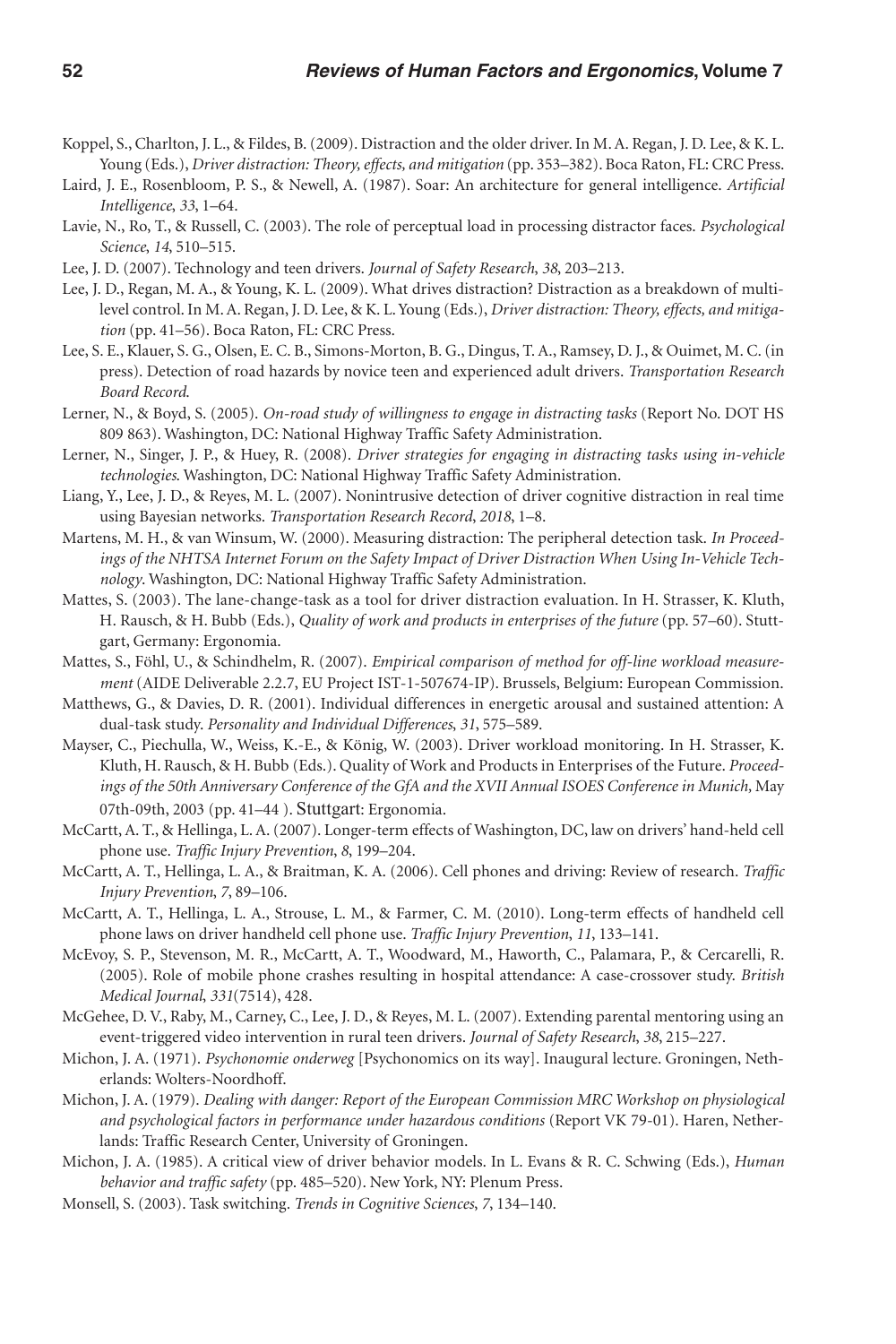#### **Driver Distraction 53**

- Moray, N. (1986). Monitoring behavior and supervisory control. In K. R. Boff, L. Kaufman, & J. P. Thomas (Eds.), *Handbook of perception and human performance* (Vol. 2, pp. 40.1–40.51). New York, NY: Wiley.
- National Highway Traffic Safety Administration. (2009). *Traffic safety facts 2008* (Report No. DOT HS 811 170). Washington, DC: Author.
- National Safety Council. (2010). *Understanding the distracted brain: Why driving while using hands-free cell phones is risky behavior* (White paper). Itasca, IL: Author.
- Navon, D., & Miller, J. (1987). Role of outcome conflict in dual-task interference. *Journal of Experimental Psychology: Human Perception and Performance*, *12*, 435–448.
- Neale, V. L., Dingus, T. A., Klauer, S. G., Sudweeks, J. D., & Goodman, M. J. (2005). *An overview of the 100- Car naturalistic study and findings* (Paper 05-0400). Washington, DC: National Highway Traffic Safety Administration.
- Norman, D. A., & Shallice, T. (1980). Attention to action: Willed and automatic control of behavior. In R. J. Davidson, G. E. Schwartz, & D. Shapiro (Eds.), *Consciousness and self-regulation: Advances in research and theory* (Vol. 4, pp. 1–18). New York, NY: Plenum Press.
- Owsley, C., Ball, K., McGwin, G., Sloane, M. E., Roenker, D. L., White, M. F., & Overley, E. T. (1998). Visual processing impairment and risk of motor vehicle crash among older adults. *Journal of the American Medical Association*, *279*, 1083–1088.
- Pashler, H. E., & Johnston, J. C. (1998). Attentional limitations in dual-task performance. In H. E. Pashler (Ed.), *Attention* (pp. 155–189). Hove, UK: Psychology Press.
- Perez, M. A., Kiefer, R. J., Haskins, A., & Hankey, J. M. (2009). Evaluation of forward collision warning system visual alert candidates and SAE J2400. *SAE International Journal of Passenger Cars-Mechanical Systems*, *2*, 750–764.
- Petit, C., Clarion, A., Ramon, C., & Collet, C. (2009). Evaluating the distractive power of secondary tasks while driving. In D. de Waard, J. Godthelp, F. Kooi, & K. Brookhuis (Eds.), *Human Factors, Security and Safety* (pp. 261–270). Maastricht, Netherlands: Shaker.
- Posner, M. I., & Peterson, S. E. (1990). The attention system of the human brain. *Annual Review of Neuroscience*, *13*, 25–42.
- Prieger, J. E., & Hahn, R. W. (2007). *Are drivers who use cell phones inherently less safe?* (AEI-Brookings Joint Center Working Paper No. 07-10). Retrieved from http://ssrn.com/abstract=989808
- Pringle, H. L., Irwin, D. E., Kramer, A. F., & Atchley, P. (2001). The role of attentional breadth in perceptual change detection. *Psychonomic Bulletin & Review*, *8*, 89–95.
- Rakauskas, M. E., Ward, N. J., Boer, E. R., Bernat, E. M., Cadwallader, M., & Patrick, C. J. (2008). Combined effects of alcohol and distraction on driving performance. *Accident Analysis & Prevention*, *40*, 1742–1749.
- Rakauskas, M. E., Ward, N. J., & Gerberich, G. (2009). Identification of differences between rural and urban safety cultures. *Accident Analysis & Prevention*, *41*, 931–937.
- Rasmussen, J. (1983). Skills, rules, and knowledge: Signals, signs, and symbols, and other distinctions in human performance models. *IEEE Transactions on Systems, Man, and Cybernetics*, 13, 257–266.
- Rauch, N., Gradenegger, B., & Kruger, H. P. (2009). Is it possible or not? Situation awareness in using secondary tasks while driving. *Zeitschrift für Arbeitswissenschaft*, *63*, 3–15.
- Reason, J. (1990). *Human error*. New York, NY: Cambridge University Press.
- Redelmeier, D. A., & Tibshirani, R. J. (1997). Is using a car phone like driving drunk? *Chance*, *10*, 5–9.
- Regan, M. D., Lee, J. D., & Young, K. L. (Eds.). (2009). *Driver distraction: Theory, effects, and mitigation*. Boca Raton, FL: CRC Press.
- Regan, M. D., Young, K. L., Lee, J. D., & Gordon, C. P. (2009). Sources of driver distraction. In M. D. Regan, J. D. Lee, & K. L. Young (Eds.), *Driver distraction: Theory, effects, and mitigation* (pp 249–270). Boca Raton, FL: CRC Press.
- Rensink, R. A. (2002). Change detection. *Annual Review of Psychology*, *11*, 245–277.
- Riquelme, H. E., Al-Sammak, F. S., & Rios, R. E. (2010). Social influences among young drivers on talking on the mobile phone while driving. *Traffic Injury Prevention*, *11*, 127–132.
- Rockwell, T. H. (1972). Skills, judgment, and information acquisition in highway traffic safety research. New York, NY: Wiley Interscience.
- Roetting, M., Huang, Y. H., McDevitt, J. R., & Melton, D. (2003). When technology tells you how you drive: Truck drivers' attitudes towards feedback by technology. *Transportation Research Part F*, *6*, 275–287.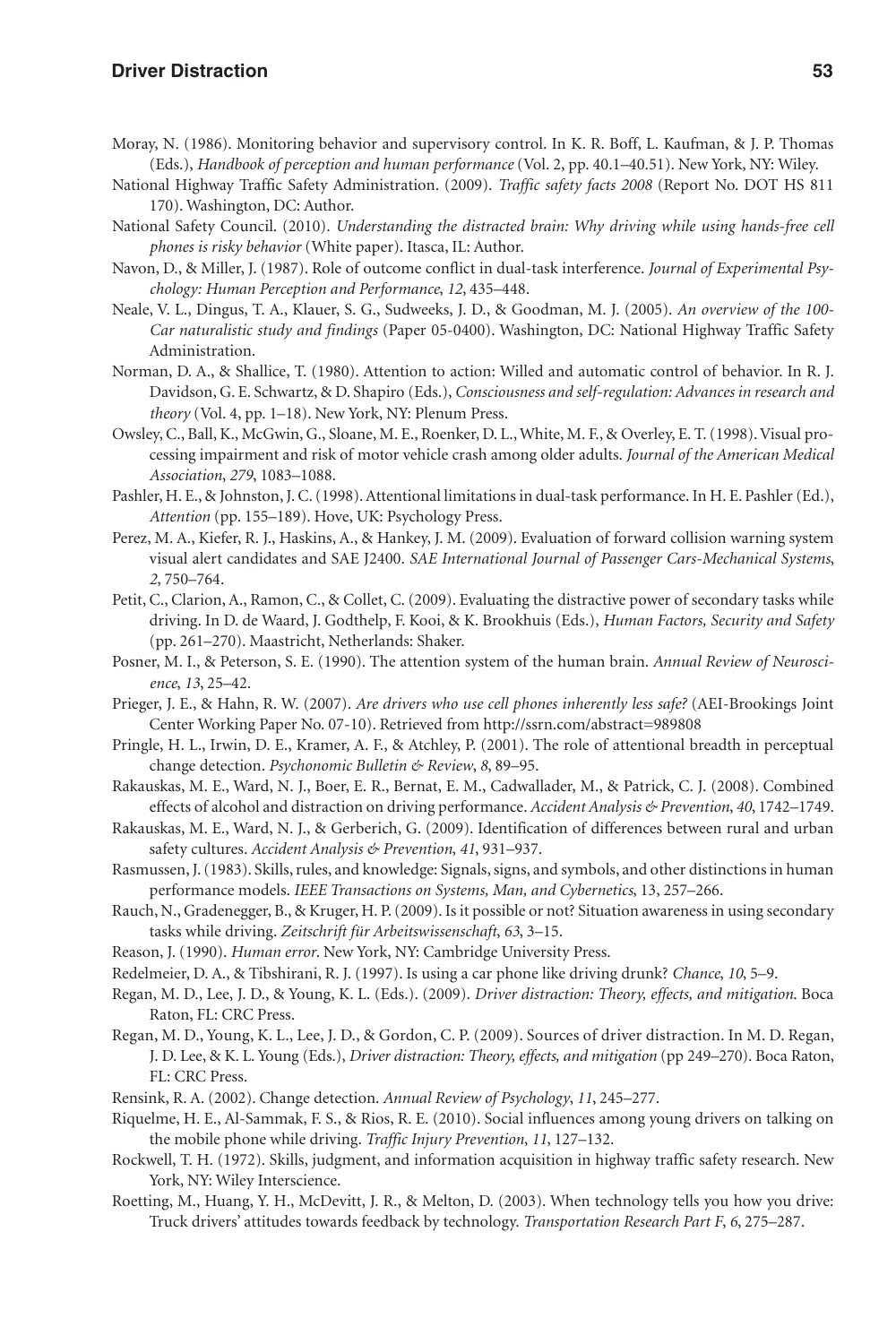Rosenblatt, P. C. (2004). Grieving while driving. *Death Studies*, *28*, 679–686.

- Rupp, G. L. (Ed.). (2010). *Performance metrics for assessing driver distraction: The quest for improved road safety*. Warrendale, PA: Society of Automotive Engineers International.
- Salvucci, D. D. (2001a). An integrated model of eye movements and visual encoding. *Cognitive Systems Research*, *1*, 201–220.
- Salvucci, D. D. (2001b). Predicting the effects of in-car interface use on driver performance: An integrated model approach. *International Journal of Human-Computer Studies*, *55*, 85–107.
- Salvucci, D. D., Boer, E. R., & Liu, A. (2001). Toward an integrated model of driver behavior in a cognitive architecture. *Transportation Research Record*, *1779*, 9–16.
- Salvucci, D. D., Kushleyeva, Y., & Lee, F. J. (2004). Toward an ACT-R general executive for human multitasking. In *Proceedings of the Sixth International Conference on Cognitive Modeling* (pp. 267–272). Mahwah, NJ: Lawrence Erlbaum.
- Salvucci, D. D., & Taatgen, N. A. (2008). Threaded cognition: An integrated theory of concurrent multitasking. *Psychological Review*, *115*, 101–130.
- Sarno, K. J., & Wickens, C. D. (1995). The role of multiple resources in predicting time-sharing efficiency: An evaluation of three workload models in a multiple task setting. *International Journal of Aviation Psychology*, *5*, 107–130.
- Sayer, J., & Flannagan, C. A. (2011, January). *An evidence-based assessment of crash risk and the use of cell phones while driving*. Paper presented at SAE 2011: Government/Industry Meeting, Driver Distraction Session G205, Washington, DC.
- Senders, J. W., Fisher, D. F., & Monty, R. A. (Eds.). (1978). *Eye movements and the higher psychological functions*. Hillsdale, NJ: Lawrence Erlbaum.
- Shah, P., & Miyake, A. (1999). Models of working memory. In A. Miyake & P. Shah (Eds.), *Models of working memory: Mechanisms of active maintenance and executive control* (pp. 1–27). Cambridge, UK: Cambridge University Press.
- Shallice, T. (1982). Specific impairments in planning. *Philosophical Transaction of the Royal Society of London*, *B29*, 199–209.
- Sheridan, T. (1970). On how often the supervisor should sample. *IEEE Transactions on Systems Science and Cybernetics*, *SSC-6*, 140–145.
- Shiffrin, R. M., & Schneider, W. (1977). Controlled and automatic human information processing: II. Perceptual learning, automatic attending and a general theory. *Psychological Review*, *84*, 127–190.
- Shinar, D., Meir, M., & Ben-Shoham, I. (1998). How automatic is manual gear shifting? *Human Factors*, *40*, 647–654.
- Shutko, J., Mayer, K., Laansoo, E., & Tijerina, L. (2009). *Driver workload effects of cell phone, music player, and text messaging tasks with the Sync voice interface versus the devices' handheld visual-manual interfaces* (SAE Paper No. 2009-01-0786). Warrendale, PA: Society of Automotive Engineers.
- Simons, D. J., & Chabris, C. F. (1999). Gorillas in our midst: Sustained inattentional blindness for dynamic events. *Perception*, *28*, 1059–1074.
- Society of Automotive Engineers. (2000). Definitions and experimental measures related to the specification of driver visual behavior using video based techniques (J2396). Warrendate, PA, Author.
- Society of Automotive Engineers. (2003). *advanced driver interface systems for commercial vehicle operations* (J2571). Warrendate, PA: Author.
- Society of Automotive Engineers. (2004a). *Calculation of the time to complete in-vehicle navigation and route guidance tasks* (J2365). Warrendate, PA: Author.
- Society of Automotive Engineers. (2004b). *Navigation and route guidance function accessibility while driving* (J2364). Warrendate, PA: Author.
- Srinivasan, R., & Jovanis, P. P. (1997). Effect of in-vehicle route guidance systems on driver workload and choice of vehicle speed: findings from a driving simulator experiment. In Y. I. Noy (Ed.), *Ergonomics and safety of intelligent driver interfaces* (pp. 303–308). Mahwah, NJ: Lawrence Erlbaum.
- Sternberg, S. (1969). Memory-scanning: Mental processes revealed by reaction-time experiments. *American Scientist*, *57*, 421–457.
- Strayer, D., Drews, F., & Crouch, D. (2003). Fatal distraction? A comparison of the cell-phone driver and the drunk driver. In *Proceedings of the Second International Driving Symposium on Human Factors in Driver Assessment, Training, and Vehicle Design* (pp. 25–30). Iowa City: University of Iowa, Public Policy Center.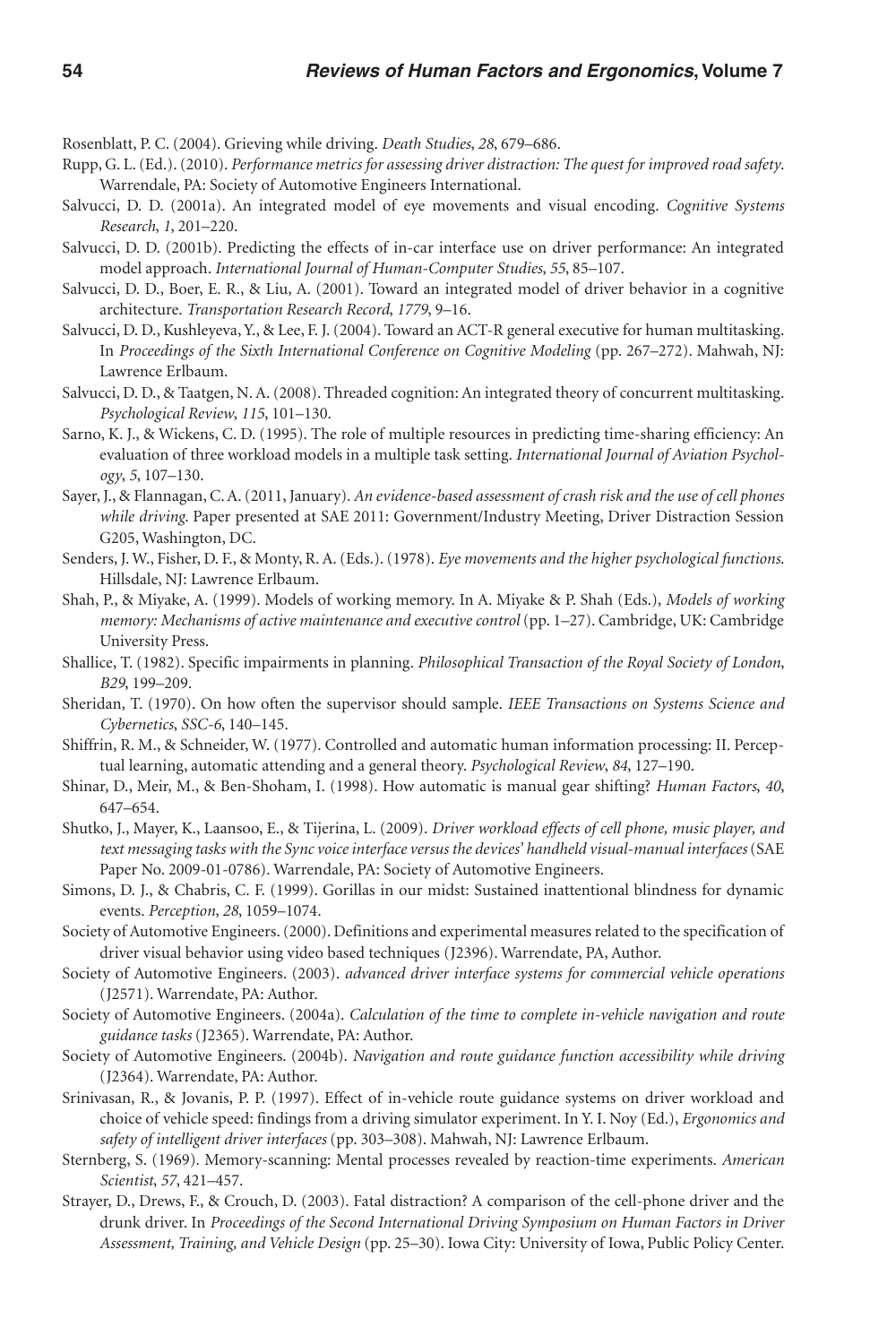- Strayer, D. L., & Johnston W. A. (2001). Driven to distraction: Dual-task studies of simulated driving and conversing on a cellular phone. *Psychological Science*, *12*, 462–466.
- Stutts, J. C., Reinfurt, D. W., Staplin, L., & Rodgman, E. A. (2001). *The role of driver distraction in crashes*. Washington, DC: AAA Foundation for Traffic Safety. Retrieved from http://www.aaafoundation.org
- Theeuwes, J. (1996). Visual search at intersections: An eye-movement analysis. In A. G. Gale, I. D. Brown, C. M. Haslegrave, & S. P. Taylor (Eds.), *Vision in vehicles V* (pp. 125–134). Amsterdam, Netherlands: North Holland.
- Theeuwes, J. (2001). *The effects of road design on driving*. In P. Barjonet (Ed.), *Traffic psychology today* (pp. 181–206). Amsterdam, Netherlands: Elsevier.
- Tijerina, L., Angell, L., Austria, A., Tan, A., & Kochhar, D. (2003). *Driver workload metrics: Literature review. Task 1*. Washington, DC: National Highway Traffic Safety Administration.
- Trafton, J. G., Altmann, E. M., Brock, D. P., & Mintz, F. E. (2003). Preparing to resume an interrupted task: Effects of prospective goal encoding and retrospective rehearsal. *International Journal of Human Computer Studies*, *58*, 583–603.
- Trafton, G. J., & Monk, C. A. (2007). Task interruptions. In D. A. Boehm-Davis (Ed.), *Reviews of human factors and ergonomics* (Vol. 3, pp. 111–126). Santa Monica, CA: Human Factors and Ergonomics Society.
- Transportation Research Board. (2010). *Second Safety Highway Research Program Naturalistic Driving Study*. Retrieved from http://www.trb.org/SHRP2
- Tsimhoni, O., & Liu, Y. (2003). Modeling steering using the Queuing Network–Model Human Processor (QN-MHP). *In Proceedings of the Human Factors and Ergonomics Society 47th Annual Meeting* (pp. 1875– 1879). Santa Monica, CA: Human Factors and Ergonomics Society.
- Tsimhoni, O., Smith, D., & Green, P. (2004). Address entry while driving: Speech recognition versus a touchscreen keyboard. *Human Factors*, *46*, 600–610.
- U.S. Department of Transportation. (2009). *Traffic safety facts: Driver electronic device use in 2008* (DOT HS 811 184). Washington, DC: U.S. Department of Transportation, National Highway Traffic Safety Administration.
- van der Horst, R., & Martens, M. H. (2010). Peripheral detection task (PDT): Several examples of on-line measurement of driver cognitive workload [Monograph]. *Driver performance metrics: Object and event detection*. Warrendale, PA: Society of Automotive Engineers.
- van Winsum, W., Martens, M., & Herland, L. (1999). *The effects of speech versus tactile driver support messages on workload, driver behavior and user acceptance* (TNO-Report TM-99-C043). Soesterberg, Netherlands: TNO.
- Verschuur, W. L. G., & Hurts, K. (2008). Modeling safe and unsafe driving behavior. *Accident Analysis & Prevention*, *40*, 644–656.
- Verwey, W. B. (1991). *Towards guidelines for in-care information management: driver workload in specific driving situations* (Report IZF 1991 C-13). Soesterberg, Netherlands: Institute of Perception.
- Victor, T. (2005). Keeping eye and mind on the road. *Digital Comprehensive Summaries of Uppsala Dissertations From the Faculty of Social Sciences*, *9*. Acta Universitatis Upsaliensis, Uppsala, Sweden.
- Victor, T., Engström, J., & Harbluk, J. L. (2009). Distraction assessment methods based on visual behavior and event detection. In M. A. Regan, J. D. Lee, & K. L. Young (Eds.), *Driver distraction: Theory, effects, and mitigation* (pp. 135–168). Boca Raton, FL: CRC Press.
- Victor, T., Harbluk, J. L., & Engström, J. A. (2005). Sensitivity of eye-movement measures to in-vehicle task difficulty. *Transportation Research Part F*, *8*, 167–190.
- Virginia Tech Transportation Institute. (2009, July 28). *New data from VTTI provides insight into cell phone use and driving distraction*. Blacksburg, VA: Author.
- Wallace, B. (2003). Driver distraction by advertising: genuine risk or urban myth? *Municipal Engineer*, *156*, 185–190.
- Wester, A. E., Bocker, K. B. E., Volkerts, E. R., Verster, J. C., & Kenemans, J. L. (2008). Event-related potentials and secondary task performance during simulated driving. *Accident Analysis & Prevention*, *40*, 1–7.
- Whitelegg, J., & Haq, G. (2006). *Vision Zero: Adopting a target of zero for road traffic fatalities and serious injuries*. Stockholm, Sweden: Stockholm Environment Institute.
- Wickens, C. D. (1980). The structure of attentional resources. In R. S. Nickerson (Ed.), *Attention and performance VIII* (pp. 239–258). Hillsdale, NJ: Lawrence Erlbaum.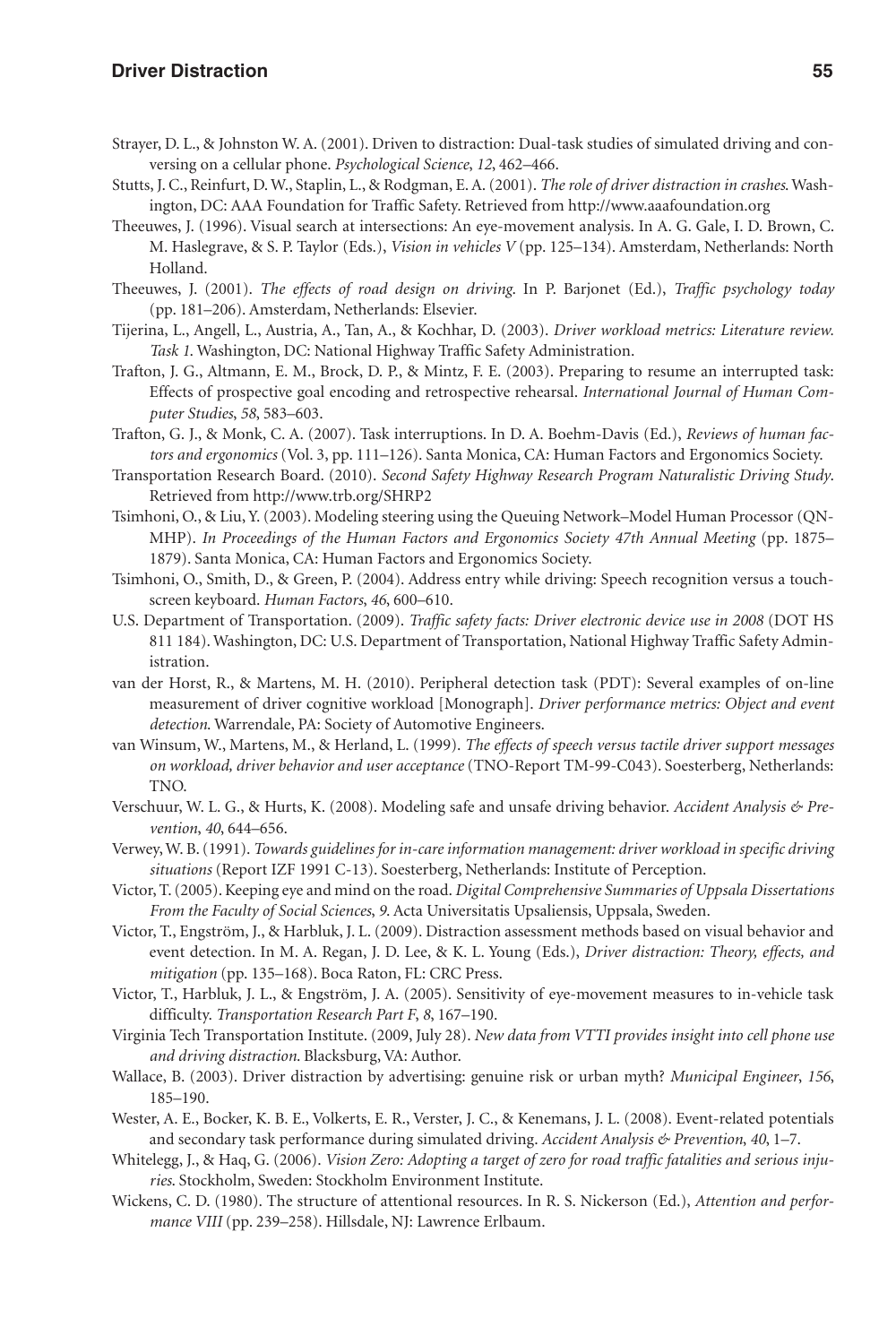- Wickens, C. D. (1991). Processing resources and attention. In D. L. Damos (Ed.), *Multiple-task performance* (pp. 3–34). London, UK: Taylor & Francis.
- Wickens, C. D. (2002). Multiple resources and performance prediction. *Theoretical Issues in Ergonomics Science*, *3*, 159–177.
- Wickens, C. D. (2005). Multiple resource time sharing model. In N. A. Stanton, E. Salas, H. W. Hendrick, A. Hedge, & K. Brookhuis (Eds.), *Handbook of human factors and ergonomics methods* (pp. 401–407). London, UK: Taylor & Francis.
- Wickens, C. D., Hooey, B. L., Gore, B. F., Sebok, A., & Koenicke, C. S. (2009). Identifying black swans in Next-Gen: Predicting human performance in off-nominal conditions. *Human Factors*, *51*, 638–651.
- Wickens, C. D., McCarley, J. S., Alexander, A., Thomas, L., Ambinder, M., & Zheng, S. (2008). Attention-situation awareness (A-SA) model of pilot error. In D. Foyle & B. Hooey (Eds.), *Pilot performance models* (pp. 397–403). Mahwah, NJ: Lawrence Erlbaum.
- Wickens, C. D., Toplak, M. E., & Wiesenthal, D. L. (2008). Cognitive failures as predictors of driving errors, lapses, and violations. *Accident Analysis & Prevention*, *40*, 1223–1233.
- Wickens, C. D., Vidulich, M., & Sandry-Garza, D. (1984). Principles of S-C-R compatibility with spatial and verbal tasks: The role of display-control location and voice-interactive display-control interfacing. *Human Factors*, *26*, 533–543.
- Wierwille, W., & Tijerina, L. (1998). Modelling the relationship between driver in-vehicle visual demands and accident occurrence. In A. G. Gale, I. D. Brown, C. M. Haslegrave, & S. P. Taylor (Eds.), *Vision in vehicles VI* (pp. 233–244). Oxford, UK: Elsevier Science.
- Williamson, A. (2007). Fatigue and coping with driver distraction. In I. J. Faulks, M. Regan, M. Stevenson, J. Brown, A. Porter, & J. D. Irwin (Eds.), *Distracted driving* (pp. 611–622). Sydney, New South Wales: Australasian College of Road Safety.
- Wogalter, M. S., & Mayhorn, C. B. (2005). Perceptions of driver distraction by cellular phone users and nonusers. *Human Factors*, *47*, 455–467.
- Young, K. L., Regan, M. A., & Lee, J. D. (2009). Factors moderating the impact of distraction on driving performance and safety. In M. A. Regan, J. D. Lee, & K. L. Young (Eds.), *Driver distraction: Theory, effects, and mitigation* (pp. 335–352). Boca Raton, FL: CRC Press.
- Young, R. (2001). Association between embedded cellular phone calls and vehicle crashes involving airbag deployment. In *Proceedings of Driving Assessment 2001: International Symposium on Human Factors in Driver Assessment, Training and Vehicle Design* (pp. 390–400). Iowa City: University of Iowa, Public Policy Center.
- Young, R. A., & Angell, L. S. (2003). The dimensions of driver performance during secondary manual tasks. In *Proceedings of the Second Driving Symposium on Human Factors in Driver Assessment, Training and Vehicle Design*. (pp. 98–112). Iowa City: University of Iowa, Public Policy Center.
- Young, R. A., Angell, L., Sullivan, J., Seaman, S., & Hsieh, L. (2009). Validation of the static load test for event detection during hands-free conversation. In *Proceedings of Driving Assessment 2009: 5th International Driving Symposium on Human Factors in Driver Assessment, Training and Vehicle Design*. (pp. 268–275). Iowa City: University of Iowa, Public Policy Center.
- Young, R. A., Aryal, B. J., Muresan, M., Ding, X., Oja, S., & Simpson, S. N. (2005). Road-to-lab: Validation of the static load test for predicting on-road driving performance while using advanced in-vehicle information and communication devices. In *Proceedings of the Third International Driving Symposium on Human Factors in Driver Assessment, Training and Vehicle Design*. (pp. 1–15). Iowa City: University of Iowa, Public Policy Center.
- Young, R. A., & Schreiner, C. (2007). Conversations on an embedded phone while driving: Predicted vs. observed real-world airbag deployment crash rates [Abstract]. In *Proceedings of the Fourth International Driving Symposium on Human Factors in Driver Assessment, Training and Vehicle Design* (pp. 75–76). Iowa City: University of Iowa, Public Policy Center.
- Young, R. A., & Schreiner, C. (2009). Real-world personal conversations using a hands-free embedded wireless device while driving: Effect on airbag-deployment crash rates. *Risk Analysis*, *29*, 187–204.